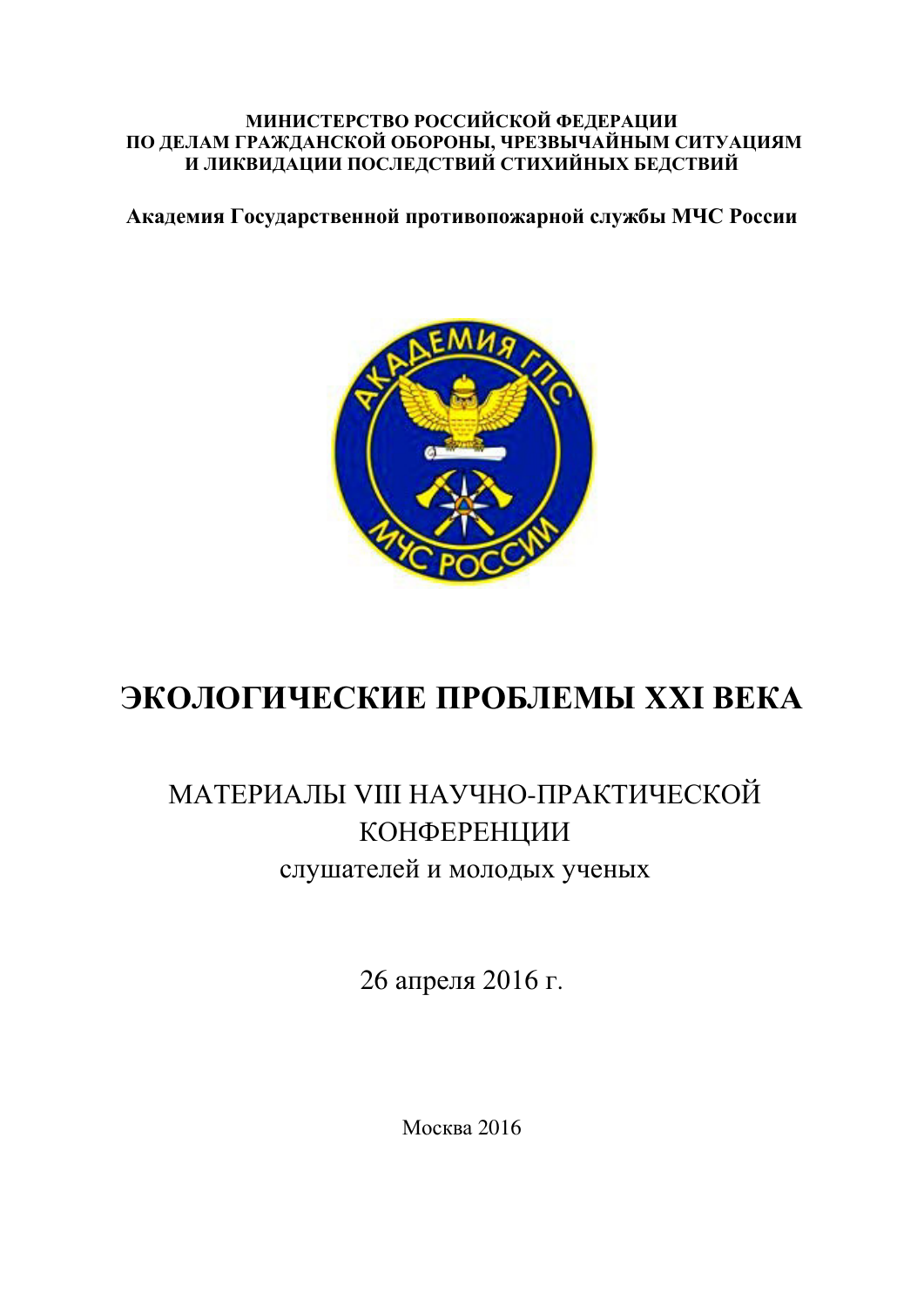#### МИНИСТЕРСТВО РОССИЙСКОЙ ФЕДЕРАЦИИ ПО ДЕЛАМ ГРАЖДАНСКОЙ ОБОРОНЫ, ЧРЕЗВЫЧАЙНЫМ СИТУАЦИЯМ И ЛИКВИДАЦИИ ПОСЛЕДСТВИЙ СТИХИЙНЫХ БЕДСТВИЙ

Академия Государственной противопожарной службы МЧС России



# ЭКОЛОГИЧЕСКИЕ ПРОБЛЕМЫ XXI ВЕКА

## МАТЕРИАЛЫ VIII НАУЧНО-ПРАКТИЧЕСКОЙ КОНФЕРЕНЦИИ слушателей и молодых ученых

26 апреля 2016 г.

Москва 2016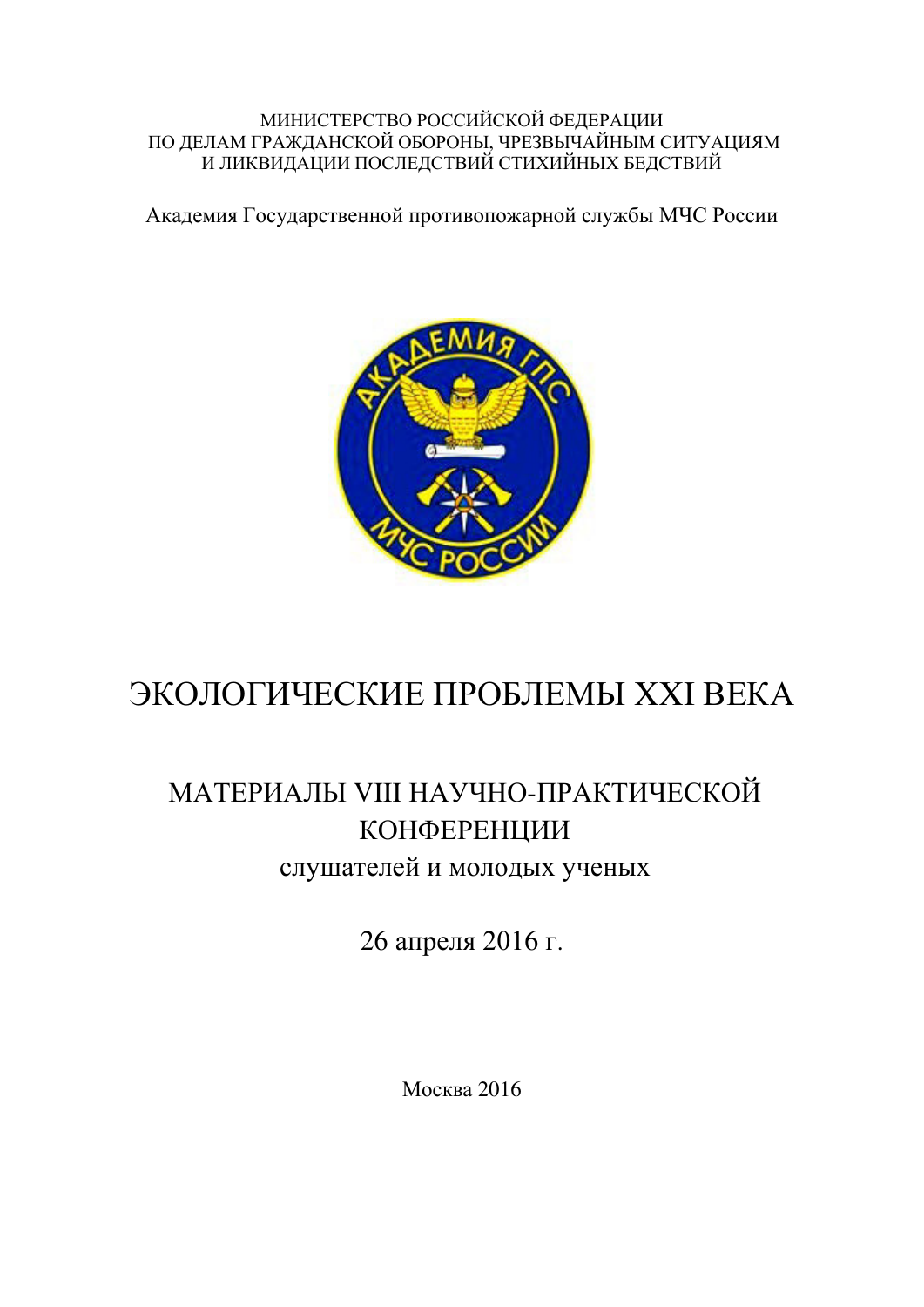УДК 574 "20" (042) ББК 20.1 ж  $\Theta$ 40

Э 40 проблемы XXI века» / Сост. Г. В. Васюков, Т. Г. Грушева,. Под общ. Материалы VIII Научно-практической конференции «Экологические ред. Т. Г. Грушевой. – М. : Академия ГПС МЧС России, 2016. – 43 с.

Издано в авторской редакции.

УДК 574 "20" (042) ББК 20.1 ж

© Академия Государственной противопожарной службы MЧС России, 2016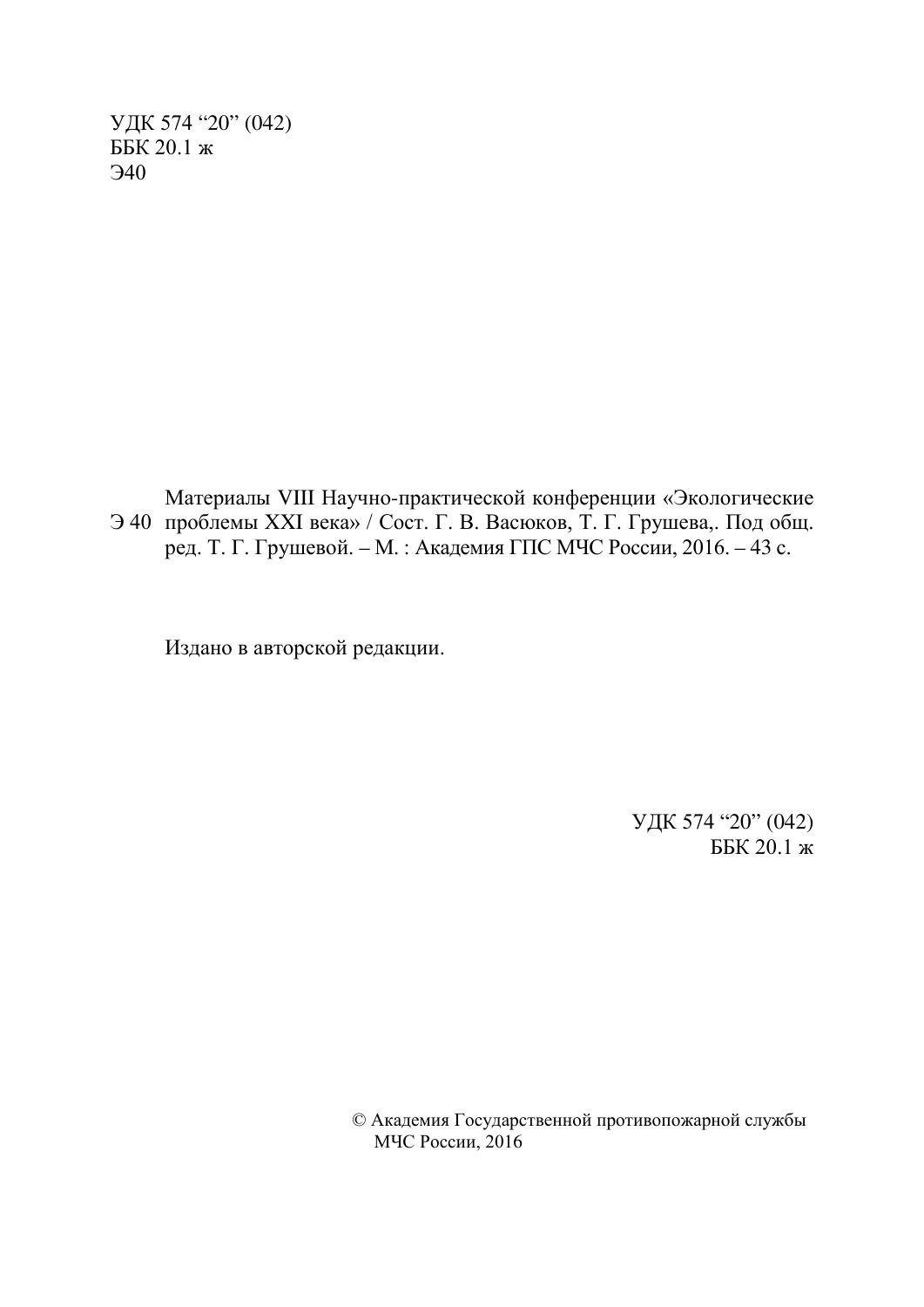## СОДЕРЖАНИЕ

| Аксенов В. Н., Абдулина Е. Р. Мониторинг и прогнозирование     |                |
|----------------------------------------------------------------|----------------|
| лесопожарной обстановки территории Ставропольского края        | $\overline{4}$ |
| Чемаев К. П., Бузаева М. В. Удивительное рядом: памятники      |                |
|                                                                | 7              |
| Плотникова Т. Ю. Проблема роста урбанизированных               |                |
|                                                                | 13             |
| Александрова Л.Ю., Власов П.П. Исследование способа            |                |
| реагентного восстановления растворов хлорида натрия            |                |
|                                                                | 16             |
| Дроздов Д.А., Грушева Т.Г. Курская магнитная аномалия. Влияние |                |
|                                                                | 18             |
| Меженов В. А., Логишева Н.И. Экологические проблемы            |                |
|                                                                | 21             |
| Шевченко Г.Г, Грушева Т.Г. Способы снижения антропогенной      |                |
| нагрузки при загрязнении природных экосистем нефтью и          |                |
|                                                                | 23             |
| Петрусин А.С., Грушева Т.Г. Исследование проблемы              |                |
| биологической интродукции в Российской Федерации               | 26             |
| Суханов Д.А., Грушева Т.Г. Исследование проблемы               |                |
| применения ГМО                                                 | 28             |
| Полегенько Л. С., Фролова О.И. Мини-зоосад в экологическом     |                |
|                                                                | 30             |
| Майорова И. Н. Экологический проект «Помогите птицам           |                |
| зимой», как один из методов дошкольного образования и          |                |
| воспитания                                                     | 33             |
| Чернышев А.В., Чернышева Н.Л. Научно-исследовательская деятель |                |
| ность школьников, как модель педагогической                    |                |
|                                                                | 36             |
| Ваганов А.С., Буганин С.И., Азмуханова Л. Х. Инновационная     |                |
|                                                                | 39             |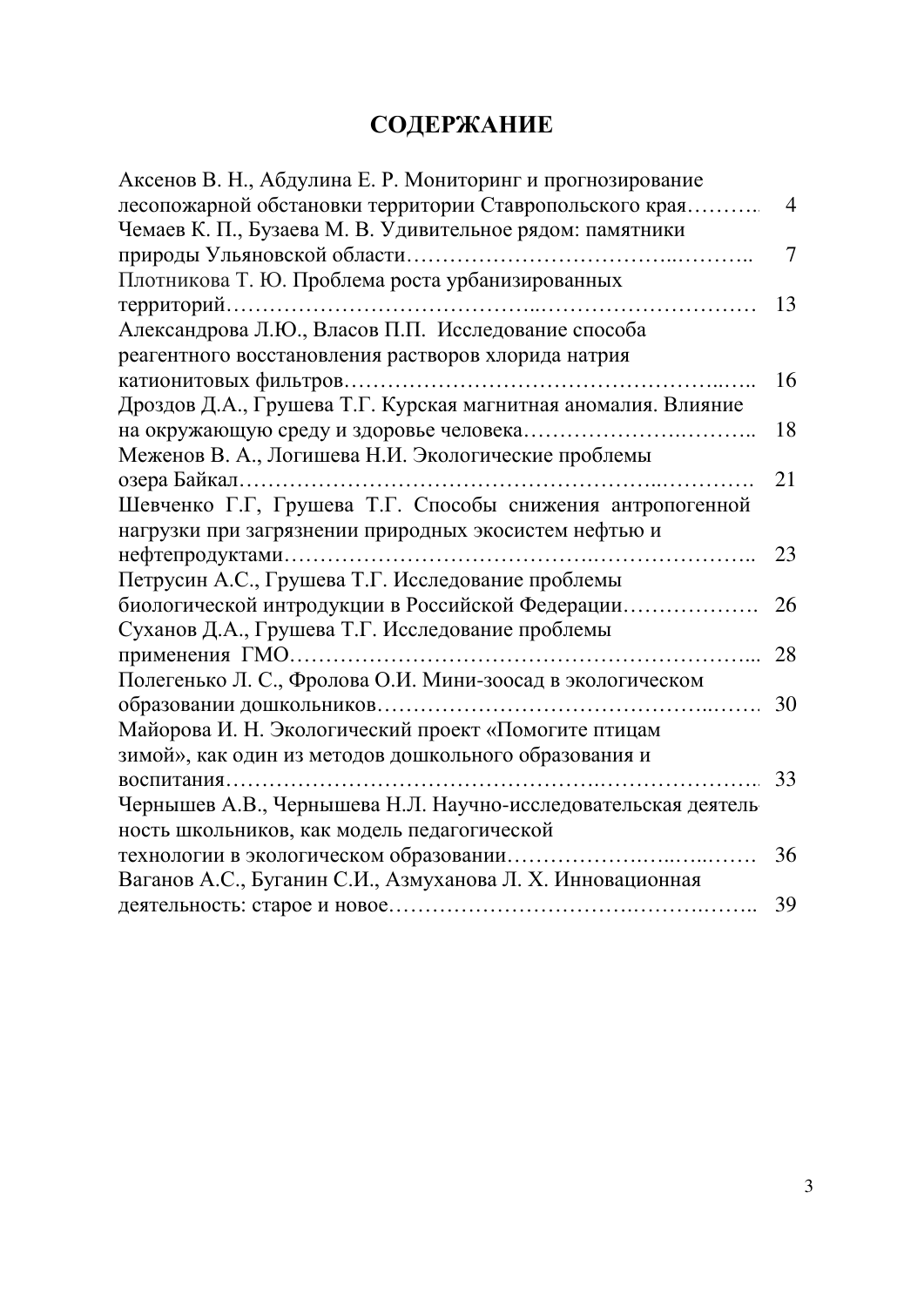### МОНИТОРИНГ И ПРОГНОЗИРОВАНИЕ ЛЕСОПОЖАРНОЙ ОБСТАНОВКИ ТЕРРИТРИИ СТАВРОПОЛЬСКОГО КРАЯ

#### $A$ *ксенов В. Н., Абдулина Е. Р.*

Северо-Кавказский федеральный университет, г. Ставрополь

Ставропольский край относится к малолесным регионам, общая площадь лесов составляет 129,505 тыс. га. В их числе лесной фонд, который располагается на территории всех административных районов -114,438 тыс. га и леса, расположенные на землях иных категорий (леса, расположенные на землях городских и сельских поселений) – 15,067 тыс. га. Из общей площади лесного фонда 91,218 тыс. га – покрытые лесом земли.

Лесистость Ставропольского края составляет 1,6%, лесного фонда – 79,7%. Леса естественного происхождения расположены на площади 50,491 тыс. га, площадь лесов искусственного происхождения составляет 40,727 тыс. га.

Основными лесообразующими породами в лесном фонде являются дуб, сосна, ясень, клен, граб, тополь. В связи с интенсивным освоением территории, растительный покров ежегодно претерпевает существенные изменения видового и качественного состава.

Леса Ставропольского края относятся к защитным лесам, которые в соответствии со статьей 12 Лесного кодекса Российской Федерации подлежат освоению в целях сохранения средообразующих, водоохранных, защитных, санитарно-гигиенических, оздоровительных и иных полезных функций, с одновременным использованием при условии, если это использование совместимо с целевым назначением защитных лесов и выполняемыми ими полезными функциями [1].

Успех борьбы с лесными пожарами зависит от степени изученности основных закономерностей в развитии и распространении огня в лесах.

Пожароопасный период на территории Ставропольского края наступает в апреле, когда подсыхает отмершая растительность после схода снежного покрова, с появлением «зелени» количество природных пожаров снижается и вновь увеличивается в августе - ноябре, что обусловлено, отмиранием растительности. Таким образом, месяцами с наибольшим числом природных пожаров являются апрель, август, сентябрь и октябрь.

Основные причины пожаров обусловлены антропогенным фактором – пики пожароопасных сезонов, как правило, совпадают с периодами интенсивных сельскохозяйственных работ и массовым выездом туристических групп. Значительное влияние оказывают также природные условияи - погода (температура воздуха, ветер, сухость почв, влажность воздуха); лес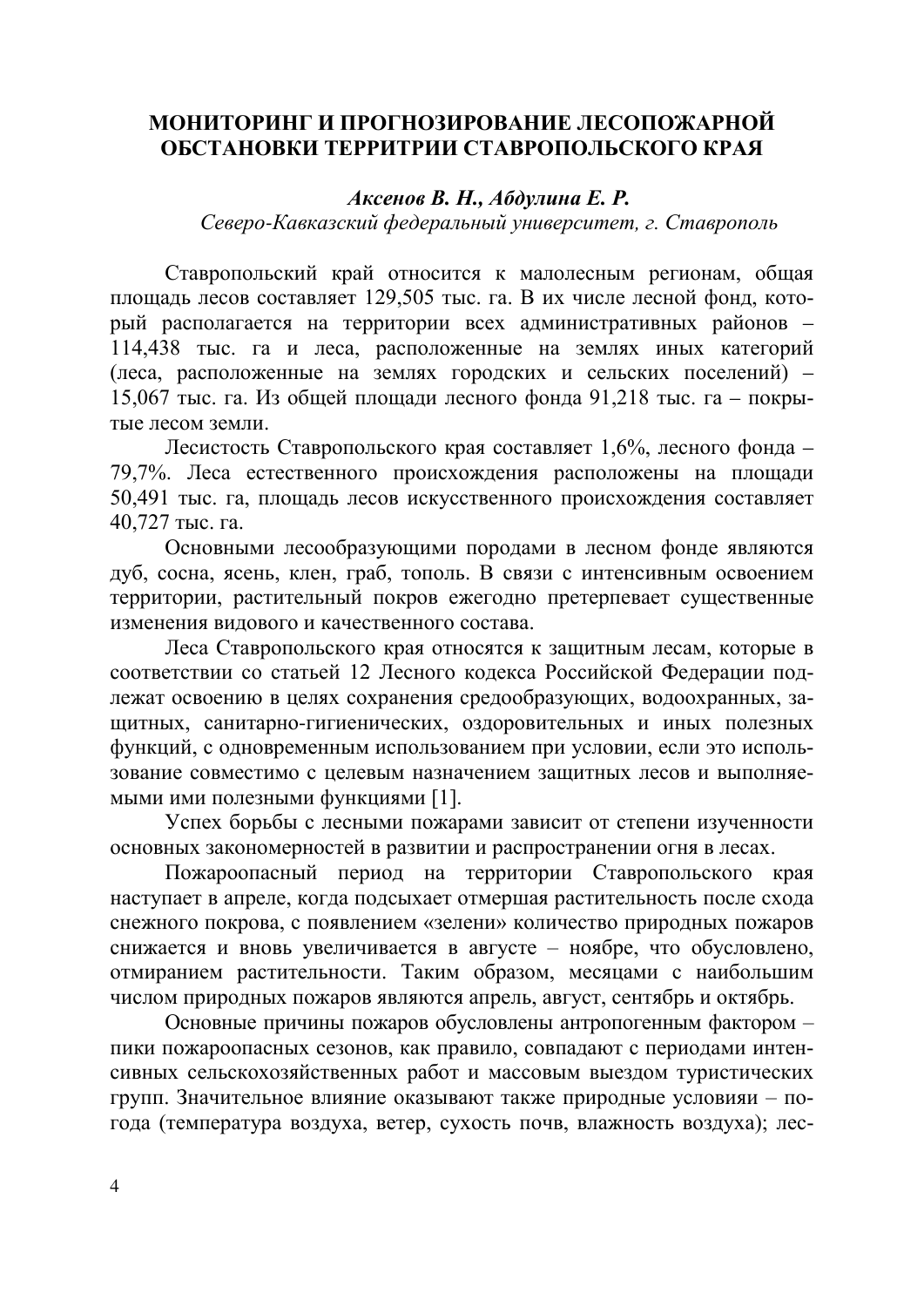ные горючие материалы, состав лесного массива; суточный цикл развития лесного пожара;

По данным Министерства природных ресурсов и охраны окружающей среды Ставропольского края параметры природных пожаров на территории края в 2016 году прогнозируются ниже средних многолетних значений и представлены в табл. 1.

Таблина 1

| Прогноз основных параметров обстановки с лесными пожарами в лесах,       |
|--------------------------------------------------------------------------|
| расположенных на землях лесного фонда на территории Ставропольского края |
| -на 2016 гол                                                             |

| Период по-<br>жарной<br>опасности | Прогноз на 2016 год<br>Площадь лесных<br>пожаров по<br>сравнению со<br>средними много-<br>летними значе-<br>ниями (3484,41 | Площадь лес-<br>ных пожаров<br>в 2016 году по<br>сравнению с<br>2015 годом | Средне-<br>многолетняя<br>площадь лесных<br>пожаров произо-<br>шедших на землях<br>лесного фонда<br>$(1997-2015$ rr.) | Площадь лес-<br>ных пожаров за<br>пожароопасный<br>период 2015<br>года, га | Крупные<br>лесные<br>пожары за<br>$2015$ год<br>(кол-во/га) |
|-----------------------------------|----------------------------------------------------------------------------------------------------------------------------|----------------------------------------------------------------------------|-----------------------------------------------------------------------------------------------------------------------|----------------------------------------------------------------------------|-------------------------------------------------------------|
|                                   | га+150 га)/20 лет                                                                                                          |                                                                            | (3484,41 га/19 лет)                                                                                                   |                                                                            |                                                             |
| Апрель-<br>ноябрь                 | 181,72                                                                                                                     | 150                                                                        | 183,39                                                                                                                | 530,46                                                                     | 1/362                                                       |

В 2015 г. отмечался 1 пожар с общей площадью возгорания 362 га. В 2014 г. отмечалось 8 природных пожаров с общей площадью возгорания 47,95 га. В 2013 – 2012 гг. лесных пожаров зафиксировано не было. В 2011 г. площадь природных пожаров составила 47,0 га, в 2010 г. – 8,74 га, в  $2009$  г. – 49,68 га, в 2008 г. – 67,9 га.

Анализируя данные предыдущих лет, можно сделать вывод, что в периоды чрезвычайной пожароопасности наиболее подвержены лесным пожарам 4 города края – Железноводск, Кисловодск, Минеральные Воды, Ставрополь, и 13 районов края – Благодарненский, Буденновский, Левокумский, Шпаковский, Кочубеевский, Петровский, Апанасенковский, Александровский, Ипатовский, Арзгирский, Предгорный, Минераловодский, Георгиевский.

В целом анализ пожарной обстановки за последнее десятилетие показывает, что степень пожарной опасности лесного фонда края неоднородна, характеризуется как средняя и зависит от многих факторов.

Для снижения ущерба от лесных пожаров в пожароопасный период в крае выполняется ряд превентивных мероприятий, включающий:

- мероприятия прогнозно-аналитического характера;

- мероприятия организационного характера;

– инженерно-технические и другие профилактические мероприятия.

С целью своевременного выявления очага возгорания в крае организован космический, наземный и авиационный мониторинг.

Космический мониторинг пожарной обстановки осуществляется по следующим направлениям: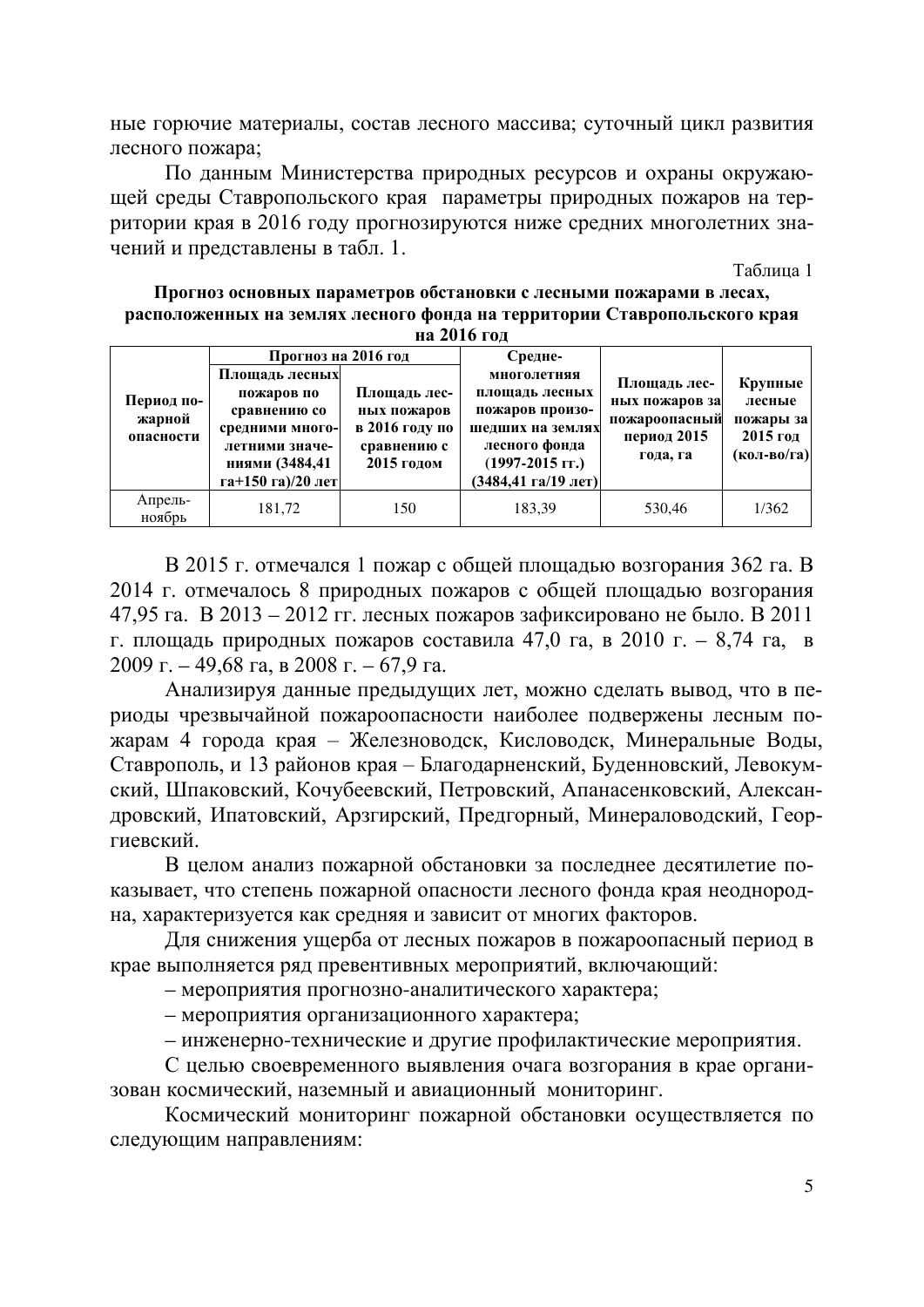– через сайты сети Интернет, а также на 2-х сайтах сети «Интранет» МЧС России на порталах «Каскад» и «Космоплан»;

- с применением информационной системы космического мониторинга ИСДМ «Рослесхоз»;

– с применением наземной станции приёма и обработки космической информации УниСкан-24.

С учётом изложенного выше можно предложить следующие лесохозяйственные мероприятия по предупреждению и смягчению лесных пожаров:

- создание противопожарных разрывов и минерализованных полос;

- очистка территорий населённых пунктов и минерализованных полос от горючих отходов, мусора;

- подготовка источников наружного противопожарного водоснабжения (пожарные гидранты, реки, озёра, пруды), отвечающих требованиям пожарной безопасности, расположенных в пределах 500 м от любого строения населённого пункта;

- подготовка подъездов по дорогам с твёрдым покрытием к источникам противопожарного водоснабжения, жилым зданиям и прочим строениям, а также площадки у всех источников, отвечающих требованиям по установке на них пожарных автомобилей для забора воды для целей пожаротушения;

- организация работы по привлечению личного состава общественных объединений пожарной охраны в составе сил РСЧС.

#### Список литературы

1. Российская Федерация. Законы. Лесной кодекс: федеральный закон, 04.12.2006 г., № 200-ФЗ // Российская Федерация. Законы. Российская газета от 08 декабря 2006 № 277.

2. Аксенов В.Н. Проблемы прогнозирования лесных пожаров / Обеспечение безопасности жизнелеятельности: проблемы и перспективы: «Сборник материалов VIII международной научно-практической конференции молодых ученых курсантов (студентов), слушателей магистратуры и адъюнктов (аспирантов)» Республика Беларусь, г. Минск – В 2-х ч. Ч.1. – Минск: КИИ, 2014. – С.12-14.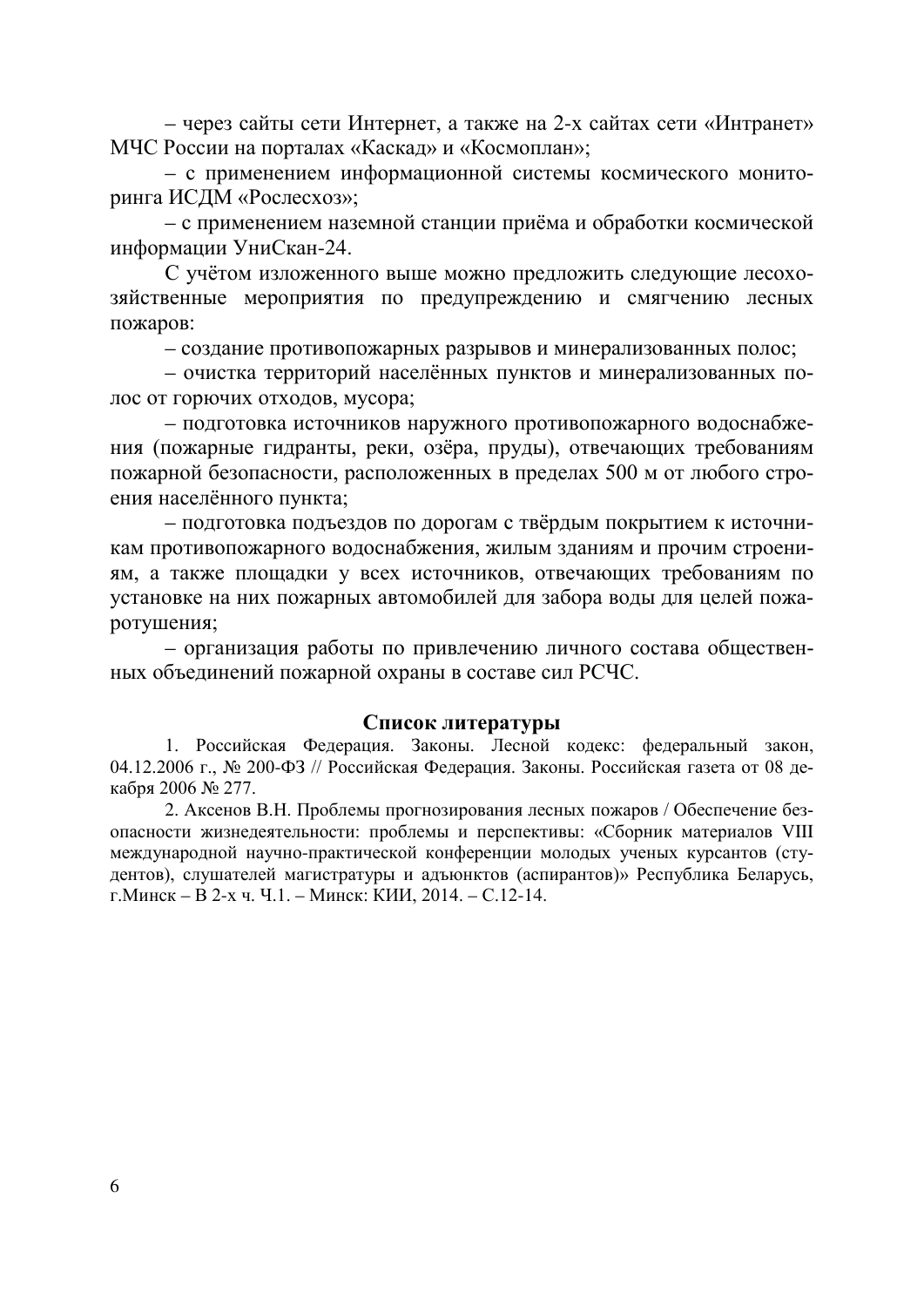## УДИВИТЕЛЬНОЕ РЯДОМ: ПАМЯТНИКИ ПРИРОДЫ УЛЬЯНОВСКОЙ ОБЛАСТИ

## **Чемаев К. П.<sup>1</sup>, Бузаева М. В.**<sup>2</sup>

<sup>1</sup>МБОУ ЛФМИ № 40 при Ульяновском государственном университете <sup>2</sup> ФГБОУ ВПО Ульяновский государственный технический университет

Необыкновенные памятники природы есть во всем мире: «Каменный лес» (Республика Мадагаскар); «Шоколадные холмы» (Республика Филиппины); «Пещера тростниковой флейты» (КНР) и многие др. Однако, неравнодушный и заинтересованный взгляд каждого жителя на родные просторы позволит узнать и увидеть удивительное рядом.

По данным Департамента лесного хозяйства, департамента природных ресурсов и экологии Ульяновской области [1] к числу особо охраняемых природных территорий (ООПТ) Ульяновской области с категорией природные памятники (согласно [2]) относятся 125 объектов. В таблице приведены характеристики лишь некоторых из них.

Акшуатский дендропарк. Дендропарк был создан как питомник хвойных пород для защиты сельхозугодий от песчаных заносов в имении крупного симбирского землевладельца, председателя Губернской архивной комиссии В.Н. Поливанова в 80-х годах XIX века. Уникальное собрание деревьев и кустарников (в т.ч. экзоты) из различных климатических зон Западной Европы, Северной Америки, Сибири, восточных и южных стран (свыше150 видов). В настоящее время в парке-дендрарии произрастает более 70 древесно-кустарниковых пород. Насаждения парка характеризуются высокими таксационными показателями.

**Брехово болото.** Одно из крупнейших болот Ульяновской области, имеет мощную торфяную залежь (до 5-7 метров), которая представляет собой стратиграфический эталон голоцена для северо-востока Ульяновского Правобережья.

Торфяник залегает в левобережной части поймы среднего течения реки Свияги. Датировка нижних слоев торфа на глубине 4,8 м – более 8 тыс. лет. Источником питания торфяника являются атмосферные осадки.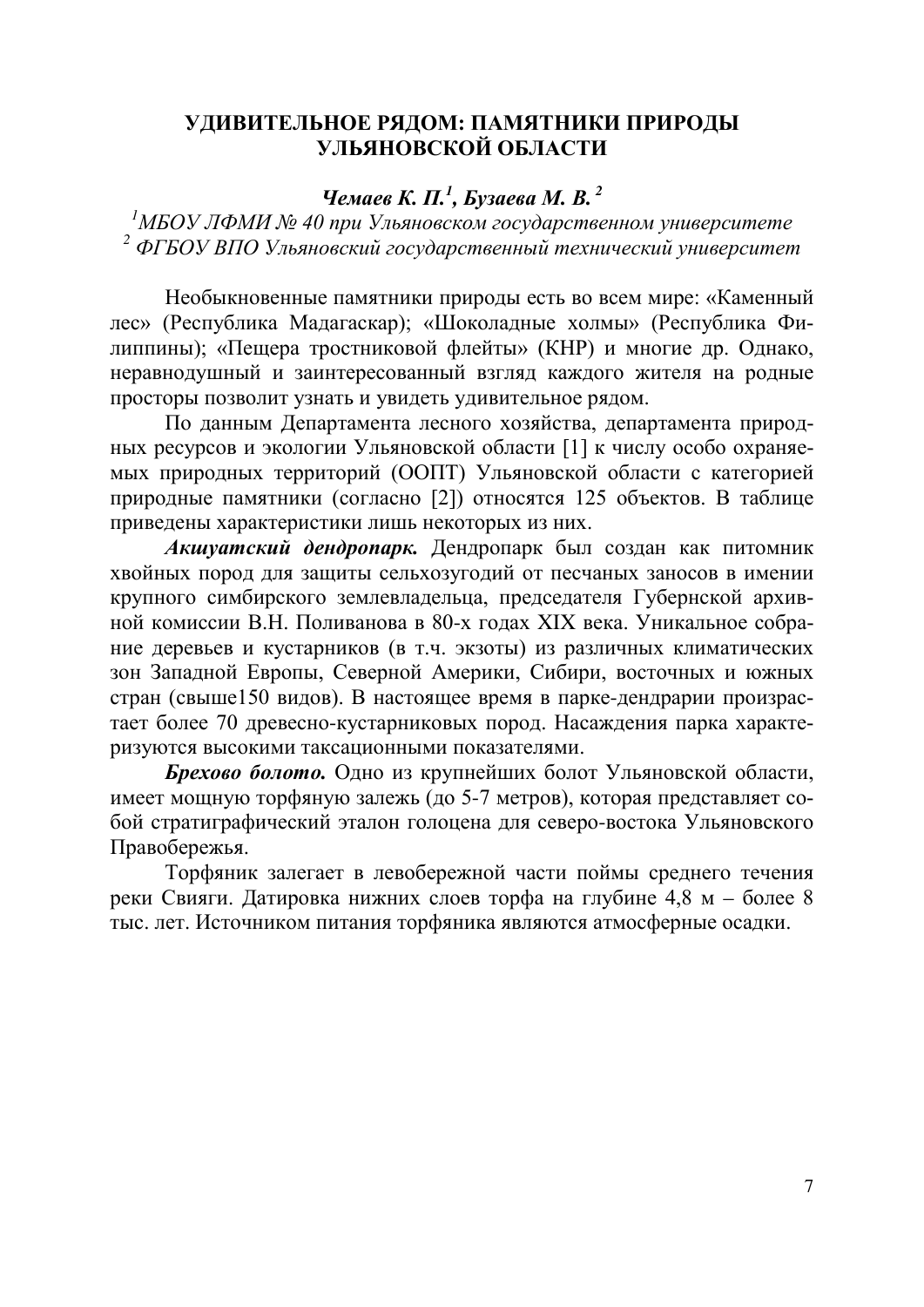Таблица 1

#### Основные характеристики некоторых особо охраняемых природных территорий <u>(памятники природы) Ульяновской области [1, с изм.]</u>

| Название<br><b>OONT</b>                                                             | Поряд-<br>ковый<br>номер<br>кадаст-<br>рового<br>дела<br>ООПТ | Профиль<br><b>OOIIT</b>                                | Дата<br>созда-<br>ния<br>ООПТ,<br>ГОД | Нормативная основа<br>функционирования ООПТ                                                                                                                                                                                                                                                | Месторасполо-<br>жение ООПТ                                                                                     | Обшая<br>пло-<br>щадь<br>ООПТ,<br>га         | Координаты<br>центра<br>/границы<br><b>OOIIT</b> |
|-------------------------------------------------------------------------------------|---------------------------------------------------------------|--------------------------------------------------------|---------------------------------------|--------------------------------------------------------------------------------------------------------------------------------------------------------------------------------------------------------------------------------------------------------------------------------------------|-----------------------------------------------------------------------------------------------------------------|----------------------------------------------|--------------------------------------------------|
| Акшуатский<br>дендропарк                                                            | 009                                                           | ботаниче-<br>ский, при-<br>родно-<br>историче-<br>ский | 1976                                  | Постановление Законодательного со-<br>брания Ульяновской области<br>$N_2$<br>30/333 от 27.11.97 г. Решение Улья-<br>новского облисполкома № 102 от<br>10.02.1976 г. Положение о памятнике<br>регионального<br>значения,<br>природы<br>$N_2$ 7 or<br>утвержденное приказом<br>18.03.2011 г. | Ульяновская об-<br>ласть,<br>Барышский р-н,<br>с. Акшуат                                                        | 63                                           | 53°40'05"<br>C.III.,<br>47°26'27" в.д.           |
| Брехово болото                                                                      | 010                                                           | водный,<br>историче-<br>ский                           | 1976                                  | Постановление Законодательного со-<br>брания Ульяновской области<br>$N_2$<br>30/333 от 27.11.97 г. Решение Улья-<br>новского облисполкома № 373 от<br>19.05.1976 г. Паспорт разработан Об-<br>ластным комитетом по охране приро-<br>ды, рег. № 13.                                         | Ульяновская об-<br>ласть, Ульянов-<br>ский р-н, 1,5 км<br>к западу от<br>р.п. Ишеевка                           | 112                                          | 53°25'26"<br>C.III.,<br>48°13'13" в.д.           |
| Озеро Кряж<br>(Крячок) со спла-<br>виной и окружа-<br>ющими реликто-<br>выми лесами | 018                                                           | водно-<br>лесной                                       | 1976                                  | Постановление Законодательного со-<br>Ульяновской<br>области<br>брания<br>№ 30/333 от 27.11.97 г. Решение<br>Ульяновского облисполкома № 102<br>от 10.02.1976 г. Положение о памят-<br>нике природы, утвержденное прика-<br>зом Минприроды области<br>7<br>$N_2$<br>от 18.03.11 г.         | Ульяновская об-<br>ласть, Барыш-<br>ский район, 6 км<br>к западу от севе-<br>ро-западной<br>окраины<br>с. Калда | 90, в<br>Т.Ч.<br>ПЛО-<br>щадь<br>озера<br>56 | 53°47'53"<br>C.III.,<br>47°23'56" в.д.           |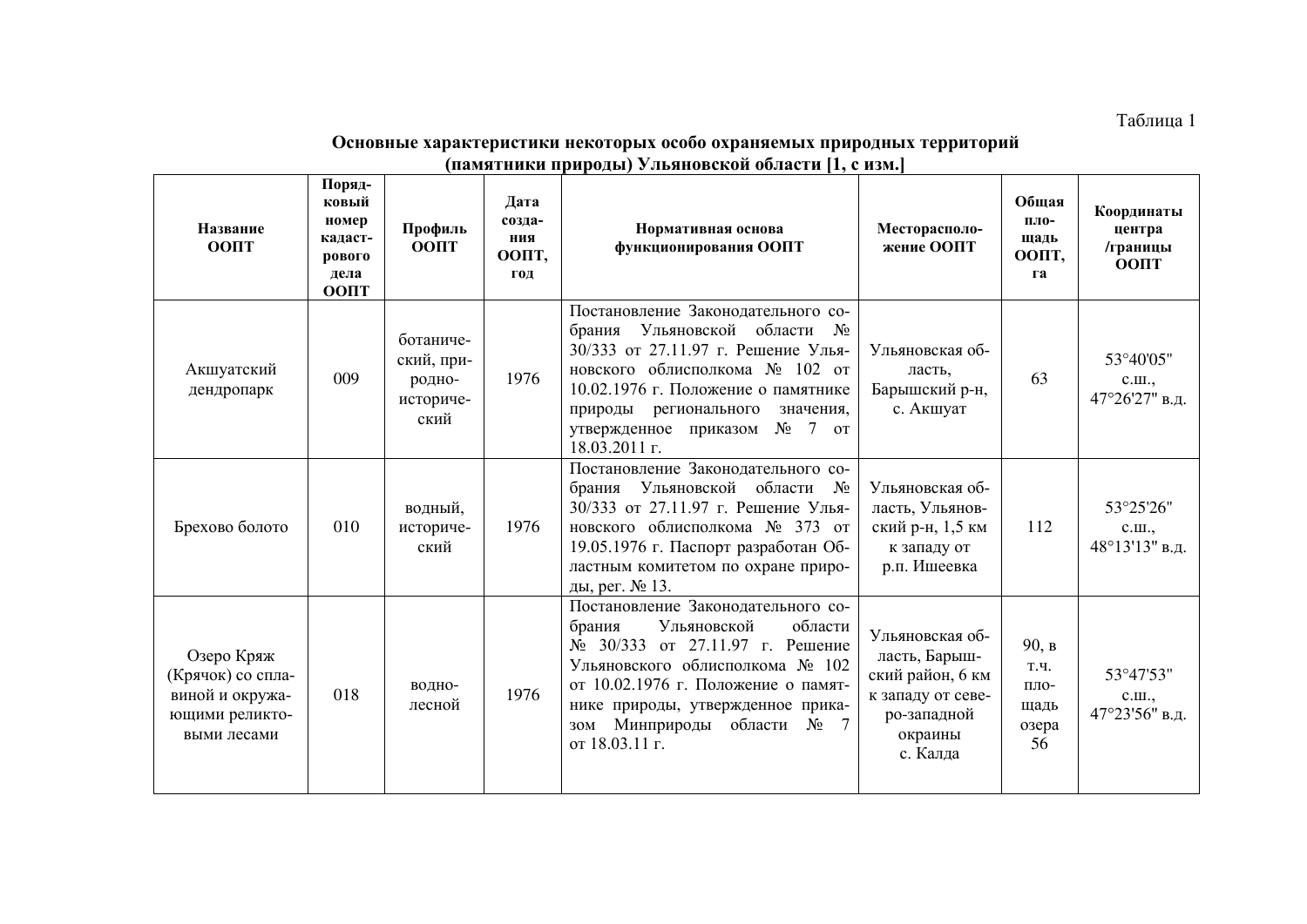| Название<br>ООПТ                                                                                      | Поряд-<br>ковый<br>номер<br>кадаст-<br>рового<br>дела<br><b>OOIIT</b> | Профиль<br>ООПТ                                                                | Дата<br>созда-<br>ния<br>ООПТ,<br>год | Нормативная основа<br>функционирования ООПТ                                                                                                                                                                                                                              | Месторасполо-<br>жение ООПТ                                                                               | Обшая<br>пло-<br>щадь<br>ООПТ,<br>га | Координаты<br>центра<br>/границы<br><b>OOIIT</b>                              |
|-------------------------------------------------------------------------------------------------------|-----------------------------------------------------------------------|--------------------------------------------------------------------------------|---------------------------------------|--------------------------------------------------------------------------------------------------------------------------------------------------------------------------------------------------------------------------------------------------------------------------|-----------------------------------------------------------------------------------------------------------|--------------------------------------|-------------------------------------------------------------------------------|
| Обнажение<br>верхнеюрских от-<br>ложений по пра-<br>вому берегу Куй-<br>бышевского водо-<br>хранилища | 022                                                                   | палеонто-<br>логиче-<br>ский                                                   | 1987                                  | Постановление Законодательного со-<br>брания Ульяновской области<br>$N_2$<br>30/333 от 27.11.97 г. Решение Улья-<br>новского облисполкома № 320 от<br>16.06.1987 г. Паспорт составлен Гос-<br>комэкологией, рег. №23.                                                    | Ульяновская об-<br>ласть, Ульянов-<br>ский р-н,<br>с. Городищи                                            | 30                                   | 54°33'51"<br>C.III.,<br>48°25'01" в.д.                                        |
| Скрипинские<br>Кучуры                                                                                 | 023                                                                   | комплекс-<br>ный, ланд-<br>ланд-<br>шафтный,<br>геологиче-<br>ский             | 1987                                  | Постановление Законодательного со-<br>Ульяновской<br>области<br>брания<br>№30/333 от 27.11.97 г. Решение Уль-<br>яновского облисполкома № 320 от<br>16.06.87 г. Паспорт, выданный улья-<br>новским областным комитетом по<br>охране природы 07.12.92 г. рег. № 18.       | Ульяновская об-<br>ласть, Терень-<br>гульский р-н, в 2<br>км южнее с. Ми-<br>хайловка близ<br>с. Скрипино | 204                                  | 53°30'11"<br>c.m.,<br>48°25'10" в.д.                                          |
| Колония диких<br>пчелиных                                                                             | 040                                                                   | комплекс-<br>ный, зоо-<br>логиче-<br>ский, при-<br>родно-<br>историче-<br>ский | 1989                                  | Постановление Законодательного со-<br>Ульяновской<br>области<br>брания<br>№30/333 от 27.11.97 г. Решение Уль-<br>яновского облисполкома № 552 от<br>23.12.89 г. Паспорт, выданный Улья-<br>новским областным комитетом по<br>охране природы 12.09.1993 г. рег.<br>No 45. | Ульяновская об-<br>ласть, Мелекес-<br>ский р-н,<br>с. Тиинск                                              | 0.6                                  | 54°22'06"<br>c.m.,<br>49°35'50" в.д.;<br>54°22'45"<br>c.m.,<br>49°37'55" в.д. |
| Оползневый цирк                                                                                       | 043                                                                   | ланд-<br>шафтный                                                               | 1989                                  | Постановление Законодательного со-<br>Ульяновской области<br>брания<br>$N_2$<br>30/333 от 27.11.97 г. Решение Улья-<br>новского Облисполкома № 552 от<br>23.12.89 г. Паспорт, выданный коми-<br>тетом по охране природы 10.02.94 г.                                      | Ульяновская об-<br>ласть, Сенгиле-<br>евский район,<br>0,5 км к северо-<br>западу от<br>с. Шиловка        | 22                                   | 54°04'16" с.ш.<br>48°38'14" в.д.                                              |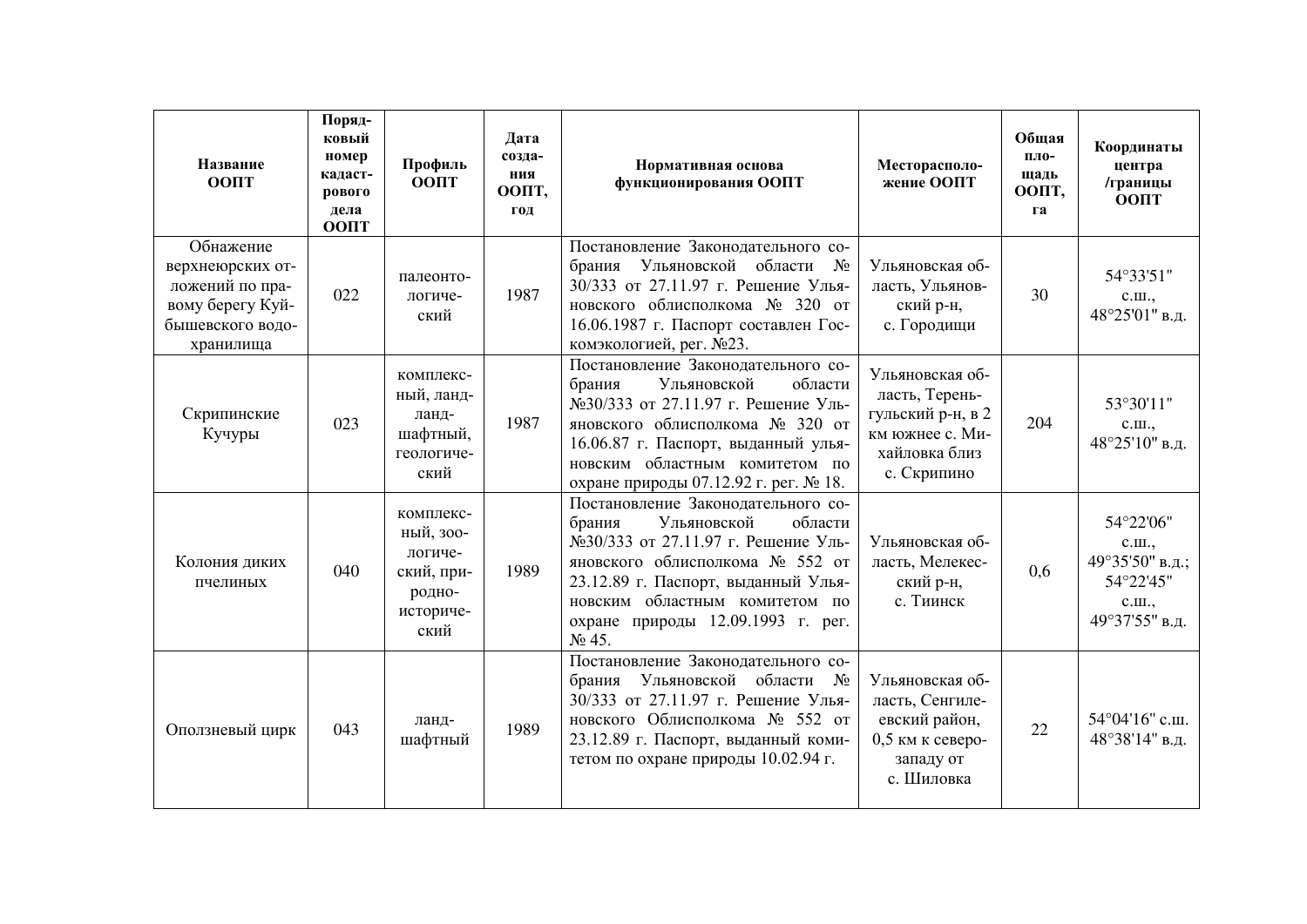| Название<br><b>OOIIT</b>   | Поряд-<br>ковый<br>номер<br>кадаст-<br>рового<br>дела<br><b>OOIIT</b> | Профиль<br><b>OOIIT</b> | Дата<br>созда-<br>ния<br>ООПТ,<br>ГОД | Нормативная основа<br>функционирования ООПТ                                                           | Месторасполо-<br>жение ООПТ                                                                                     | Общая<br>пло-<br>щадь<br>ООПТ,<br>га | Координаты<br>центра<br>/границы<br><b>OOIIT</b>       |
|----------------------------|-----------------------------------------------------------------------|-------------------------|---------------------------------------|-------------------------------------------------------------------------------------------------------|-----------------------------------------------------------------------------------------------------------------|--------------------------------------|--------------------------------------------------------|
| Красногуляевские<br>пещеры | 094                                                                   | геологиче-<br>ский      | 1997                                  | Постановление Законодательного со-<br>Ульяновской области<br>$N_2$<br>брания<br>30/333 от 27.11.97 г. | Ульяновская об-<br>ласть, Сеглиле-<br>евский р-н,<br>в 2 км к западу<br>$\overline{O}$<br>с. Красный Гу-<br>ляй | 0,8                                  | 54°01'43"<br>$C_\cdot \amalg \ldots$<br>48°17'46" в.д. |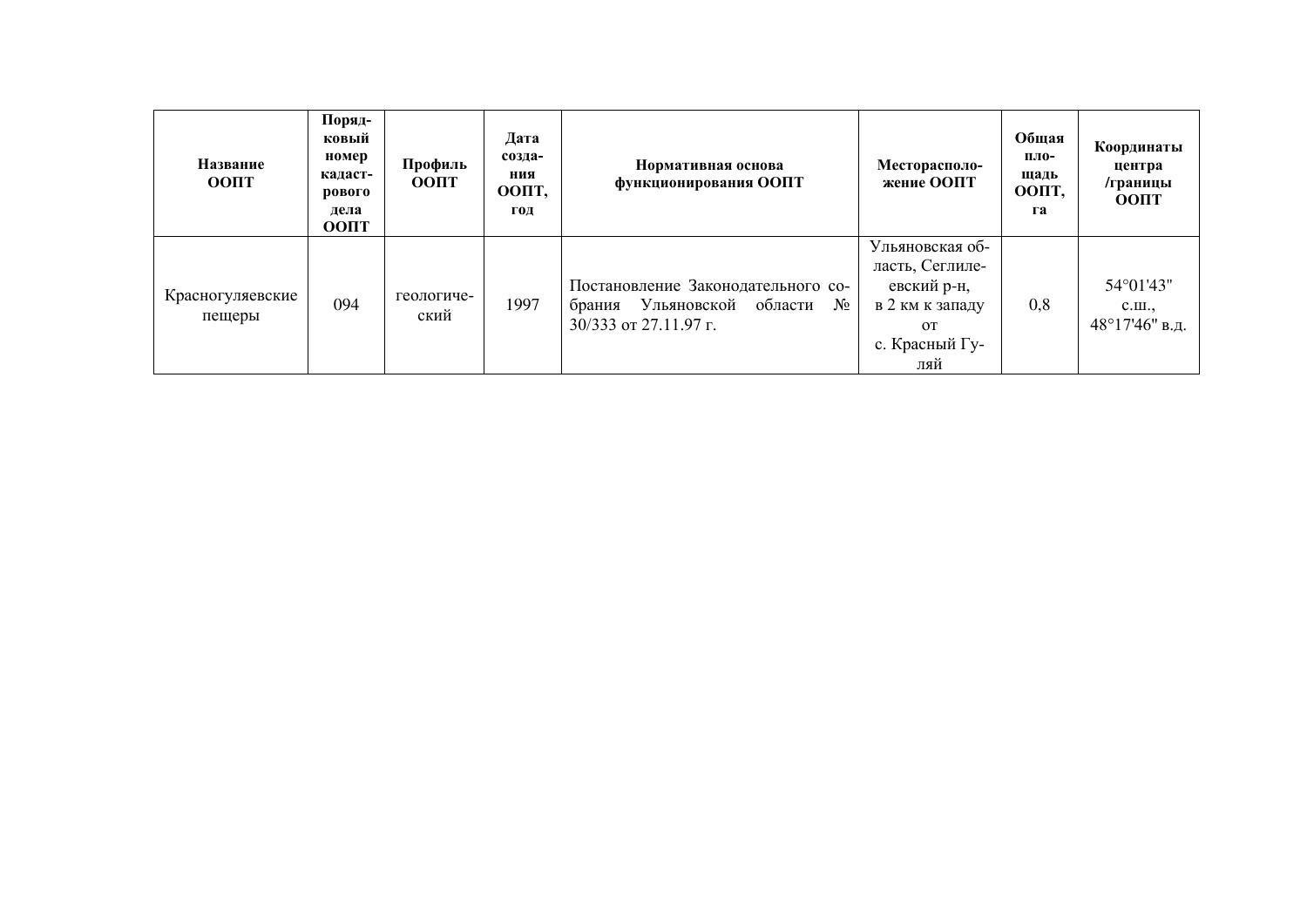До 1908 года болото представляло собой топь, сплошь заросшую березняком и тальником. Добыча торфа продолжалась с 1926 по 1945 год, обеспечивала торфом суконную фабрику. С тех пор торфяник не эксплуатировался. В водоемах, образовавшихся в карьерах и водоотводных канавах, господствует богатая водная растительность. На болоте в значительном обилии встречаются многие виды ценных лекарственных растений.

Озеро Кряж (Крячок) со сплавиной и окружающими реликтовы**ми лесами.** Озеро Кряж – умирающее озеро – находится на стадии превращения в типичное болото переходного типа. Заболачивание происходит путем нарастания сплавины - мощного травяно-мохового ковра, плавающего на поверхности воды толщиной от 70 до 120 см. Возраст сплавины около 2000 лет, она является местом произрастания редких лекарственных и пищевых растений. Характерной чертой флоры сплавины является наличие поясности и включает 47 видов высших сосудистых растений и 14 видов мхов. Озеро Кряж включено в список болот, охраняемых в рамках Международной программы «Талма» (ЮНЕСКО).

Обнажение верхнеюрских отложений по правому берегу Куйбы**шевского водохранилища.** Объект занимает 3-х километровую полосу правого берега Куйбышевского водохранилища шириной 100 метров от уреза воды при минимальном подпорном уровне (48 м ниже уровня моря). В последовательно налегающих друг на друга слоях содержится информация о смене жизни между двумя геологическими периодами - юрским и меловым. Здесь встречается разнообразная ископаемая позвоночная и беспозвоночная фауна (в т.ч. позвонки ихтиозавров и плезиозавров, окаменевшие раковины моллюсков рода краспедитус (Craspedites) и пр.). Со времен П.С. Паласса (1741-1811) и И.И. Лепехина (1740-1802) объект является местом паломничества русских и иностранных геологов.

Скрипинские Кучуры. Хорошо сохранившейся участок древней поверхности Приволжской возвышенности с характерным растительным покровом. На поверхность выходят монолитные глыбы палеогенового песчаника, которые обычно круты и обрывисты, что создает впечатление горного ландшафта. Здесь имеется богатая флора (в т.ч. чрезвычайное обилие специфических мхов и лишайников) и энтомофауна.

Колония диких пчелиных. Крупная колония диких одиночных пчелиных устроила свое гнездование на искусственном историческом сооружении – земляном валу, созданном в середине XVII века для защиты от набегов кочевников, так называемая Закамская укрепительная черта. Сейчас высота сохранившегося участка оборонительного вала – 2,5 м; на бровке шириной 2 м, у основания – 6 м. Самая густонаселенная часть вала составляет 1524 м в длину и 4 м в ширину, а общая площадь – 6096 кв.м. Плотность гнездования высокая – на 1 кв.м. до 100 гнезд. В целом на этом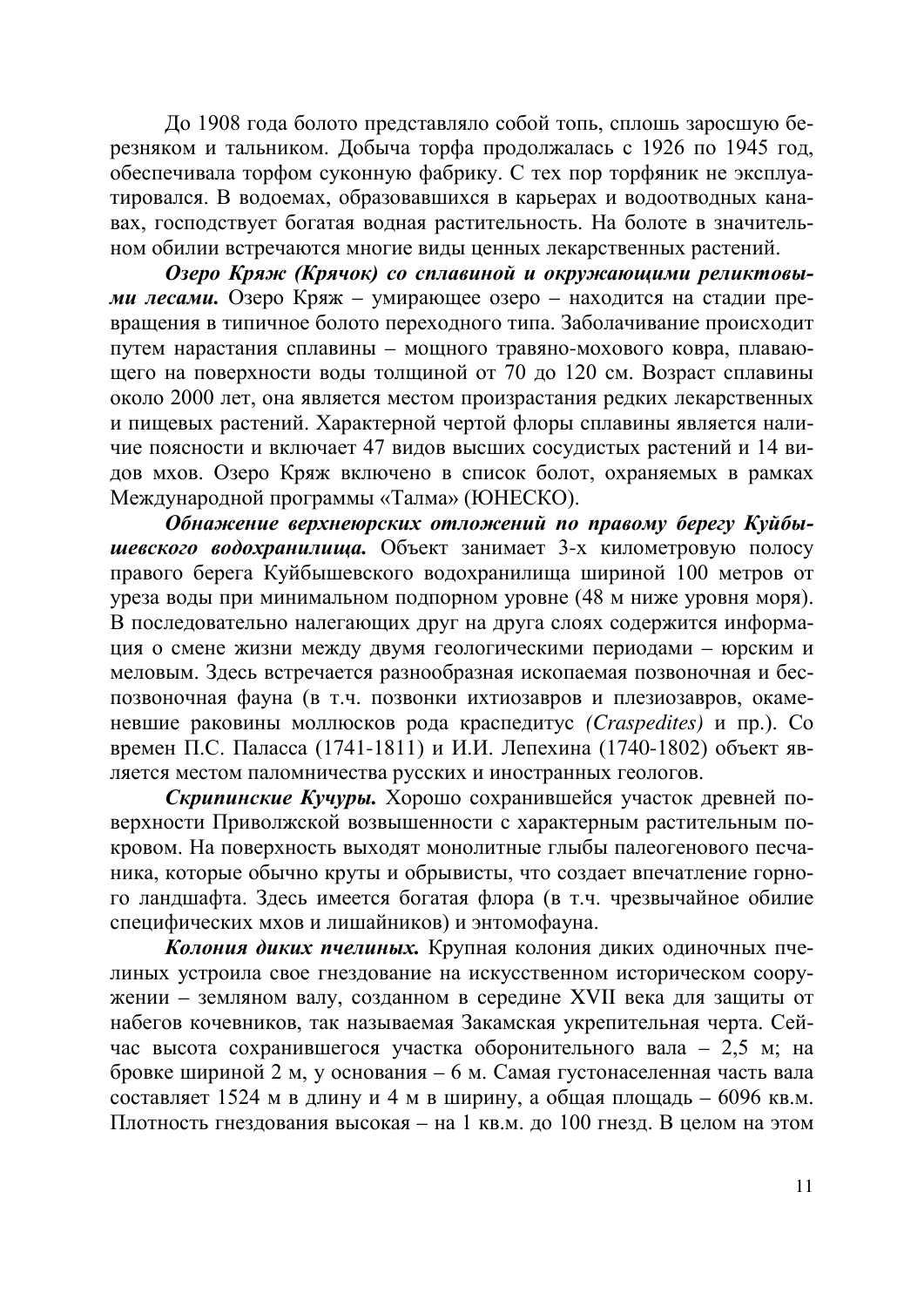участке живет 182,880 тыс. самок пчел. Многолетние наблюдения показывают, что плотность пчел в колонии стабильна. Видовой состав пчелиной колонии: систрофа планидес (Systropha planidens), систрофа кривоусая *(Systropha curvicornis)*, дифоуреа обыкновенная *(Dufourea vulgaris)*, панургус калькаратус *(Panurgus calcaratus)*, мелитта лепорина *(Melitta leporina)*, мелитта трицинкта *(Melitta tricincta)*, сфекодекс гиббус *(Sphecodes gibbus)*, галиктус морио (Halictus morio) и пр.

**Оползневый цирк.** Яркое природное явление – участок склона площадью 22 га имеет форму крупного цирка, по берегам которого развиты оползни-обвалы, создающие весьма своеобразный «ступенчатый» рельеф. Толщина горных пород, затронутых оползневыми процессами, достигает 100 м и состоит в нижней части преимущественно из темно-серых слюдистых глин аптского яруса с каменистыми конкрециями и прослоек сланцевого песчаника с массой отпечатков фауны (аммонитов) – «аптская плита», а в верхней части из глин альбского яруса зеленоватых песков и черных фосфоритов.

Красногуляевские пещеры. Памятник природы представляет собой редкое для Ульяновской области геоморфологическое образование - подземные пещеры с системой залов, переходов между ними и гротов. Пещеры служат местами зимовки летучих мышей (водяная ночница (Myotis *daubentonii*), прудовая ночница *(Myotis dasycneme)*, северный кожанок *(Eptesicus nilssonii)*, бурый ушан *(Plecotus auritus)* и пр.).

Вышеперечисленные памятники природы соседствуют с крупным городом Ульяновск. Наверняка и в других уголках нашей необъятной Родины есть похожие необычные места. А знаете ли вы, какие удивительные, порой уникальные, уголки природы находятся близко с вами?!

#### Список литературы

1. Официальный сайт Департамент лесного хозяйства, департамент природных ресурсов и экологии Ульяновской области [Электронный ресурс]. – Ульяновск, 2016. – URL: http://www.mpr73.ru

2. Федеральный закон от 14 марта 1995 г. № 33-ФЗ «Об особо охраняемых природных территориях» (с изм. от  $13.07.2015$  г.) ([www.consultant.ru\)](http://www.consultant.ru/).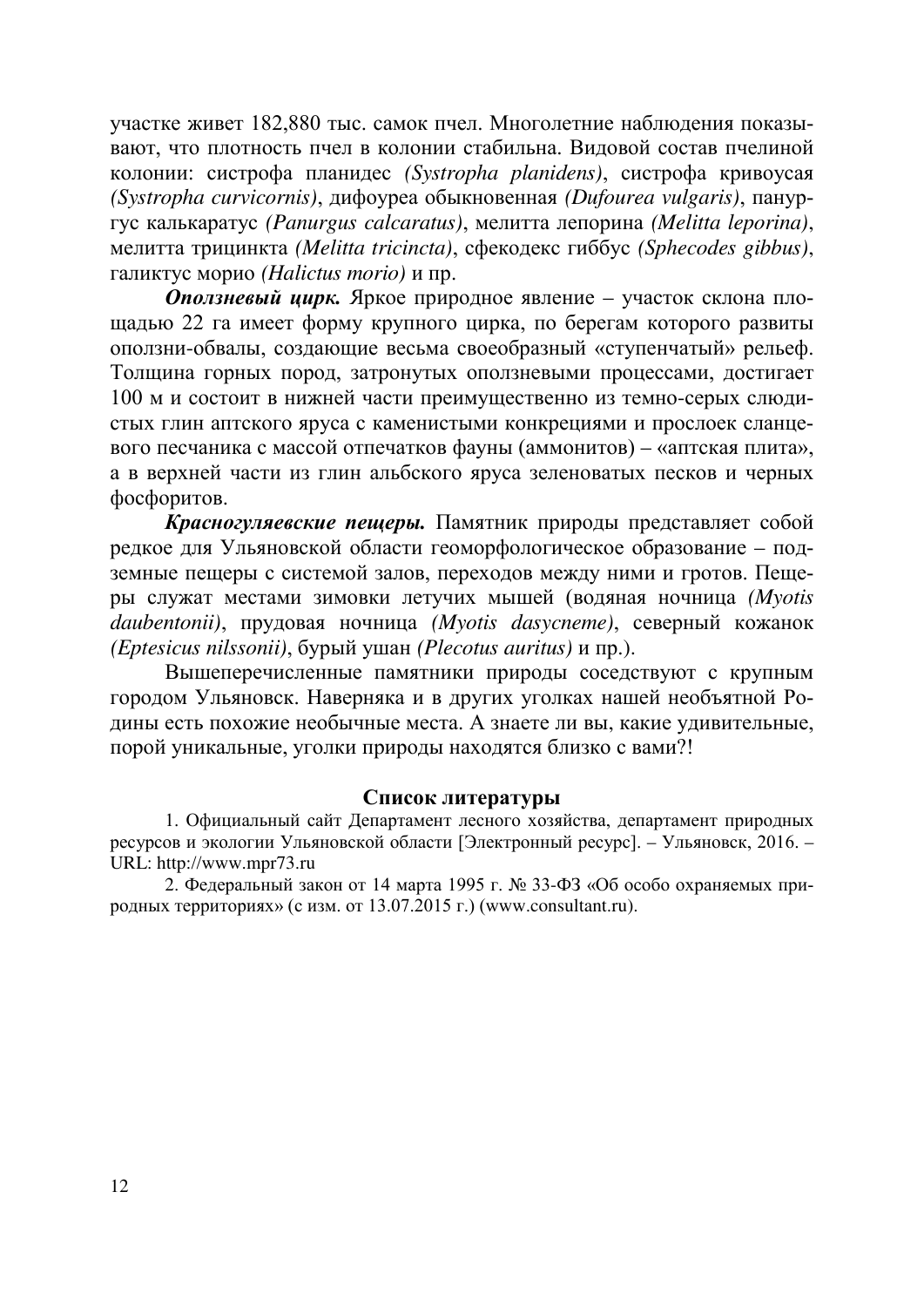## ПРОБЛЕМА РОСТА УРБАНИЗИРОВАННЫХ ТЕРРИТОРИЙ

 $\Pi$ лотникова Т. Ю.

ФГБОУ ВО Академия Государственной противопожарной службы *МЧС России, г. Москва* 

По данным ООН к 2050 году примерно 6 миллиардов человек, т.е. две трети человечества, будут проживать в малых и больших городах, а площадь урбанизированных территорий в развитых странах мира превышает 80 % их территорий [1]. Таким образом, проблема увеличения территорий, подвергшихся процессу урбанизации приобретает актуальность как в России, так и в мире.

Урбанизация - .это исторический процесс увеличения количества городов и сосредоточения в них политической, экономической и культурной жизни государства [2].

Процесс урбанизации идёт за счёт [2]:

- преобразования сельских населённых пунктов в городские;
- формирования широких пригородных зон;
- миграции из сельской местности в городскую.

На 2014 год процент городского населения в России составил 74,2 % (высокий уровень урбанизации) [3].

Урбанизация имеет ряд негативных последствий [4]:

-нарушается равновесие в распределении населения по территории;

-негативные социальные последствия - рост преступности, наркома-НИЯ, И Т.Д.

-экологические нарушения, проблемы нездоровой среды обитания населения, шума, загрязнения воздуха, инфекционной опасности, ультразвуковых излучений, проблемы транспорта, уплотнения застройки и др.

Важнейшими экологическими проблемами являются [4]:

1. Сокращение сельскохозяйственных угодий, земли которых отторгаются районами городской застройки, рекреационными пригородными парками и лесными массивами, необходимыми для обеспечения отдыха населения и в качестве буферных зон, например зон санитарной охраны, призванных принять на себя и нейтрализовать какие-то загрязнения, поступающие в воздушную среду с производственных объектов, предприятий теплоэнергетики и транспортных артерий.

2. Интенсивное использование энергетических ресурсов, вплоть до их истощения за счет необходимости:

- освещения территории города;
- интенсивной эксплуатации транспортных средств;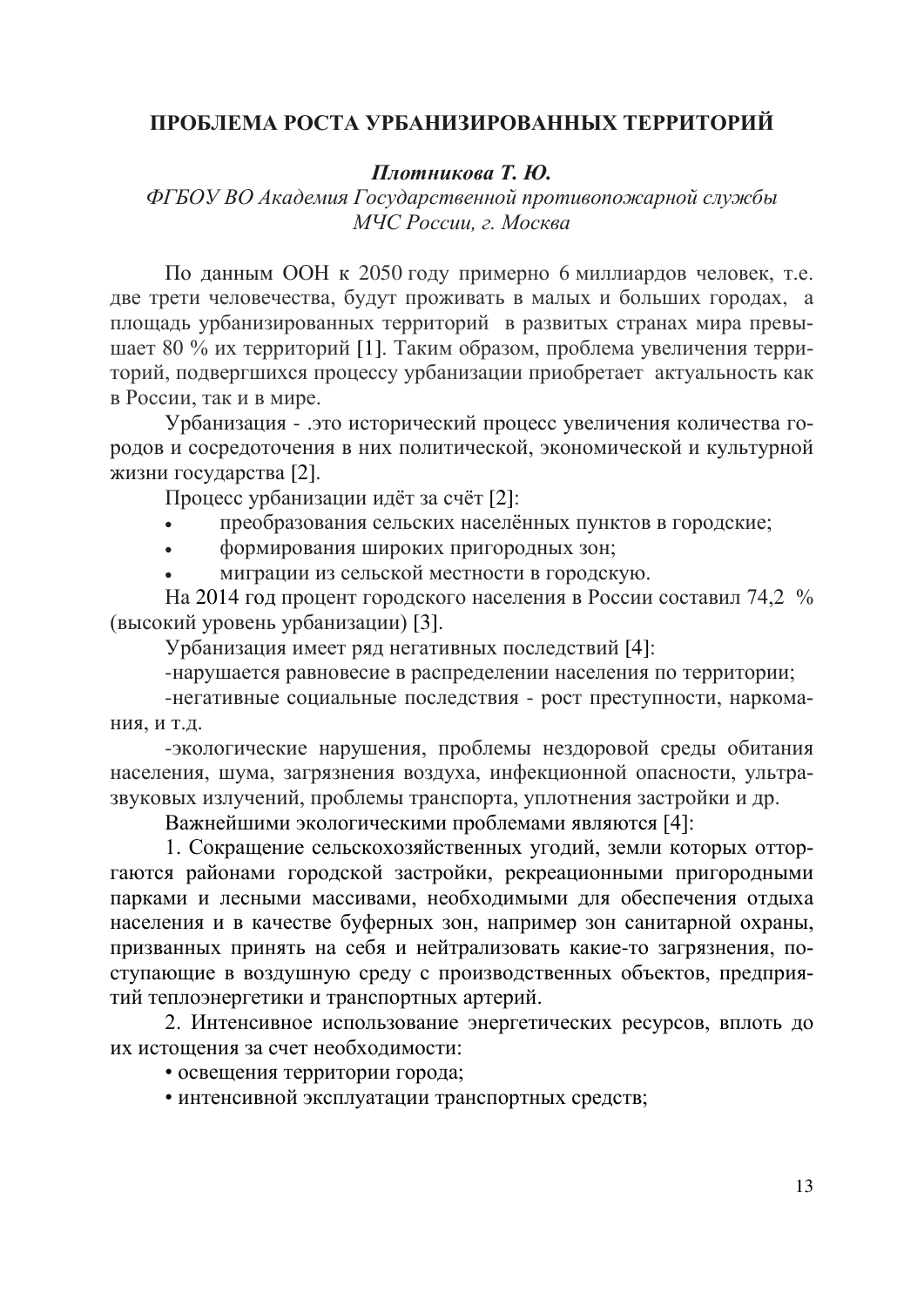• в городах гумидной, субарктической и арктической зон, кроме того, теплофикации городов в холодный период года;

• в городах тропической, субтропической и аридной зон, кроме того, использования кондиционеров воздуха;

• эксплуатации многих очистных сооружений и мусороперерабатывающих заводов.

3. Ухудшение состояния воздушной среды города выбросом загрязняющих веществ в атмосферу транспортом, производственными и теплоэнергетическими объектами, а также за счет повышенной запыленности атмосферы.

4. Деградация водных ресурсов вследствие их изъятия для обеспечения нужд города и загрязнения водных объектов через воздушную среду, сбросом неочищенных и недоочищенных сточных вод в водные объекты.

5. Утрата и сокращение мест отдыха, а также зеленых массивов внутри и по периферии городов, в которых осуществляется восстановление атмосферного кислорода, нейтрализация загрязнений, выпадающих из воздуха, а также снижение качества природной основы рекреационных зон и, соответственно, их реабилитирующей роли.

6. Возникновение и воздействие на организм человека электромагнитных полей и излучений, связанных с линиями высоковольтных электропередач, работой передающих радиостанций, радаров метеослужбы и других источников электромагнитного излучения.

7. Изменение микроклиматической обстановки, вызванное тем, что более теплый, в сравнении с пригородной зоной, но загрязненный воздух, формирующийся на городской территории, образует устойчивый вертикальный воздушный поток.

8. Осложнение санитарно-гигиенической и эпидемиологической обстановки вследствие концентрации людей и снижения иммунитета за счет постоянного преодоления городскими жителями бактериологических и химических загрязнений в воздухе, воде и отнюдь не всегда экологически чистых продуктах питания.

9. Нередко возникновение и усиление социальной напряженности, являющейся естественным следствием высокой концентрации населения, • противостоянием между: состоятельными жителями города и малоимущими гражданами, массовое появление в городах беженцев из смежных и отдаленных государств, из «горячих точек», покинувших родные пределы из-за националистических проявлений или иных причин опасности дальнейшего в них пребывания.

Для сокращения темпов урбанизации необходимо в сельской местности [4]:

1. Создавать новые рабочие места.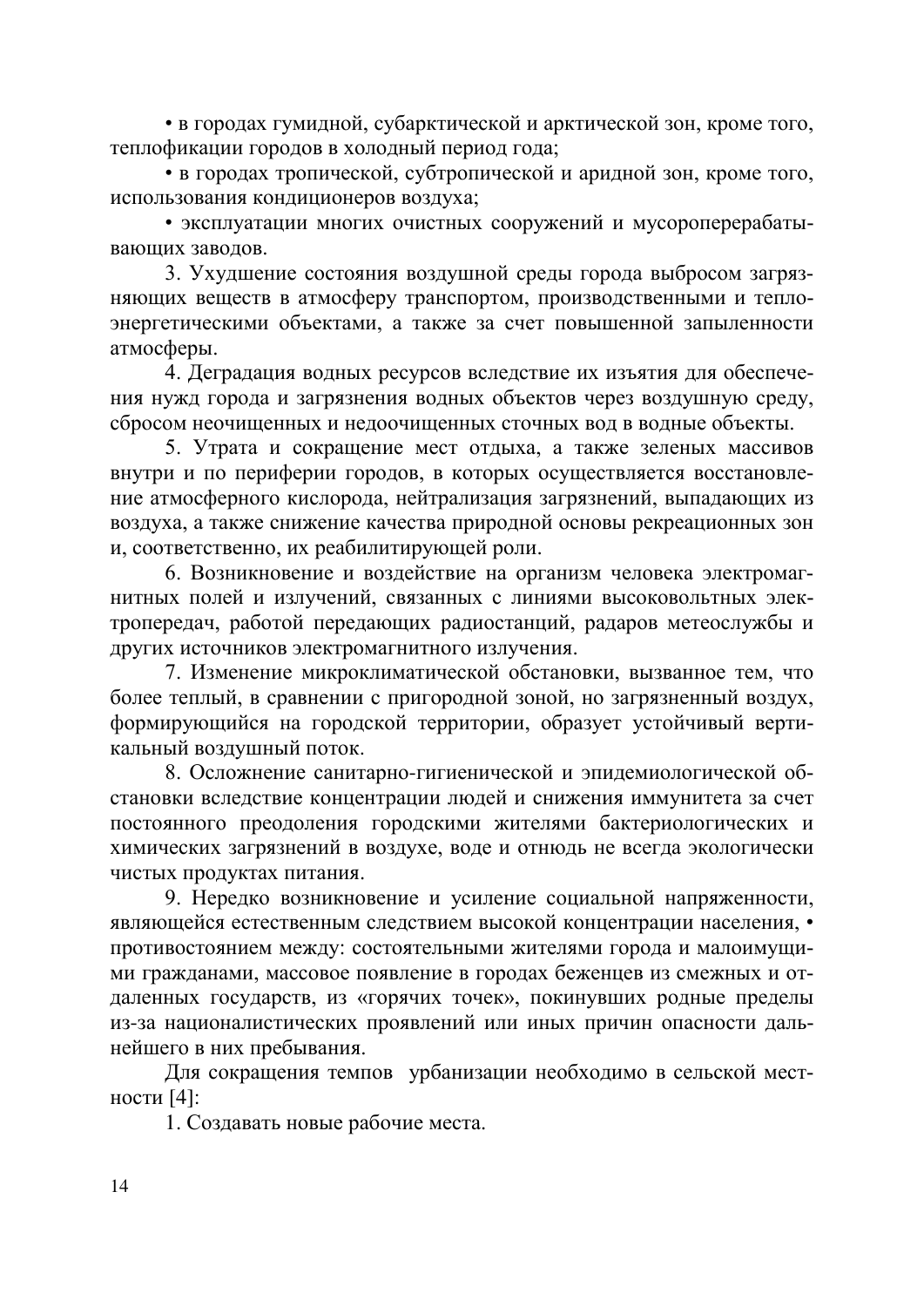2. Развивать сферу услуг, открывать различные секции для привлечения молодежи.

3. Поднимать уровень среднего и профильного образования. Открывать филиалы институтов.

4. Улучшать доступность и качество здравоохранения.

Урбанизация, как объективно существующий и продолжающийся уже многие века процесс, с одной стороны, обеспечивает городских житедей максимумом удобств и жизненных благ, но с другой – существенно осложняет экологическую, социальную и, соответственно, демографическую ситуацию. Данную проблему необходимо решать на государственном уровни, обеспечивая условия проживания, образования и медицины для всего страны.

#### Список литературы:

1. Мировые демографические прогнозы. Обзор 2006 года. Резюме. Организация Объединенных Наций, Нью-Йорк, 2007. – 22 с.

2. Энциклопедический словарь [Электронный ресурс]. Сайт: Академик. Режим доступа:

http://dic.academic.ru/dic.nsf/es/59312/%D1%83%D1%80%D0%B1%D0%B0%D0% BD%D0%B8%D0%B7%D0%B0%D1%86%D0%B8%D1%8F

3. Проект «Countrymeters». Население России. Режим доступа: http://countrymeters.info/ru/Russian\_federation

4. Скрипова Т.В. Страноведение. Теоретические аспекты изучения: учеб. пособие для студентов специальности 100103.65 (230500) «Социально-культурный сервис и туризм» [Текст] / Т.В. Скрипова. – СПб.: СПбГУСЭ, 2010. – 137 с.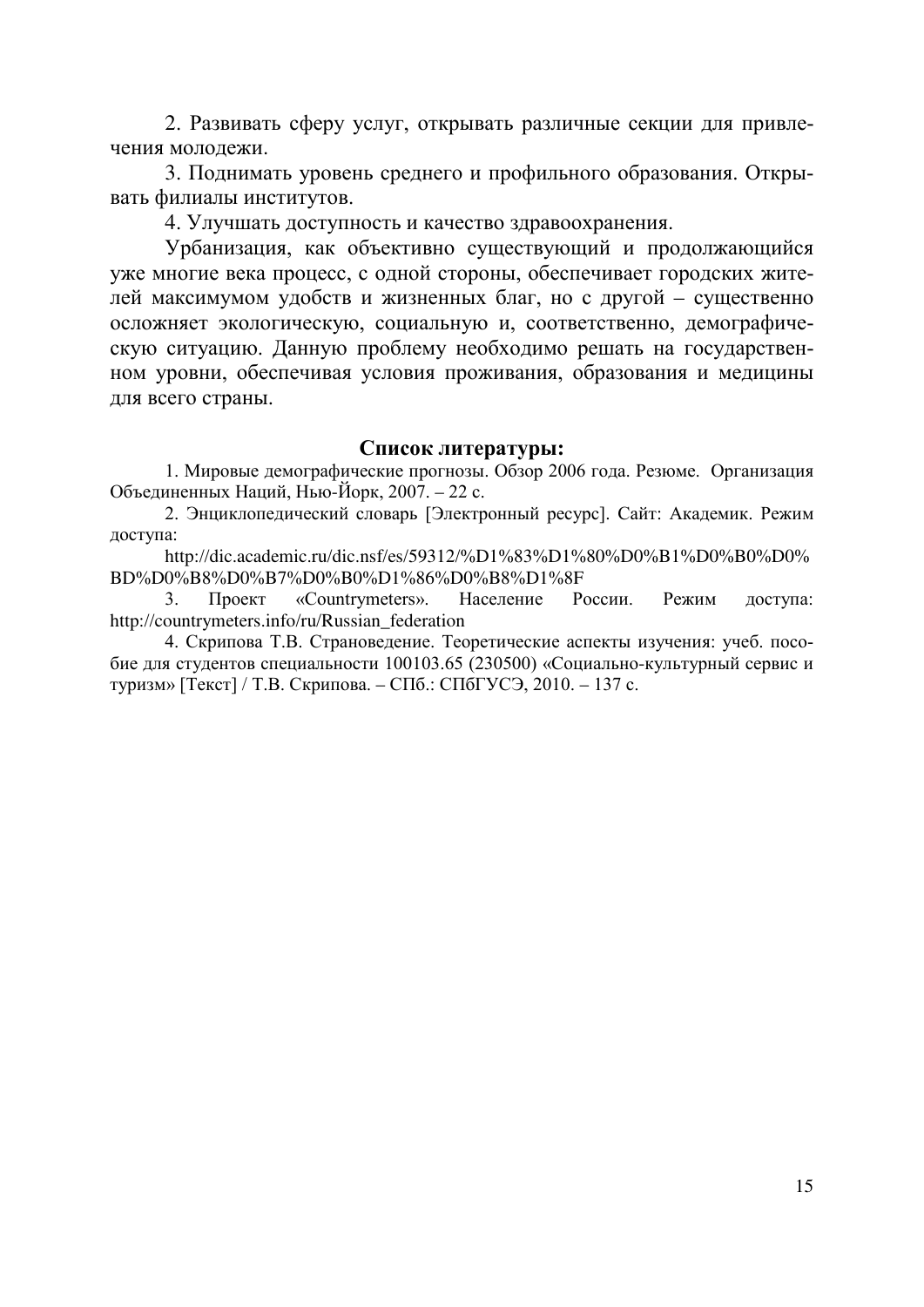## ИССЛЕДОВАНИЕ СПОСОБА РЕАГЕНТНОГО ВОССТАНОВЛЕНИЯ РАСТВОРОВ ХЛОРИЛА НАТРИЯ КАТИОНИТОВЫХ ФИЛЬТРОВ

#### $A$ лександрова Л.Ю., Власов П.П.

Санкт-Петербургский государственный университет промышленных  $m$ ехнологий и дизайна, г. Санкт-Петербург.

Для регенерации катионитов широко используют  $6 - 10\%$ -ые растворы поваренной соли, как наиболее доступного и дешёвого реагента. Подобные регенерационные растворы после процесса до сих пор сливаются в сточные воды или напрямую в природные водоемы. Концентрация хлоридов в подобных стоках существенно превышает ПДК для сточных вод, направляемых в водоёмы (ПДК = 350 мг/дм<sup>3</sup>), что сказывается на свойствах вод в природных водоёмах. Следует отметить также превышение ПДК сточных вод сбрасываемых после регенерации и промывки катионитов и по содержанию магния (ПД $K_{Mg} = 50$  мг/дм<sup>3</sup>), а в регенерационных растворах концентрация достигает 2400 мг/дм<sup>3</sup> (200 мг-экв/л) [1-2].

Актуальность. Проблема очистки сброса регенерационных растворов хлорида натрия в сточные воды или природные водоёмы имеет особое значение для предприятия, использующего умягчённую воду. Сегодня все ранее предложенные методы восстановления раствора хлорида натрия по тем или иным причинам не реализуются в производстве.

Разработка метода рециклинга растворов хлорида натрия с приемлемыми технико-экономическими показателями является основной целью данной работы.

**Методика исследования.** В модельный раствор, содержащий 400  $\mu$ г-экв/л Са<sup>2+</sup> и 98 мг-экв/л Мg<sup>2+</sup>, объемом 50 мл при постоянном перемешивании вводили 100 – 130 % кристаллический Ca(OH), от стехиометрии на магний, после чего определяли остаточное содержание солей магния и кальция в растворе. Далее дозировали кристаллический  $Na_2SO_4$  в количестве 100 % от стехиометрии на кальций. Извлечение солей жесткости проводилось при 8 %-ом содержании NaCl. В результате образовалась суспензия, которую подвергали электронагреву или обработке СВЧ при мощности 800W до 95 °С, после чего проводили фильтрование с использованием стеклянного фильтра Шотта (пор.100). Определяли массу фильтрата и влажного осадка, далее осадок промывали ацетоном и сушили при температуре 70 °С до постоянной массы. Фильтрат отбирали на анализ для определения остаточной жесткости и общей щелочности в растворе. Далее в  $\phi$ ильтрат дозировали ВаСОз для достижения исходного Ж:Т = 50:1 и перемешивали в течение 30 минут, после чего отбирали фильтрат на анализ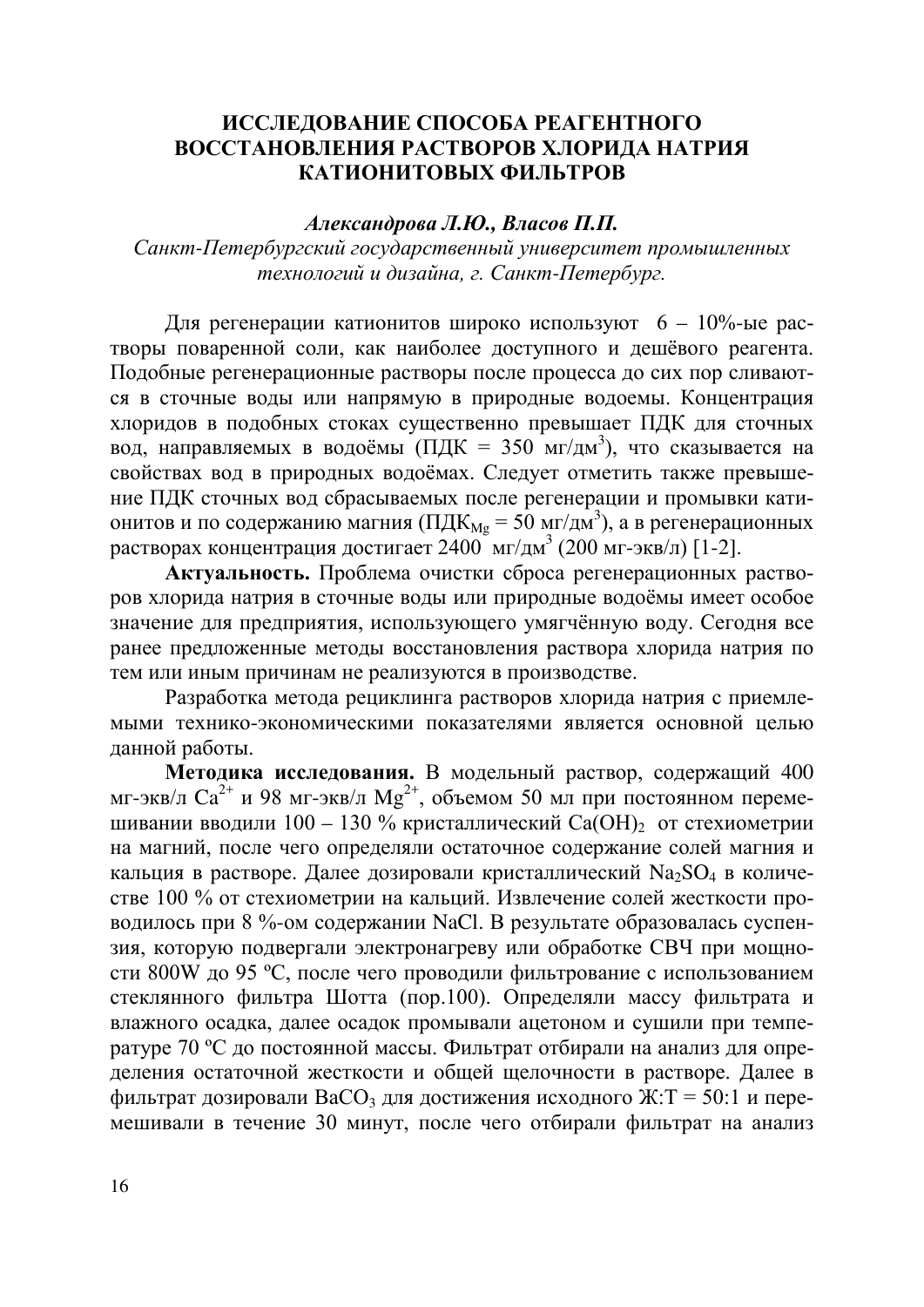общей щелочности и остаточной жесткости, а далее раствор обрабатывали СВЧ мощностью 800W с целью интенсификации ионообменных процессов. В ходе процесса протекают следующие химические реакции:

> $MgCl<sub>2</sub> + Ca(OH)<sub>2</sub> = Mg(OH)<sub>2</sub> + CaCl<sub>2</sub>$  $CaCl<sub>2</sub> + Na<sub>2</sub>SO<sub>4</sub> = CaSO<sub>4</sub> + 2NaCl$  $CaSO_4 + BaCO_3 = BaSO_4 + CaCO_3$  $Ca(OH)_{2} + BaCO_{3} = Ba(OH)_{2} + CaCO_{3}$ .

В качестве источника СВЧ-изучения использовали микроволновую печь с частотой  $2450 \pm 50$  МГц и максимальной мощностью 1 кВт.

Средняя концентрация регенерационных растворов хлорида натрия составляет 8 %. Исходя из этого, проводились исследования по восстановлению раствора, содержащего 400 мг-экв/л Са $^{2+}$ , 98 мг-экв/л М $\mathrm{g}^{2+}$ и 4680 мгэкв/л (8%) NaCl, при последовательной подачи реагентов: Ca(OH)<sub>2</sub> (100 -130 % от стехиометрии на Mg), Na<sub>2</sub>SO<sub>4</sub> (100% от стехиометрии на  $\Sigma$  (Mg и Са)) и ВаСО<sub>3</sub> (Ж:Т=50:1). Полученные данные в ходе эксперимента сведены в таблицу 1.

Таблина 1

| Норма                                         |                                          | Содержание в растворе,                 | Щелочно                                | 3 стадия (BaCO <sub>3</sub> , Ж:T=50:1) |                         |                              |                  |  |
|-----------------------------------------------|------------------------------------------|----------------------------------------|----------------------------------------|-----------------------------------------|-------------------------|------------------------------|------------------|--|
| Ca(OH) <sub>2</sub><br>на 1                   | мг-экв/л                                 |                                        | CTЪ<br>(мг-экв/л)                      | Жост, МГ-ЭКВ/Л                          |                         | Щелочность, мг.<br>зкв/л     |                  |  |
| стадии, %<br>ОT<br>стехиомет-<br>рии<br>на Mg | $Mg^{2+} + Ca^{2+}$<br>после 1<br>стадии | $Mg^{2+}+Ca^{2+}$<br>после 2<br>стадии | и условия<br>нагрева<br>на 2<br>стадии | Перемеши-<br>вание<br>30 мин            | <b>СВЧ</b><br>800<br>Βт | Перемеши-<br>вание<br>30 мин | СВЧ<br>800<br>Br |  |
| 100                                           | 457,9                                    | 96,2                                   | 10. <b>H</b>                           | 42,3                                    | 13,5                    | 6                            | 6                |  |
| 110                                           | 448,3                                    | 57,7                                   | 6. <b>H</b>                            | 19,2                                    | 9,6                     | 4                            | 4                |  |
| 120                                           | 529,1                                    | 63,5                                   | 6. <b>OH</b>                           | 3,8                                     | 0                       | 10                           | 8                |  |
| 130                                           | 467,5                                    | 63,5                                   | 14. <b>H</b>                           | 9,6                                     | 0                       | 8                            | 8                |  |
| 100                                           | 457.9                                    | 105,8                                  | 6. CBY-<br>800                         | 23.1                                    | 13,5                    | $\overline{4}$               | 4                |  |
| 110                                           | 448,3                                    | 86,6                                   | 6. CBY-<br>800                         | 48,1                                    | 9,6                     | 4                            | 4                |  |
| 120                                           | 529,1                                    | 86,6                                   | 6, CBY-<br>800                         | 9,6                                     | 0                       | 12                           | 8                |  |

Влияние нормы Са(ОН)<sub>2</sub> и способа нагрева суспензии на остаточную жесткость

Из табл. 1 видно, что увеличение нормы вводимого на Mg Ca(OH)<sub>2</sub> от 100 до 120 % приводит к снижению солей жесткости в растворе (2 стадия) на 34 %.

Выволы:

1) На основании приведенных исследований наиболее предпочтительной нормой вводимого  $Ca(OH)$  является 120 % от стехиометрии на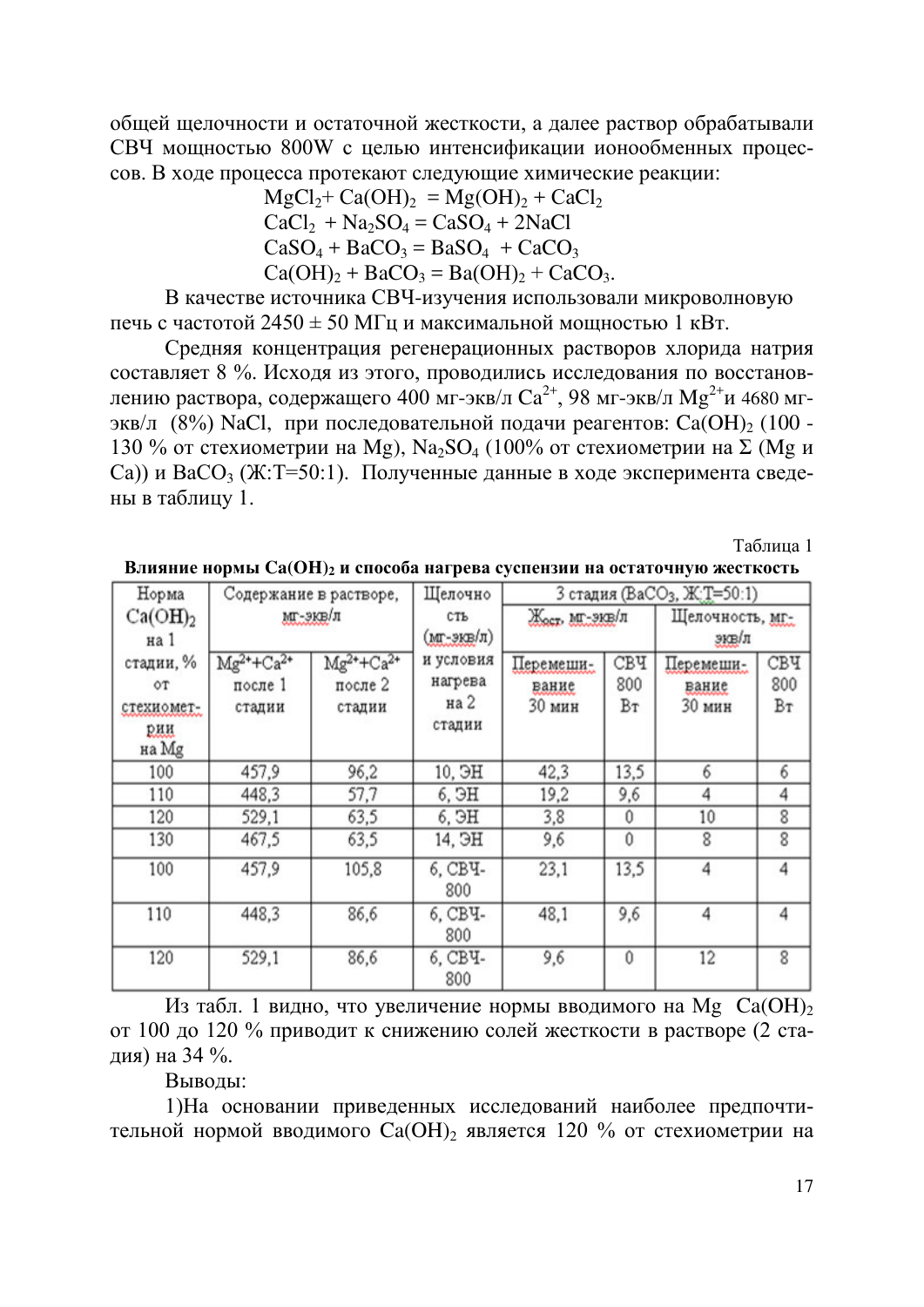магний, при последующем добавлении 100 % Na<sub>2</sub>SO<sub>4</sub> от стехиометрии на  $\sum (Ca+Mg)$  и доумягчении на последней стадии избытком ВаСО<sub>3</sub>.

2) Использование на последней стадии карбоната бария приводит к практически полному извлечению солей жесткости из раствора. При этом остаточная жесткость в растворе составляет  $0 \div 13.5$  мг-экв/л, что позволяет повторно использовать его для регенерации Na-катионитовых фильтров.

#### Список литературы

1. Панов В. П. Теоретические основы защиты окружающей среды (Выделение примесей сточных вод): Учебное пособие. Часть 1. – СПб.: СПГУТД, 2002. – 107 с. 2. ГОСТ Р 52407-2005 Вода питьевая. Методы определения жесткости

## КУРСКАЯ МАГНИТНАЯ АНОМАЛИЯ. ВЛИЯНИЕ НА ОКРУЖАЮЩУЮ СРЕДУ И ЗДОРОВЬЕ ЧЕЛОВЕКА

## $\Lambda$ *poздов*  $\Lambda$ *. А., Грушева Т. Г.*

ФГБОУ ВО Академия Государственной противопожарной службы *МЧС России, г. Москва* 

Основу экономического развития Российского государства, составляет использование его природно-ресурсного потенциала на уже освоенных территориях, обладающих соответствующей инженерной и социальной инфраструктурой, и следовательно, не требуется дополнительных существенных капиталовложений.

Таким регионом является Курская магнитная аномалия крупнейшее месторождением железньюй руды в России.

История открытия и изучения данного месторождения начинается в 18 веке и охватывает более 150 лет.

Завершение изучения курской магнитной аномалии проводилось по руководством академика П. П. Лазарева.

В.И. Ленин уделял большое внимание этим работам, По завершению магнитных съемок — работы по организации бурения скважин.

Была создана особая комиссия (ОККМА), которую возглавил академик И. М. Губкин, выделены значительные по тем временам денежные средства. 7 апреля 1923 г. из скважины, пробуренной у села Лозовка под Щиграми, на глубине 167 м были добыты первые образцы железной руды.В стране по этому поводу было всенародное ликование [1].

В. В. Маяковский написал две большие поэмы о трудовом подвиге тех, кто осуществил эту работу и о геологическом происхождении руды.

По результатам, проведенных в двадцатые годы исследований, в наиболее перспективном районе КМА - Старооскольском - после детальной геологической разведки в 1931 г. была заложена первая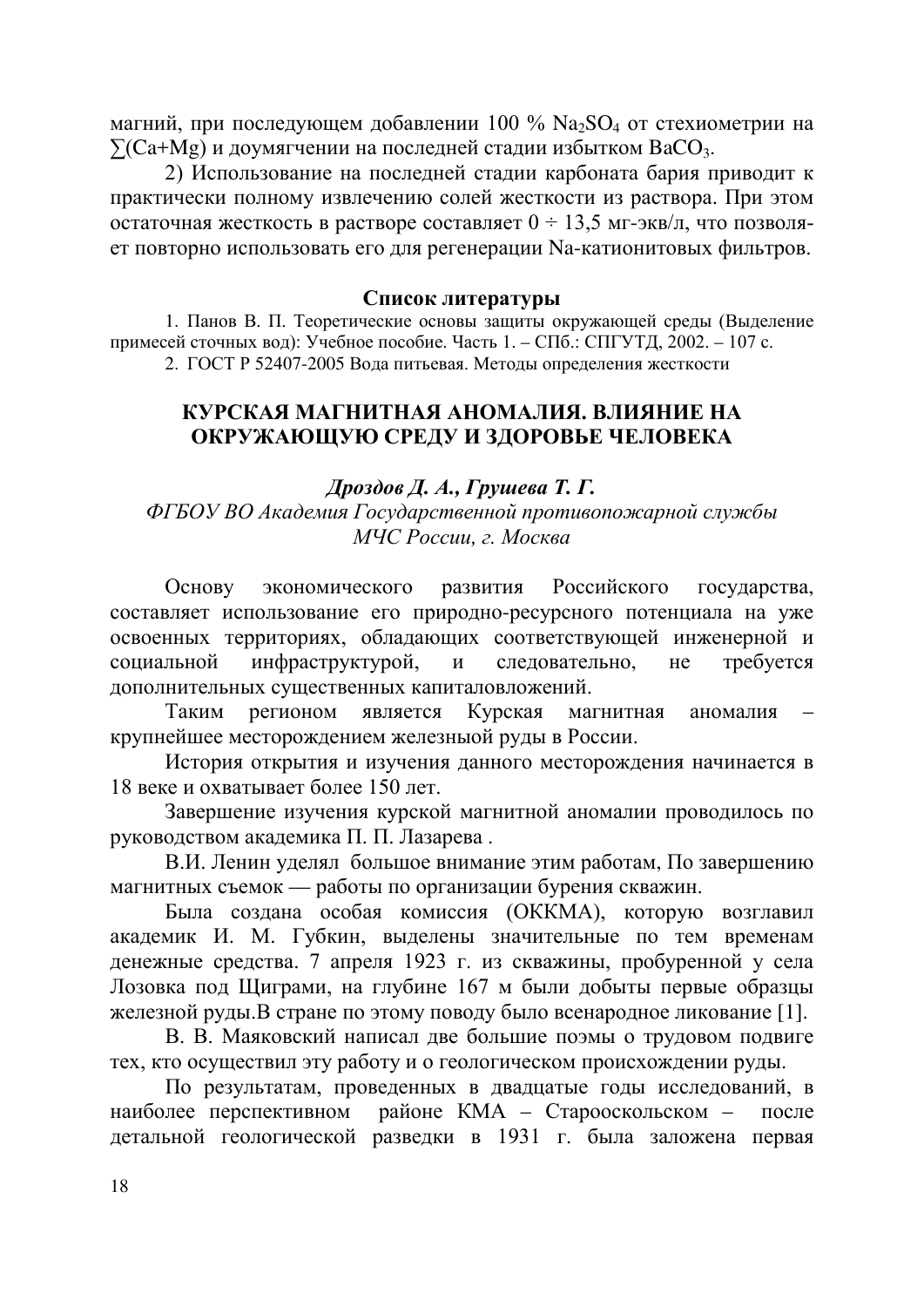разведочно-эксплуатационная шахта. 27 апреля 1933 г. первый ствол был  $\overline{A}$ оведен до руды, а в ноябре 1935 г. первые пять тысяч тонн богатой железной руды были отправлены для пробной плавки в Липецк на металлургический завод.

Сороковые и пятидесятые годы ознаменованы усиленным геологическим изучением бассейна КМА. В эти годы открыт целый ряд крупных месторождений, в их числе Яковлевское и Михайловское Последнее открыто в 1950 г. Львовской геологоразведочной экспедицией.

В 1956 был построен первый горно-обогатительный комбинат, который начал добычу неглубоко залегающей руды открытым способом.

Михайловский горно-обогатительный комбинат построен на базе Михайловского месторождения, расположенного в 100 километрах севернее города Курска [2].

Добыча руд Михайловского месторождения ведётся с1960 г. в трёх карьерах (Южном, Центральном и Северном), имеющих общую протяженность около 6 км, и ширину около 4 км.

Формирование карьерно-отвального комплекса сопровождается существенным изменением рельефа, в результате появился крупный карьер площадью 12 км<sup>2</sup>, глубиной 300 м, отвалы вскрышных пород. На крупных балках созданы обширные техногенные водоемы, хвостоханилище на реке Песочной, водохранилище на реке Свапа (Копенковское), система мелких искусственных водоемов на реках Речица, Погарщина, Рясник [3]...

Интенсивное извлечение воды при дренаже и водоотливе на железорудном месторождении, привела к необратимому истощению ресурсов. Вследствие этого на территории горнопромышленного района образовались депрессионные воронки.

В процессе открытой добычи железной руды 6-8 % газопылевых выбросов, содержащих железо и его спутники (Cr, Cu, Co, Zn, Ni и т.д.), попадают на почвенно-растительный покров, который прочно фиксирует все тяжелые металлы и существенно ослабляет их попадание в надземную растительную массу и грунтовые воды.

В районе КМА наблюдается превышение заболеваемости на 120-160% по сравнению с другими районами Курской и Белогородской областей, расположенными вне зоны влияние геомагнитного поля. Основу техногенных выбросов в горнопромышленных районах КМА составляют железосиликатная пыль, сернистый ангидрит, окись углерода и окислы азота, которые вызывают у человека гиперплазию, а затем и атрофию слизистой оболочки верхних дыхательных путей, стоматиты, воспаления десен, поражение зубов. Аэрозоли железа и его оксиды накапливаются в легких и вызывают бронхиты, начальную стадию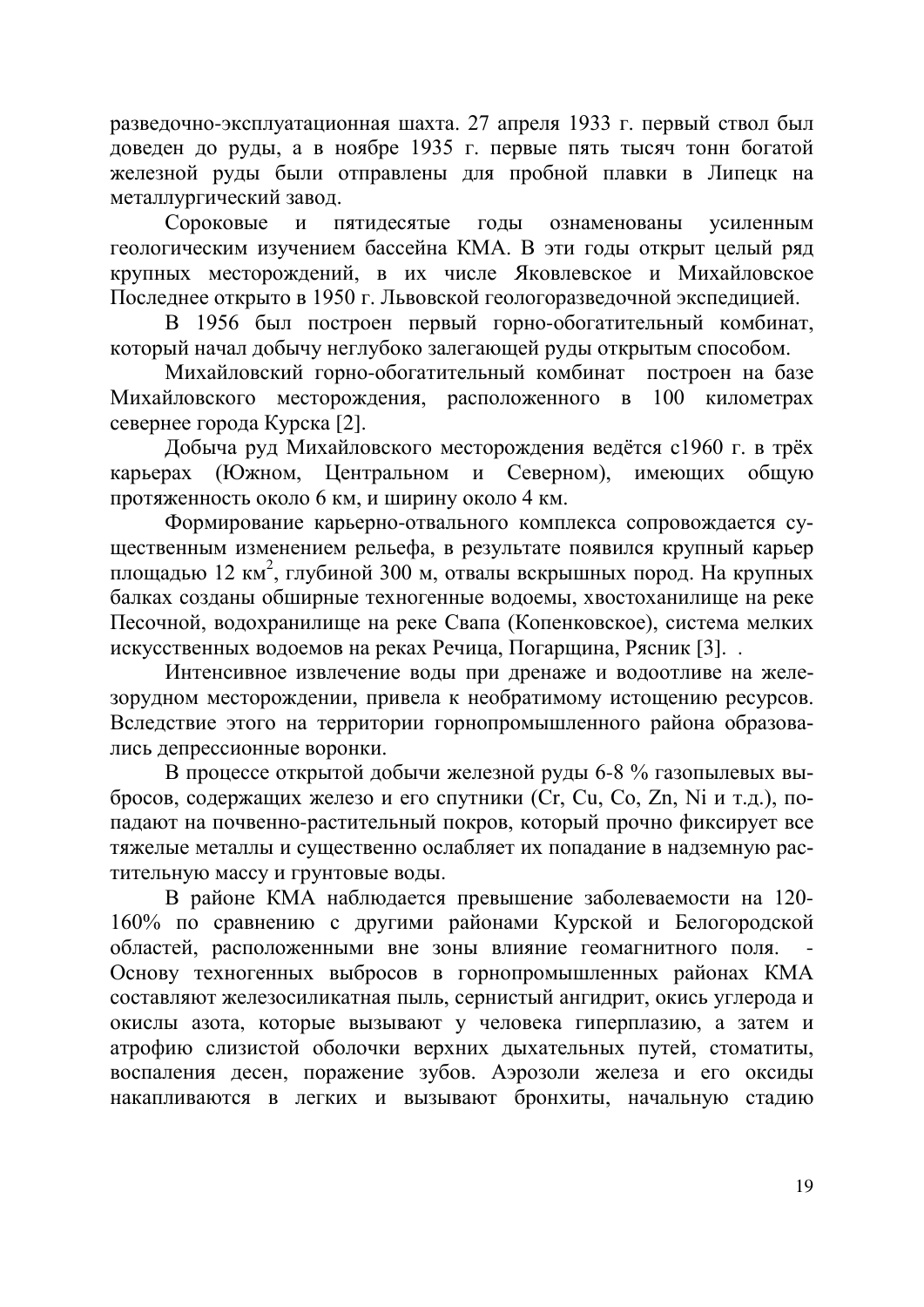эмфиземы, сухой плеврит. Среди рабочих железорудных предприятий со стажем более 10 лет сидероз выявлен в 33% случаев.

Воздействие пыли кремнезема является причиной заболевания бронхитом и силикозом и в последствии прогрессирующий фиброзом легочной ткани [3].

Урожайность сельскохозяйственных культур на землях косвенных техногенных нарушений снижается на 10-60 %. Отмечается усыхание древесной растительности. резкое сокращение видового состава птиц, исчезновение копытных животных и хищников. Что говорит о деградации природной системы в зоне техногенного влияния,

Загрязнение тяжелми металлами в сочетании с осушительными работами и засорение водоёмов приводят к их замелению, уменьшению глубины и скорости и как следствие к существенному сокращению ихтиофауны.

Природоохранная работа проводится в соответствии с ежегодно издаваемым на предприятии Приказом «Об охране окружающей среды».

Осуществляется:

Контроль выбросов и сбросов загрязняющих веществ в окружающую среду.

Используются эмульсионные взрывчатые вещества в процессе открытой разработки месторождения.

Действует 10 систем оборотного технического водоснабжения. Сточные и коллекторно-дренажные воды перед сбросом в водоемы проходят механическую очистку

Организован раздельный сбор образующихся отходов по их видам, классам и физико-химическим свойствам для дальнейшего использования в качестве вторичного сырья, переработки и размещения на полигонах промышленых отходов.

Данные мероприятия направлены на оздоровление экологической обстановки в зоне деятельности предприятия и города в целом.

#### Список литературы

1. Пешехонова О.В. Освоение Курской магнитной аномалии за 1931-1945 гг. [Электронный ресурс] Ученые записки. Электронный научный журнал Курского государственного университета.  $\mathcal{N}_2$  3 (19) / 2011– Режим доступа: http://cyberleninka.ru/article/n/osvoenie-kurskoy-magnitnoy-anomalii-za-1931-1945-gg

2. ОАО «Михайловский ГОК». Официальный сайт Администрации Курской области [Электронный ресурс] – Режим доступа: http://adm.rkursk.ru/index.php?id=309&mat\_id=3925

3. Фильчаков, Ю.В. Состояние почвенного и растительного покрова в зоне функционирования хвостохранилища Михайловского ГОКа / Ю.В. Фильчаков // Матлы всеросс. нучно-практ. конф. в 2 х частях, часть 2. -Курск: КГСХА, 2005. -C. 114-119.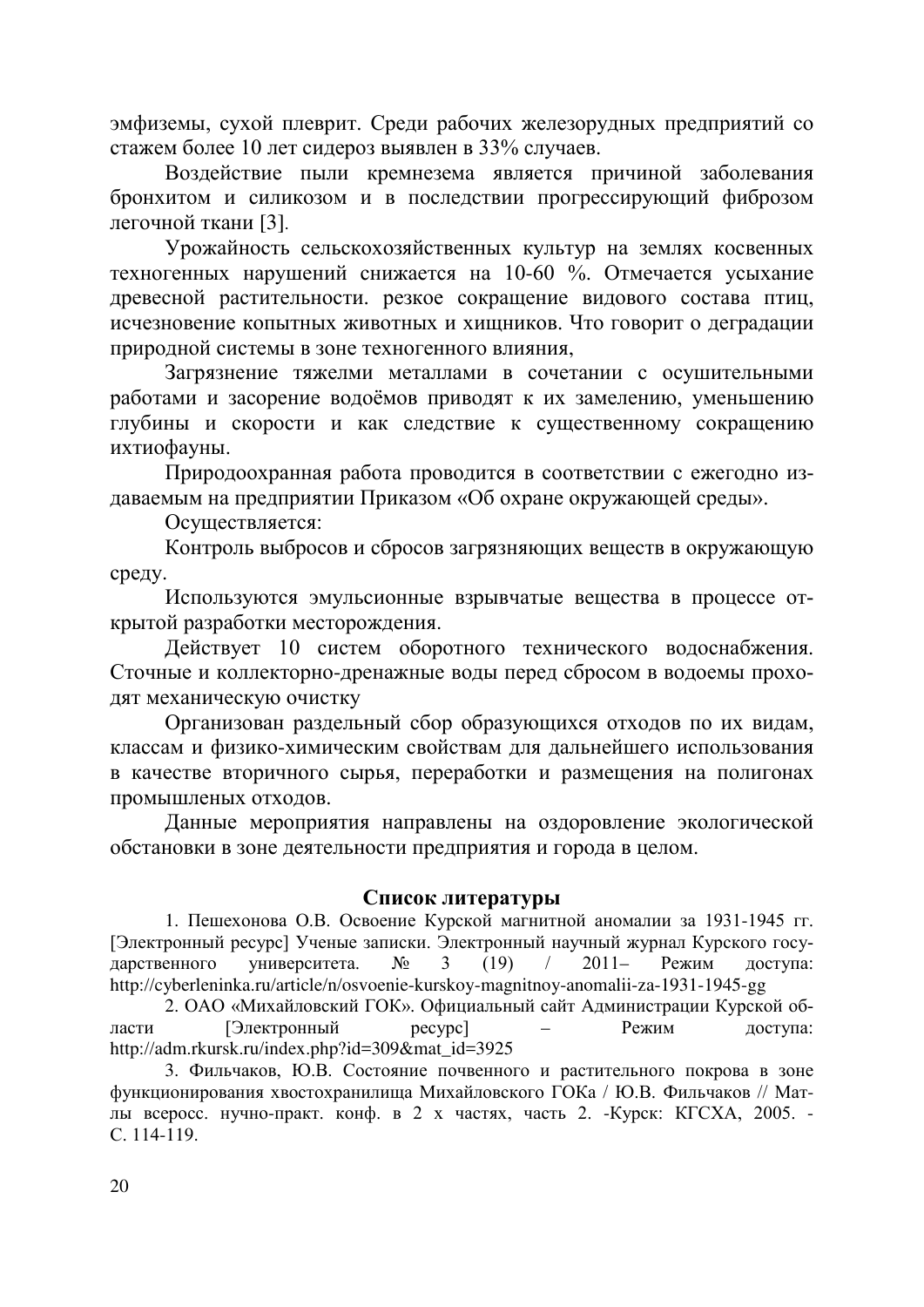#### ЭКОЛОГИЧЕСКИЕ ПРОБЛЕМЫ ОЗЕРА БАЙКАЛ

 $Me$ женов В. А., Логишева Н. И.

ФГБОУ ВО Академия Государственной противопожарной службы  $M$ ЧС России, г. Москва

Байкал находится в Восточной Сибири и по праву считается одним из чудес природы. Это самое глубокое (1637 м) древнейшее озеро на Земле, возраст которого превышает 25 миллионов лет. Байкал содержит 20% мировых запасов поверхностных пресных вод. Удивительная чистота воды Байкала обусловлена малым количеством взвешенных веществ и поддерживается благодаря эндемичному планктонному рачку – эпишуре. Прозрачность воды Байкала достигает 40 метров. В Байкал впадают более 300 рек, самый крупный приток – река Селенга. Вытекает из Байкала только одна река – Ангара, ее называют «дочерью Байкала». Байкал – чемпион по биоразнообразию. Из 2635 видов животных и растений, найденных в озере, 75% из них нигде в мире больше не встречаются, то есть являются эндемиками. В 1996 году Байкал был объявлен территорией всемирного наследия ЮНЕСКО. [1]

Река Селенга является крупнейшим притоком оз. Байкал, объем ее стока составляет более 50 % общего речного стока в Байкал. Дельта р. Селенга является уникальным природным объектом – ключевой точкой Восточной Сибири на пути миграции перелетных птиц. Загрязнение поступает от металлургических и деревообрабатывающих предприятий г. Петровск-Забайкальский и нескольких предприятий в Хилокском и Красночикойском районах. Эти предприятия ежегодно сбрасывают суммарно более 20 млн. м3 сточных вод, в том числе десятки тысяч тонн взвешенных веществ и органики. Основные источники загрязнения р. Селенги находятся в Республика Бурятия. Здесь расположены крупные промышленные центры, такие как г.г. Улан-Удэ и Селенгинск. В 2010 г. пробы воды, отобранные в р. Селенга в непосредственной близости от г. Улан-Удэ содержали загрязняющие вещества в концентрациях, несколько раз превышающих ПДК. Так, было отмечено превышение допустимых концентраций по фенолам в 2-8 раз и XПК (химическое потребление кислорода) в 2 раза. Также было отмечено превышение ПДК по ионам меди, железу, БПК, нитратам, цинку и нефтепродуктам, по содержанию фосфора и нитратов.

В 1973 г. рядом с г. Селенгинск в 60 км от оз. Байкал был построен Селенгинский целлюлозно-картонный комбинат (СЦКК). В 1991 г. на нем была введена система замкнутого водооборота. По заявлениям предприятия сброс сточных вод в р. Селенгу полностью прекращен. Однако, комбинат продолжает загрязнять атмосферный воздух, ежегодно образуется бо-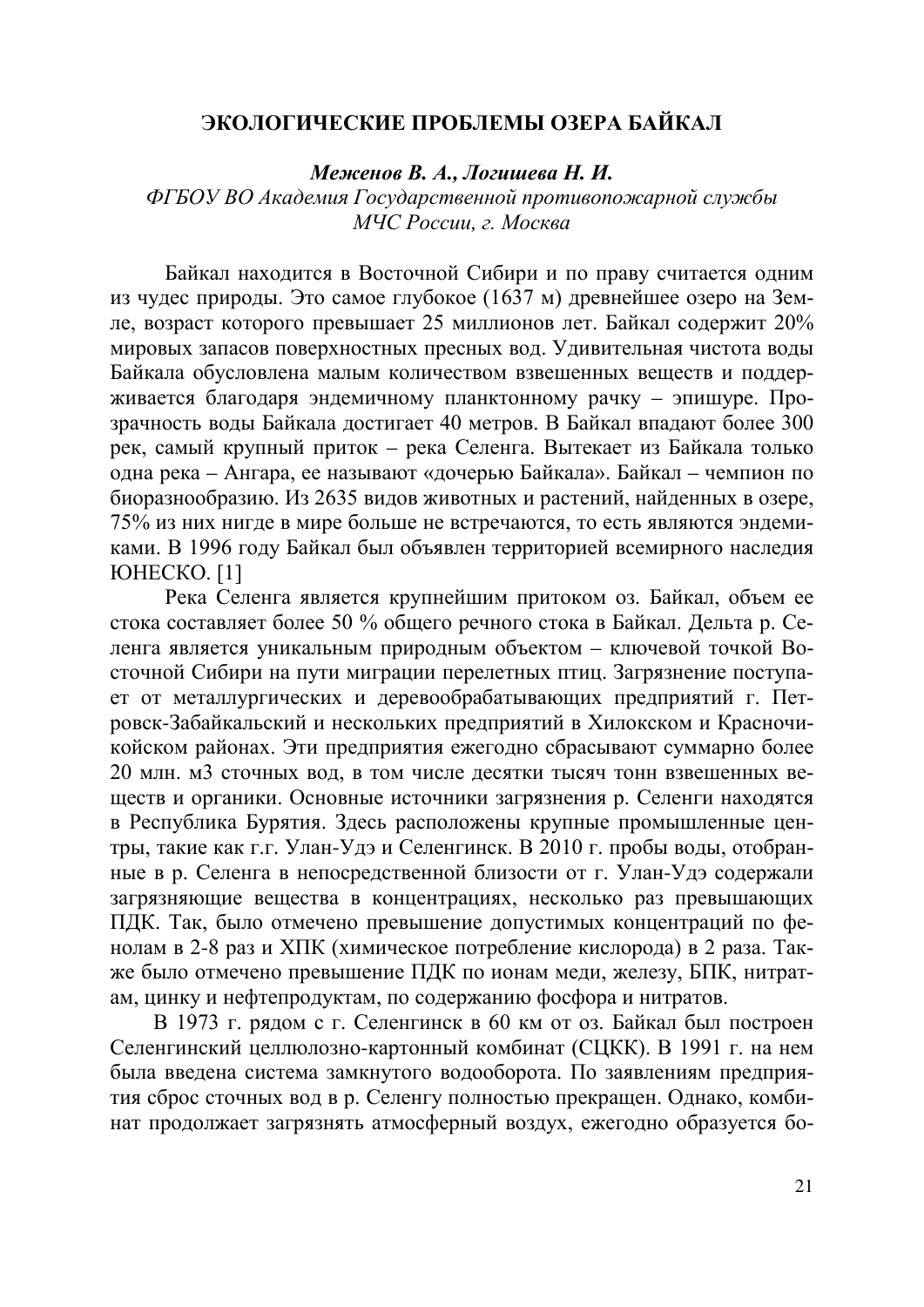лее 10,000 м3 твердых отходов, содержащих тяжелые металлы и хлорорганические соединения, которые, просачиваясь, попадают с водами Селенги в Байкал. Исследование концентраций загрязняющих веществ в донных отложениях и воде в верхней и нижней дельте р. Селенга, проведенные в 2011 г. показали превышение ПДК в 1,5-2 раза для таких тяжелых металлов как медь, свинец и цинк. Высокий уровень загрязнения дельты р. Селенга считаются главной причиной гибели икры омуля. [2].

Загрязнение воздушного бассейна над акваторией озера Байкал в основном происходит из населенных пунктов, расположенных непосредственно вокруг озера, особенно вдоль южной его части. Окружающие горы защищают Байкал от отдаленных источников загрязнения, но в то же время препятствуют рассеиванию воздушных выбросов из местных источников. В зависимости от направления ветра, озера достигают также воздушные выбросы из долины реки Селенги, в т.ч. из Улан-Удэ, Селенгинска и Гусиноозерска. Наиболее часто встречаются такие загрязнители, как твердые частицы, двуокись серы, одноокись углерода, двуокись азота и углеводороды. С точки зрения качества атмосферного воздуха, восточносибирский экономический регион является одним из худших мест проживания в России. Суммарный выброс от стационарных и мобильных источников в Иркутской области в 2000 году составил 633,3 тыс. тонн, общее количество воздушных выбросов, достигших озера Байкал, доходило до тысяч тонн. Область распространения атмосферного загрязнения Иркутскочеремховского промышленного узла превышает 30 тысяч кв. километров и проистирается от г. Тулун до Байкала. [3]

В 1950 г. было принято решение о начале строительства Иркутской ГЭС – первой гидроэлектростанции Ангарского каскада. Плотина ГЭС подняла уровень Байкала на 1 метр. Резкие колебания уровня воды Байкала наносят непоправимый урон флоре и фауне Байкала. При резким снижении уровня воды происходит обсыхание нерестилищ ценных пород рыб, гибнет икра и молодь. Ученые Бурятии сделали вывод: колебание уровня воды действует на всю экосистему Байкала, ведет к смешению водных масс, сильному разрушению берегов. Нерестилища, воспроизводство рыбной массы находятся под угрозой. Первичная древесина является главным источником дохода республики Бурятия. Официальные власти Республики Бурятия заявляют, что на территории водосборного бассейна Байкала ведутся только санитарные вырубки. Несмотря на эти заявления, съемки со спутника и показания местных жителей подтверждают, что значительные **вырубки продолжались и после присвоения в 1996 году Байкалу статуса** объекта всемирного наследия. В последние годы и в настоящее время все чаще возникают лесные пожары, в большинстве своем из-за неосторожного обращения с огнем. Также не ведется постоянного наблюдения и кон-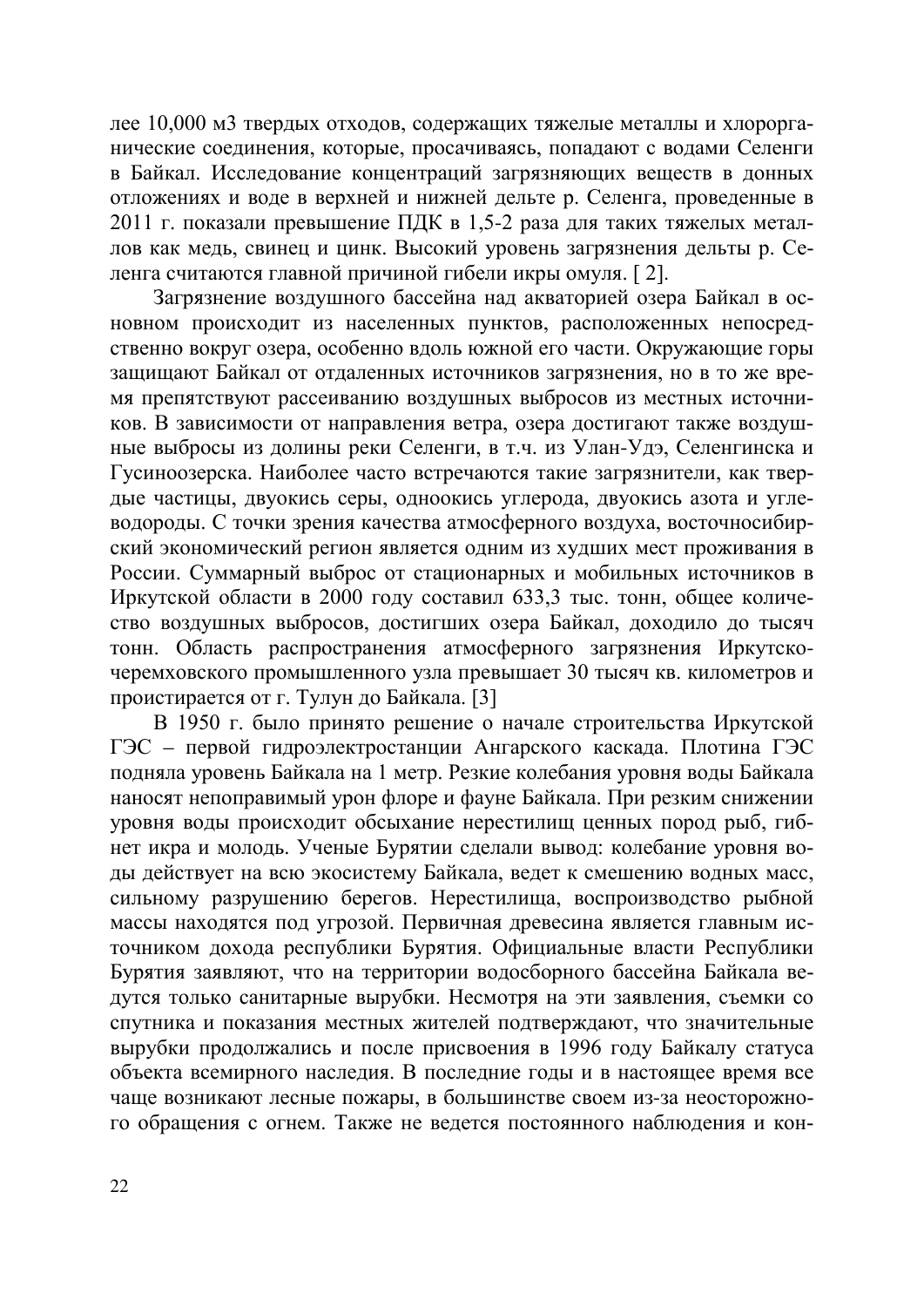троля за легальной вырубкой леса. На состояние популяций рыб влияют чрезмерный вылов, уничтожение нерестилищ, количество эпишуры, радиационный и температурный баланс в верхнем слое воды, разведение нетипичных видов рыбы и загрязнение. Основным объектом лова (70 % общего объема) является знаменитый Байкальский омуль. Несмотря на то, что общий объем биомассы омуля сократился вдвое в 70-е, общая биомасса омуля в озере в 1980 году оставалась примерно той же, что и перед 1930 годом. Такая ситуация сложилась благодаря запрету на коммерческое рыболовство с 1969 по 1975 г и интенсивному внедрению практики искусственного оплодотворения икры омуля. Искусственное оплодотворение для предотвращения вымирания вида в Байкале необходимо теперь не только омулю и осетру, но и хариусу. Еще один вид рыбы, находящийся под угрозой – таймень. Решение о прекращении основного производства на БЦБК было принято на правительственном уровне в феврале 2012 г. в связи со стремлением исключить негативное воздействие экологически опасного производства на уникальную экосистему озера Байкал, это одна из крупных побед экологов в борьбе за сохранение озера Байкал.

#### Список литературы

1. Кожова О.М. Сохранить, или сделать вид, что сохраняем? [Текст] // Восточно-Сибирская правда - 20 апреля 1996 г. Режим доступа: http://www.magicbaikal.ru/ecology/kojova.htm

2. Байкал. Природа и люди. / Энциклопедический справочник. Под ред. А.К. Тулохонова. - Улан-Удэ: ЭКОС, Изд-во БНЦ СО РАН, 2009 – 128 с.

3. Сайт IntoRegions. Региональное краеведение. Режим доступа: [\(http://www.intoregions.ru/gols-603-1.html\)](http://www.intoregions.ru/gols-603-1.html)

## ПОСОБЫ СНИЖЕНИЯ АНТРОПОГЕННОЙ НАГРУЗКИ ПРИ ЗАГРЯЗНЕНИИ ПРИРОДНЫХ ЭКОСИСТЕМ НЕФТЬЮ И НЕФТЕПРОДУКТАМИ

#### Шевченко Г. Г, Грушева Т. Г.

ФГБОУ ВО Академия Государственной противопожарной службы  $M$ ЧС России, г. Москва

Аварийные разливы нефти и нефтепродуктов при их транспортировке наносят ощутимый вред экосистемам, приводят к негативным экономическим и социальным последствиям.

По химическому составу нефть представляет собой смесь различных углеводородов, сернистых, кислородных и азотистых соединений [1]. В состав нефти входят углеводороды трех классов: парафиновые, нафтеновые и ароматические. В нефтепродуктах могут содержаться, иногда в значитель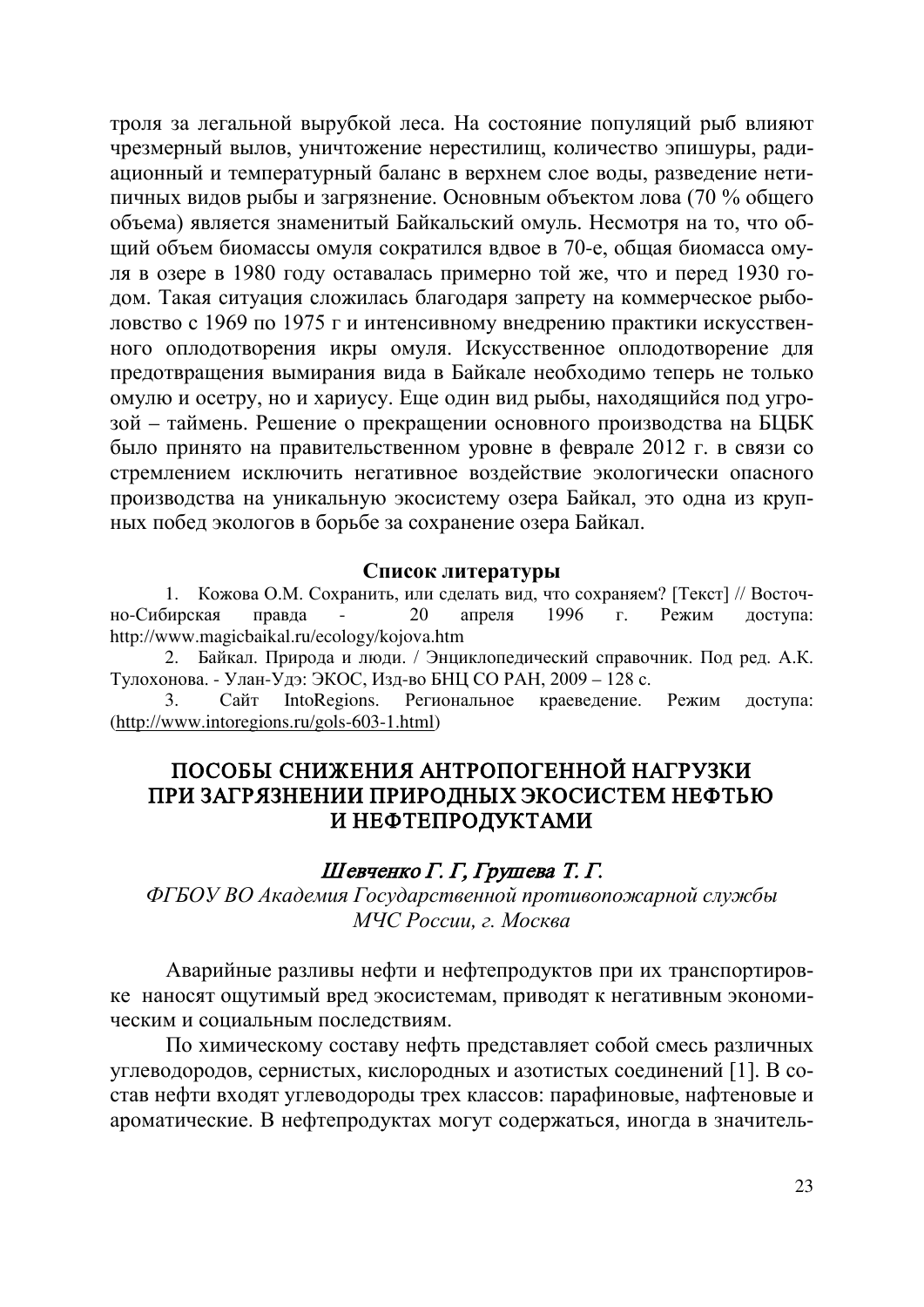ных количествах, непредельные углеводороды, образующиеся в процессе переработки нефти и нефтепродуктов [1].

## Последствиями разлива нефти и нефтепродуктов являются [2]:

- загрязнение прибрежных зон, болот и нарушение функционирования водных экосистем (нефть не только покрывает тонкой пленкой поверхность воды, некоторые ее частицы способны смешиваться с водой и оседать на дно, тем самым, убивая чувствительную морскую экосистему);

- гибель птиц (даже небольшое количество нефти на оперении птиц приводит к потери возможности летать; нарушается гидроизоляционная способность, что приводит к переохлаждению и перегреву; в попытке очиститься от нефти птицы проглатывают некоторое её количество, что приводит к отравлению и смерти);

- гибель морских млекопитающих (в результате попадания в дыхательную систему, на кожу или мех, поступления загрязненных продуктов в рацион питания);

- гибель рыбы, моллюсков и других морских обитателей

Увеличение добычи нефти и износ основных производственных фондов приводит к росту количество чрезвычайных ситуаций, а негативное воздействие разливов нефти на окружающую среду становится все более существенным. Экологические последствия при этом носят трудно учитываемый характер, поскольку нефтяное загрязнение нарушает многие естественные процессы и взаимосвязи, существенно изменяет условия обитания всех видов живых организмов и накапливается в биомассе.

В этой связи локализация и ликвидация аварийных разливов нефти и нефтепродуктов (далее ННП) приобретает важное значение и предусматривает выполнение многофункционального комплекса задач, реализацию различных методов и использование технических средств.

Независимо от характера аварийного разлива нефти и нефтепродуктов первые меры по его ликвидации должны быть направлены на локализацию пятен во избежание распространения дальнейшего загрязнения новых участков и уменьшения площади загрязнения [3].

В акваториях основными средствами локализации разливов ННП являются боновые заграждения. Их предназначением является предотвращение растекания нефти на водной поверхности, уменьшение концентрации нефти для облегчения процесса уборки, а также отвод (траление) нефти от наиболее экологически уязвимых районов[3].

При разливах ННП в акваториях рек, где локализация бонами из-за значительного течения затруднена или вообще невозможна, рекомендуется сдерживать и изменять направление движения нефтяного пятна судамиэкранами, струями воды из пожарных стволов катеров, буксиров и стоящих в порту судов.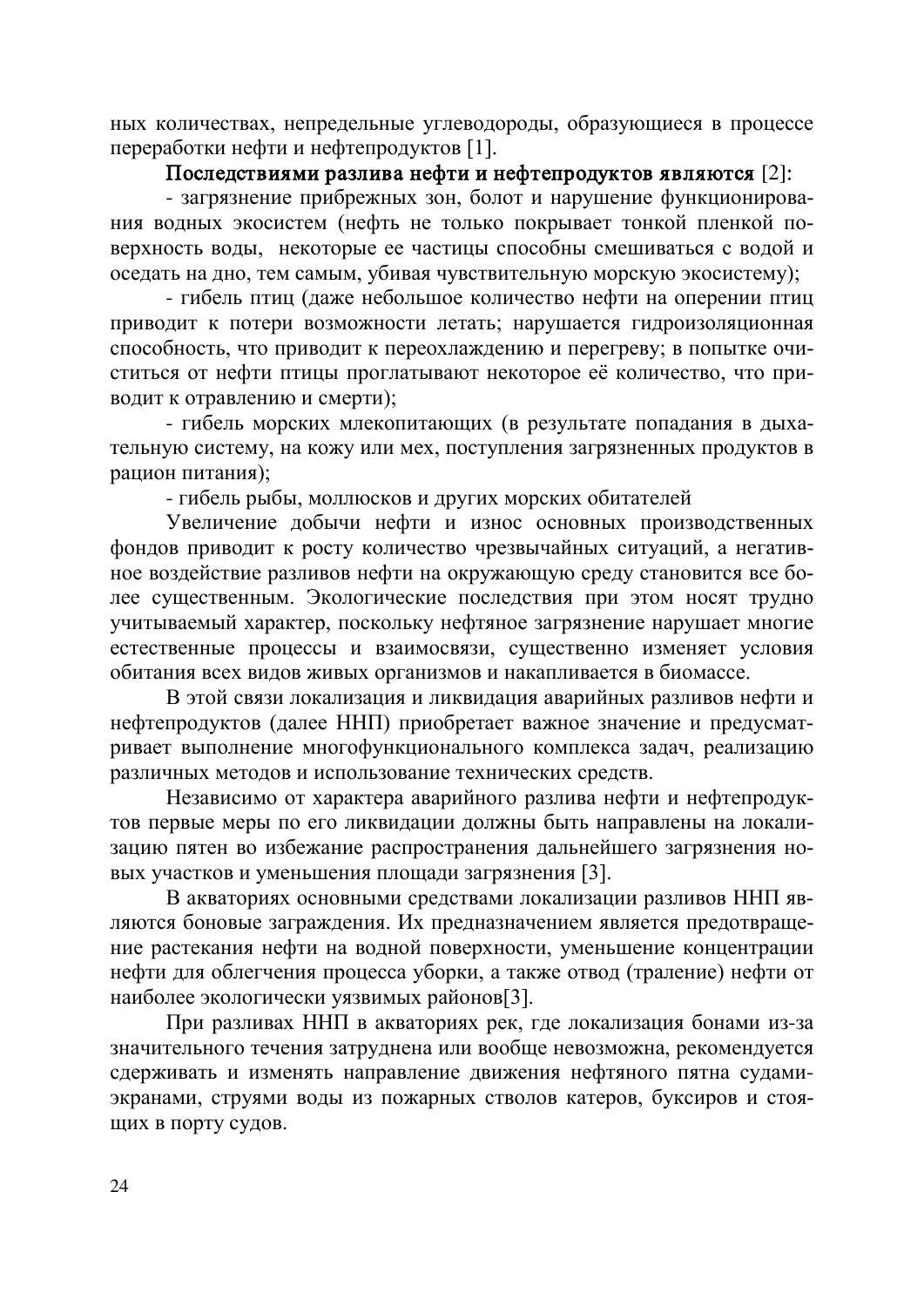В качестве локализующих средств при разливе ННП на почве применяют дамбы различных типов, а также сооружение земляных амбаров, запруд или обваловок, траншей для отвода ННП. Использование определенного вида сооружений обуславливается рядом факторов: размерами разлива, расположением на местности, временем года и др.

Одним из главных методов ликвидации разлива ННП является механический сбор нефти [3]. Наибольшая эффективность его достигается в первые часы после разлива. Это связано с тем, что толщина слоя нефти остается еще достаточно большой. (При малой толщине нефтяного слоя, большой площади его распространения и постоянном движении поверхностного слоя под воздействием ветра и течения процесс отделения нефти от воды достаточно затруднен.) Помимо этого осложнения могут возникать при очистке от ННП акваторий портов и верфей, которые зачастую загрязнены всевозможным мусором, щепой, досками и другими предметами, плавающими на поверхности воды.

Термический метод, основанный на выжигании слоя нефти, применяется при достаточной толщине слоя и непосредственно после загрязнения, до образования эмульсий с водой. Этот метод, как правило, применяется в сочетании с другими методами ликвидации разлива [3].

Физико-химический метод с использованием диспергентов и сорбентов эффективен в тех случаях, когда механический сбор ННП невозможен, например при малой толщине пленки или когда разлившиеся ННП представляют реальную угрозу наиболее экологически уязвимым районам.

Биологический метод используется после применения механического и физико-химического методов при толщине пленки не менее 0,1 мм [3].

При выборе метода ликвидации разлива ННП исходят из следующих принципов [3]:

- все работы должны быть проведены в кратчайшие сроки;

- проведение операции по ликвидации разлива ННП не должно нанести больший экологический ущерб, чем сам аварийный разлив.

Также важное значение для восстановление почвенных экосистем имеют рекультивационные работы.

Восстановление природных экосистем, пострадавших от хозяйственной деятельности человека, в кратчайшие сроки является одной из важнейших задач при ликвидации техногенных аварий.

#### Список литературы

1. Эрих, В. Н. Химия и технология нефти и газа [Текст]: учебник / В. Н. Эрих, М. Г. Расина, М. Г. Рудин. – Л.: Химия, 1985. – 408 с.

2. Последствия разливов нефти [Электронный ресурс]. Сайт BidRealty. Режим ɞɨɫɬɭɩɚ: http://bidrealty.ru/contaminants-environment/174-consequences-of-oil-spill.html

3. Чурсин Ф. В., Горбунов С. В., Федотова Т. В. Аварийные разливы нефти: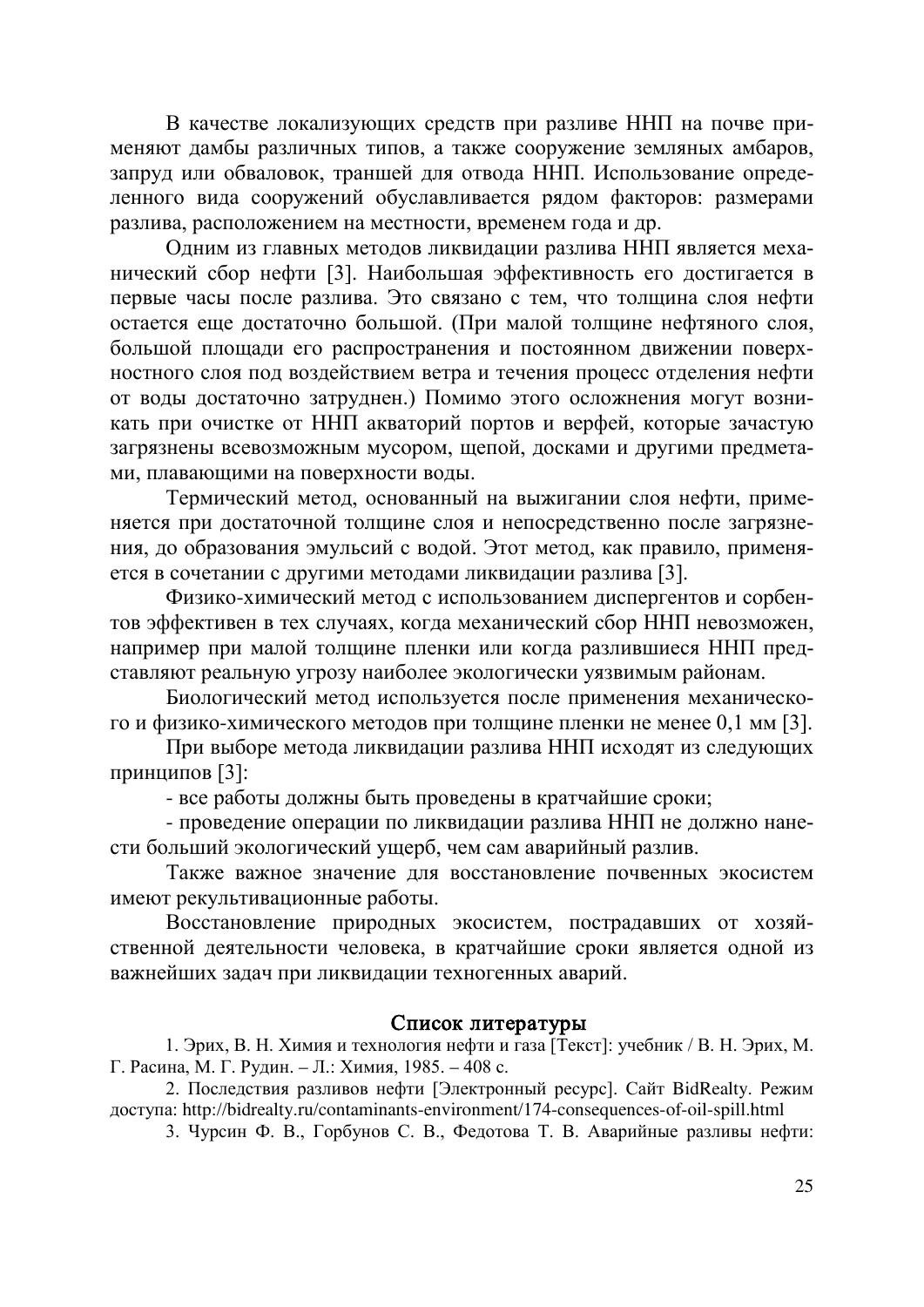средства локализации и методы ликвидации [Электронный ресурс]. Сайт Международный форум Технологии Безопасности. Режим доступа: http://www.secuteck.ru/articles2/prom s ec/avariynie\_razlivi

## ИССЛЕДОВАНИЕ ПРОБЛЕМЫ БИОЛОГИЧЕСКОЙ ИНТРОДУКЦИИ В РОССИЙСКОЙ ФЕДЕРАЦИИ

*Петрусин А. С., Грушева Т. Г.* ФГБОУ ВО Академия Государственной противопожарной службы  $M$ ЧС России, г. Москва

Биологическое загрязнение («биозагрязнение») определяется как «влияние чужеродного инвазионного вида, достаточное для того, чтобы нарушить экологическое качество среды воздействием на индивидуума (внутреннее биологическое загрязнение паразитами и патогенами); популяцию (генетическое изменение, гибридизация); сообщество (структурные изменения); местообитание (модифицирование физико-химических условий) и экосистему (трансформация потоков энергии и вещества)» [1].

Нарушения, вызываемые чуждыми для природных систем видами, многообразны. Это и конкуренция с местными видами, количественное доминирование в занятом сообществе, изменение донного субстрата, аккумуляция токсических веществ, перестройка пищевых сетей, хищничество, изменение химического состава воды и т. д. [1].

Преднамеренное или случайное введение в экосистему чуждого ей вида называют инвазией или интродукцией. Интродуцированный вид может прижиться в новых условиях лишь в тех случаях, если он не встречает конкурентов или если ему удается вытеснить какой-либо местный вид. [2].

Занесённые из Америки растения рода амброзия, засоряют посевы сельскохозяйственных культур, образуя большую надземную массу, сильно истощают и иссушают почву, заглушает посевы [3].

Борщевик Сосновского, завезенный с Кавказа для использования в качестве силосных культур оказался опасным для здоровья людей, т.к. содержащиеся в соке борщевиков фурокумарины, т.е. фотодинамически активные соединения, попав на кожу, вызывают очень сильные ожоги и долго не заживающие язвы. Жжение начинается лишь через сутки, а иногда и более, и только после воздействия солнца в попавшем на тело соке начнется соответствующая реакция.

Колорадский картофельный жук, интенсивно размножающийся во всех основных районах картофелеводства приводит к повреждению и уничтожению растений семейства пасленовых (картофель, баклажан, томат) [3].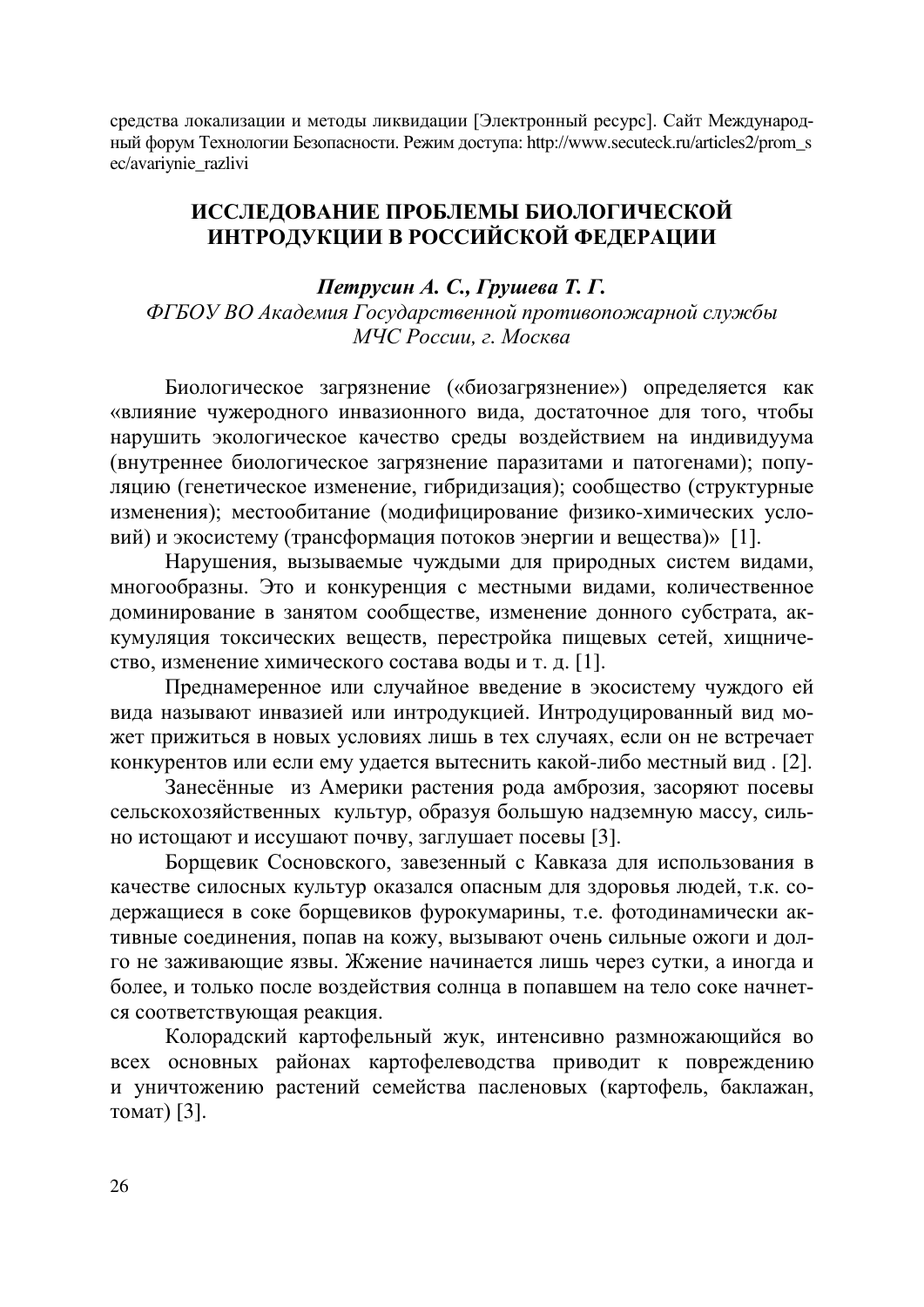Выходец из Каспийского моря моллюск Дрейссена, расселившийся в пресных водоёмах по всей Европе и Азии, образует огромные скопления на камнях, сваях и различных гидротехнических сооружениях, затрудняя волоснабжение.

Рачок церкопагис, попавший из рек в Балтийское море с балластными водами судов, стал конкурировать за корм с планктоноядными рыбами

Экологической и хозяйственной катастрофой закончилось проникновение в конце 1980-х годов в Азово-Черноморский бассейн гребневика мнемиопсиса, уничтожившего большую часть зоопланктона - основного корма пелагических рыб. В результате их уловы снизились в десятки раз. В конце 1990-х годов гребневик проник и в Каспийское море.

В конце 19-го века на европейскую территорию была завезена и акклиматизирована американская норка, которая в 20-е годы 20 века легла в основу всей индустрии разведения ценных пушных зверей. В результате местная европейская норка была полностью вытеснена, почти исчезла и сейчас внесена в Красную книгу. То есть, произошла фактически потеря биологического вила.

Биологическому загрязнению в России способствовал ряд её специфических особенностей [3]:

2. Большая территория при отсутствии внутреннего контроля;

3. Войны, сопровождавшиеся интенсивными перевозками грузов и перемещениями большого количества людей;

4. Слабый контроль за переносом вселенцев через государственную границу,

5. Неразвитое законодательство и отсутствие должного информационного обеспечения.

Особенно уязвимыми для биологического загрязнения становятся районы с большой антропогенной нарушенностью экосистемы и интенсивными транспортными перевозками.

Проблема проникновения чужеродных видов имеет целый ряд негативных последствий экологического, экономического и социального характера. По заключениям международных экспертов инвазии чужеродных видов в глобальном масштабе являются второй по значимости (после антропогенного загрязнения среды) причиной вымирания аборигенных видов и потери биоразнообразия.

Проблема чужеродных инвазивных видов впервые остро была поставлена в Конвенции по биоразнообразию. В статье 8h указывается, что страны-участники Конвенции обязуются препятствовать проникновению чужеродных видов в аборигенные экосистемы, а также бороться с ними и үничтожать.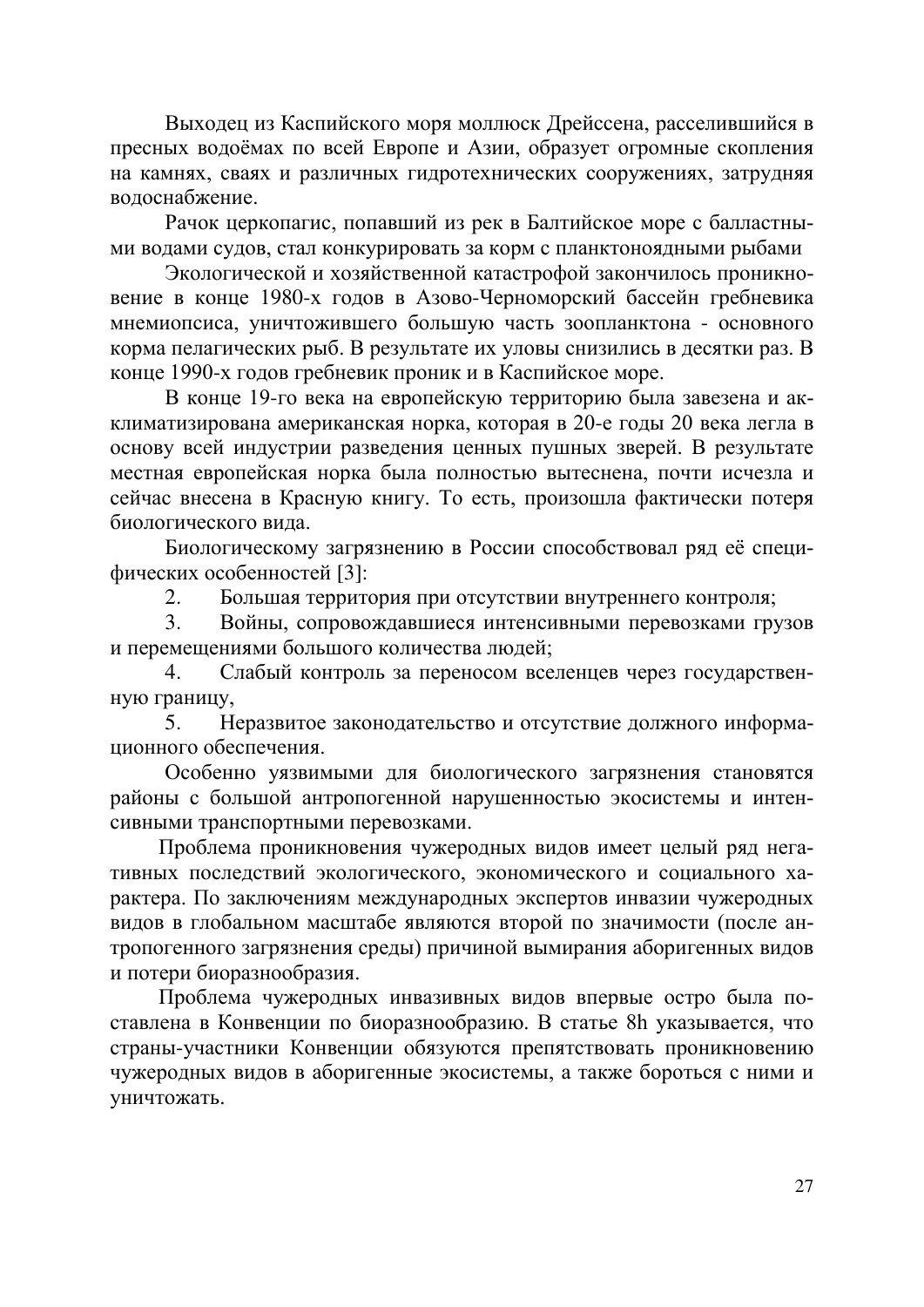Современные исследования по биологическому загрязнению направлены на создание баз данных по инвазивным видам, а также интерактивных информационных систем, способных быстро отражать ход биологической инвазии, и выявление основных путей проникновения и распространения чужеродных видов, оценку риска новых вселений и воздействия биозагрязнителей на экосистемы, а также на поиск способов снижения их воздействий и борьбы с чужеродными видами. Разрабатываются методы по прогнозированию и контролю за биологическим загрязнением [3].

#### Список литературы

1. Оленин С.Н., Даунис Д., Минчин Д. Метод оценки биологического загрязнения водных экосистем. // Ученые записки казанского государственного университета. Ɍ. 149, ɤɇ. 3) .- 2007 – ɋ. 225 - 229

2. Словарь экологических терминов и определений [Электронный ресурс] – 2010 г. Режим доступа:

http://dic.academic.ru/dic.nsf/ecolog/513/%D0%98%D0%9D%D0%A2%D0%A0%D 0%9E%D0%94%D0%A3%D0%9A%D0%A6%D0%98%D0%AF

3. Алимов А. Ф. Биологические инвазии в волных и наземных экосистемах. М.: СПб., - 2004. [Электронный ресурс] Сайт энциклопедия. Режим доступа: http://knowledge.su/b/biologicheskoe-zagryaznenie

## ИССЛЕДОВАНИЕ ПРОБЛЕМЫ ПРИМЕНЕНИЯ ГМО

#### *Суханов Д. А., Грушева Т. Г.*

ФГБОУ ВО Академия Государственной противопожарной службы *МЧС России, г. Москва* 

Генетически модифицированный организм (ГМО) – орга-низм, генотип которого был искусственно изменён при помощи мето-дов генной инженерии [1]. Это определение может применяться для растений, животных и микроорганизмов. Генетические изменения, как правило, производятся в научных или хозяйственных целях. Генетическая модификация отличается целенаправленным изменением генотипа организма в отличие от случайного, характерного для естественного и искусственного мутационного процесса.

ГМО объединяют три группы организмов:

1. генетически модифицированные микроорганизмы (ГММ);

2. генетически модифицированные животные (ГМЖ);

3. генетически модифицированные растения (ГМР) – наиболее распространенная группа.

На сегодня в мире существует несколько десятков линий ГМкультур: сои, картофеля, кукурузы, сахарной свеклы, риса, томатов, рапса,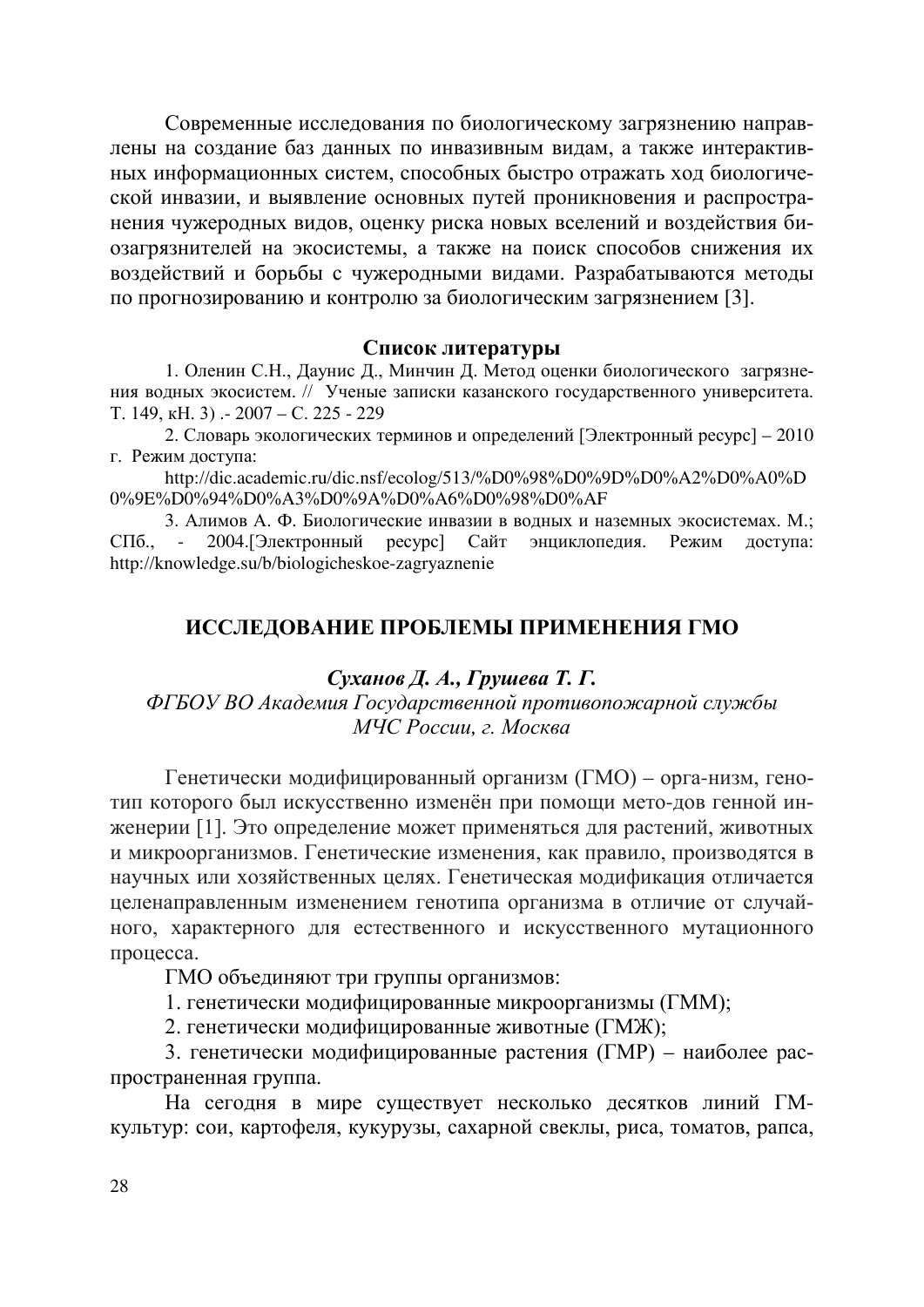пшеницы, дыни, цикория, папайи, кабачков, хлопка, льна и люцерны. Массово выращиваются ГМ-соя, которая в США уже вытеснила обычную сою, кукуруза, рапс и хлопок.

Посевы трансгенных растений постоянно увеличиваются. В 1996 году в мире под посевами трансгенных сортов растений было занято 1,7 млн га, в 2002 году этот показатель достиг 52,6 млн га (из которых 35,7 млн га в США), в 2005 г ГМО-посевов было уже 91,2 млн га, в 2006 году -102 млн га.

В 2006 году ГМ-культуры выращивали в 22 странах мира, среди которых Аргентина, Австралия, Канада, Китай, Германия, Колумбия, Индия, Индонезия, Мексика, Южная Африка, Испания, США. Основные мировые производители продукции, содержащую ГМО – США (68 %), Аргентина (11,8 %), Канада (6 %), Китай (3 %) [2].

В научных целях ГМО широко используются в фундаментальных и прикладных научных исследованиях. С помощью ГМО исследуются закономерности развития некоторых заболеваний (болезнь Альцгеймера, рак), процессы старения и регенерации, изучается функционирование нервной системы, решается ряд других актуальных проблем биологии и медицины.

В прикладной медицине ГМО используются с 1982 года. В этом году зарегистрирован в качестве лекарства человеческий инсулин, получаемый с помошью генетически молифицированных бактерий.

Ведутся работы по созданию генетически модифицированных растений, продуцирующих компоненты вакцин и лекарств против опасных инфекций (чумы, ВИЧ). На стадии клинических испытаний находится проинсулин, полученный из генетически модифированного сафлора. Успешно прошло испытания и одобрено к использованию лекарство против тромбозов на основе белка из молока трансгенных коз.

В сельском хозяйстве генная инженерия используется для создания новых сортов растений, устойчивых к неблагоприятным условиям среды и вредителям, обладающих лучшими ростовыми и вкусовыми качествами. Создаваемые новые породы животных отличаются, в частности, ускоренным ростом и продуктивностью. Созданы сорта и породы, продукты из которых обладают высокой питательной ценностью и содержат повышенные количества незаменимых аминокислот и витаминов.

Следует вспомнить, что ГМО создавались для решения проблемы с голодом во всем мире в условиях быстрорастущего населения планеты и голодающих в Африке и Азии.

Единого мнения о вреде или пользе, применяемых ГМО, в настоящее время нет.

Разработка ГМО некоторыми учеными рассматриваются, как естественное развитие работ по селекции животных и растений. Другие же, напротив, считают генную инженерию полным отходом от классической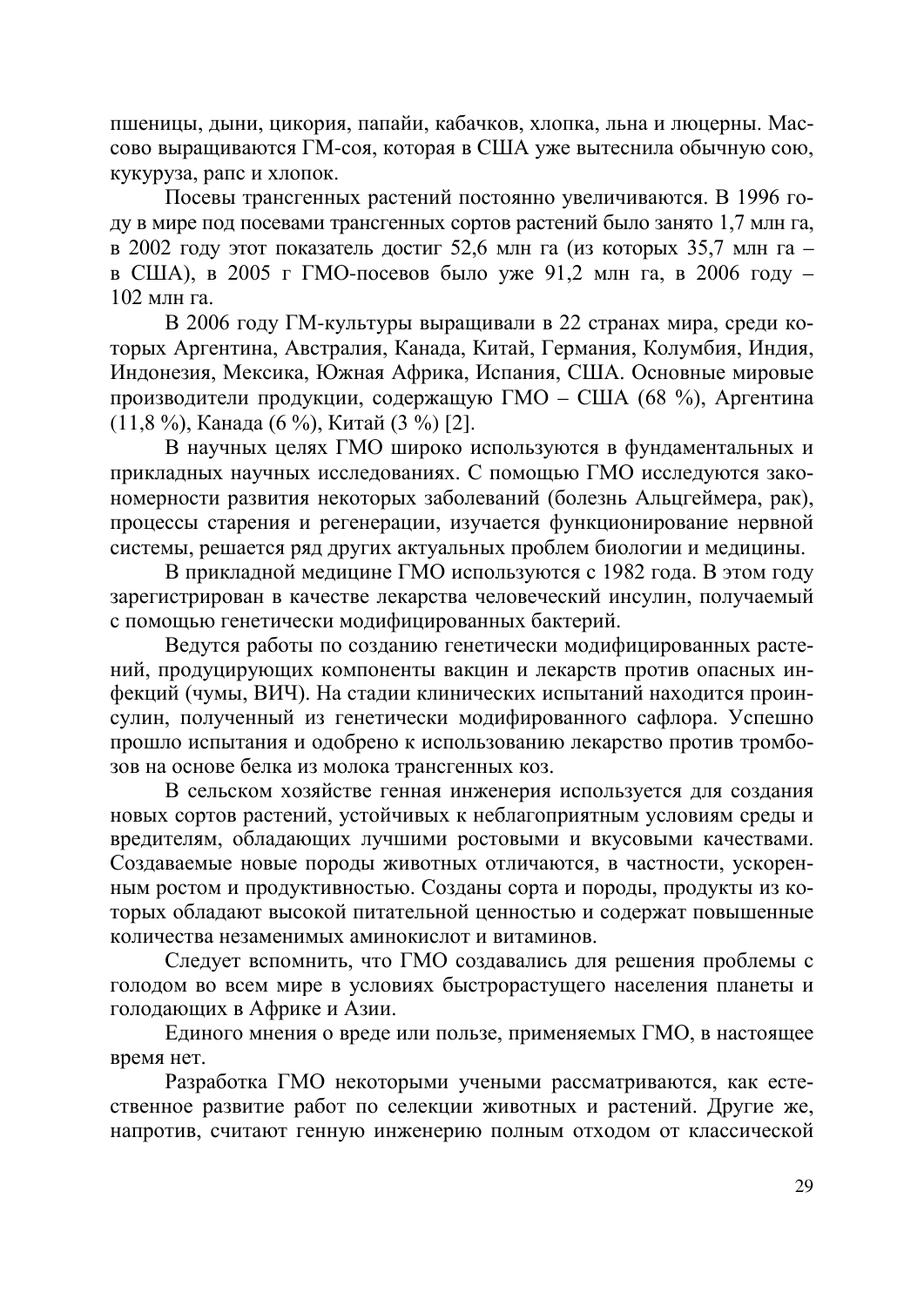селекции, так как ГМО это не продукт искусственного отбора, то есть постепенного выведения нового сорта (породы) организмов путем естественного размножения, а фактически искусственно синтезированный в лаборатории новый вид.

Тем не менее в некоторых странах ограничивается содержание ГМО в продуктах: в Европе – не более 0,9 %, в Японии – 5 %, в США – 10 %. Причем во многих странах маркировка товаров с ГМО строго обязательна.

#### Список литературы

1. Генетически модифицированный организм. Википедия. [Электронный ресурс]. Режим доступа:

https://ru.wikipedia.org/wiki/%D0%93%D0%B5%D0%BD%D0%B5%D1%82%D0% B8%D1%87%D0%B5%D1%81%D0%BA%D0%B8\_%D0%BC%D0%BE%D0%B4%D0% B8%D1%84%D0%B8%D1%86%D0%B8%D1%80%D0%BE%D0%B2%D0%B0%D0%BD %D0%BD%D1%8B%D0%B9\_%D0%BE%D1%80%D0%B3%D0%B0%D0%BD%D0%B8 %D0%B7%D0%BC

2. Краткое содержание отчета isaaa no. 35-2006 глобальный статус коммерциализованных биотехнологических /гм культур в мире: 2006 г. КЛАЙВ ДЖЕЙМС (CLIVE JAMES), председатель совета директоров isaaa. Режим доступа:

http://www.isaaa.org/Resources/Publications/briefs/35/executivesummary/default.html

### МИНИ-ЗООСАД В ЭКОЛОГИЧЕСКОМ ОБРАЗОВАНИИ ДОШКОЛЬНИКОВ

#### $\Pi$ олегенько Л. С., Фролова О. И.

Областное государственное образовательное учреждение дополнительного образования детей областной дворец детей и молодежи,  $2.$ *Ульяновск* 

Аннотация: Статья посвящена анализу особенностей работы с детьми дошкольного возраста во время проведения экологических экскурсий. Особое внимание уделено повышению эффективности экскурсий при помощи комплексного воздействия на детей. Специально подобранный визуальный ряд, тактильные ощущения и смена деятельности резко повышают эффективность экскурсий у детей дошкольного возраста.

Ключевые слова: мини-зоосад, экологическое образование, экскурсия, ЕНК.

Одной из тенденций современного образования является использование в образовательном процессе для развития личности возможностей иных обучающих, воспитывающих и развивающих пространств. Идеальной образовательной средой для реализации комплекса ряда задач по экологическому образованию дошкольников являются Мини-зоосады, кото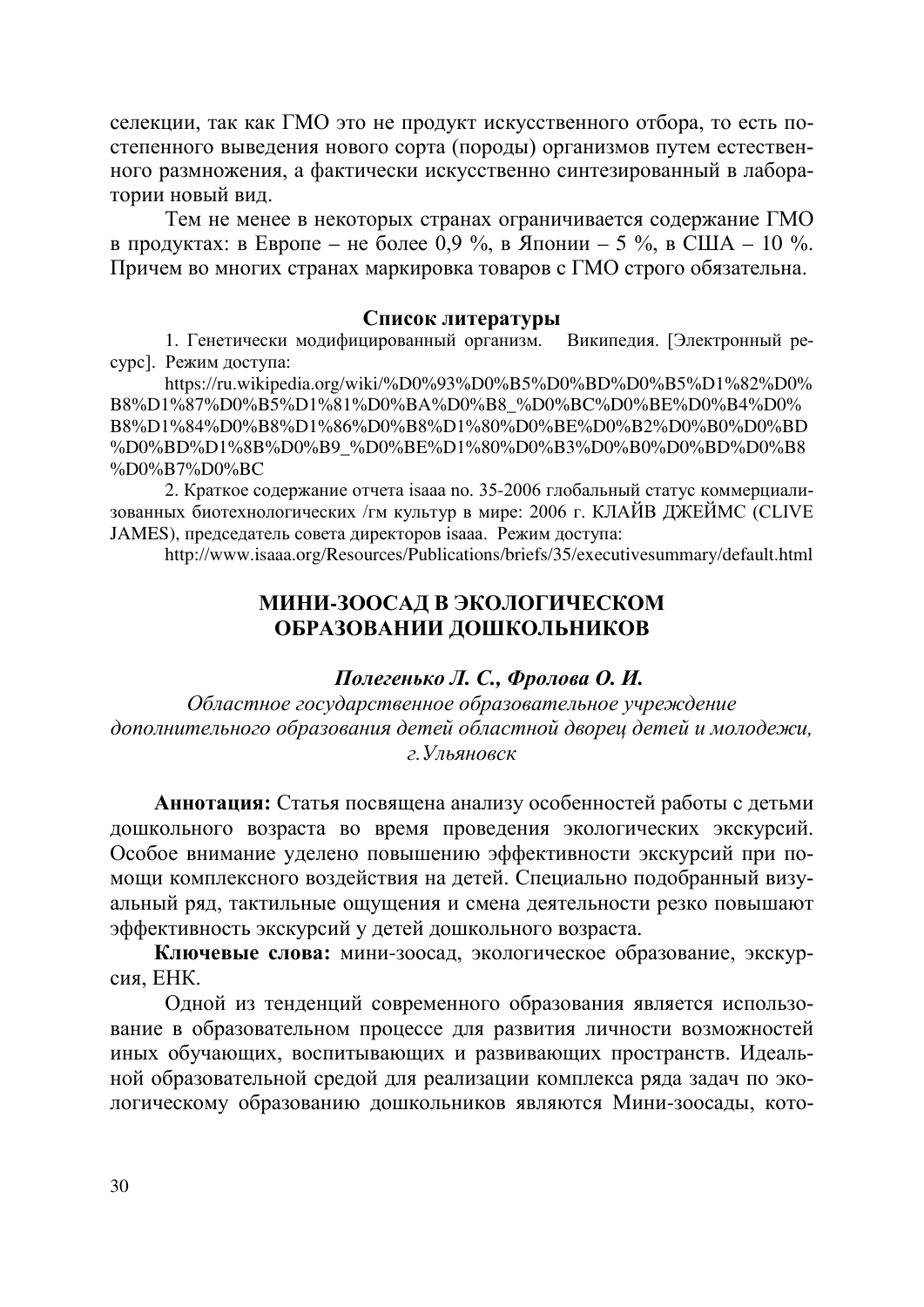рые зачастую обладают гораздо большими возможностями для формирования системы пенностей личности

В образовательной деятельности Естественнонаучного комплекса областного Дворца творчества детей и молодёжи г. Ульяновска большая роль принадлежит станции юных натуралистов, которая ведет свою работу с 15 марта 1941 года. Ежегодно в ЕНК работает более 60 учебных объединений и проводится более 150 экскурсий. В Ульяновской области это первый комплекс который включает в себя: цветочную оранжерею с более 200 видами тропических и субтропических растений со всего земного шара; инсектарий с тропическими жуками, бабочками, тараканами, богомолами, палочниками и пауками; живой уголок с шиншиллами, дегу, игуаной; 15 аквариумов, экспозицию певчих и декоративных птиц, приют для диких птиц и мн.др.

Мини-зоосад ценен своей наглядностью и разносторонним подбором экспозиций. Здесь каждый найдёт для себя, что-то интересное. Дошкольники не исключение, но это особая группа посетителей со своими особен- $HOCT$ ЯМИ

Маленькие человечки, жадно познающие окружающий их мир. Работа с ними требует особых приёмов и методов, ведь они многого ещё не знают и многие вещи воспринимают не так как взрослые. Что же может дать им Мини-зоосал?

Привлекательность Мини-зоосада для детей связана, прежде всего, с многообразием экспозиций и сопровождающих их мероприятий. У нас ребята могут наблюдать рептилий, птиц, млекопитающих, насекомых, рыбок а так же посетить теплицу. Отличительной особенностью нашего Минизоосада является то, что дети имеют возможность тактильного восприятия информации в виде общения с животными, представленными в экспозиции. Юным посетителям разрешается подержать на ладошке аргентинского таракана, погладить африканскую улитку, королевскую змею и других животных. Здесь дети не услышат одно из главных "табу" современных зоопарков – "руками не трогать!" Это особенно важно для воспитанников образовательных учреждений коррекционного типа - опыт тактильного общения детей с ограниченными возможностями с живыми экспонатами Мини-зоосада благотворно влияет на эмоционально-психологическое состояние этих летей.

Одной из форм работы является внедрение в экскурсию игрового метода: проводятся познавательные, ролевые игры. В процессе образовательной деятельности сотрудники Мини-зоосада создают для детей дошкольного возраста игровое пространство для ощущения комфорта и лучшего восприятия сложной информации.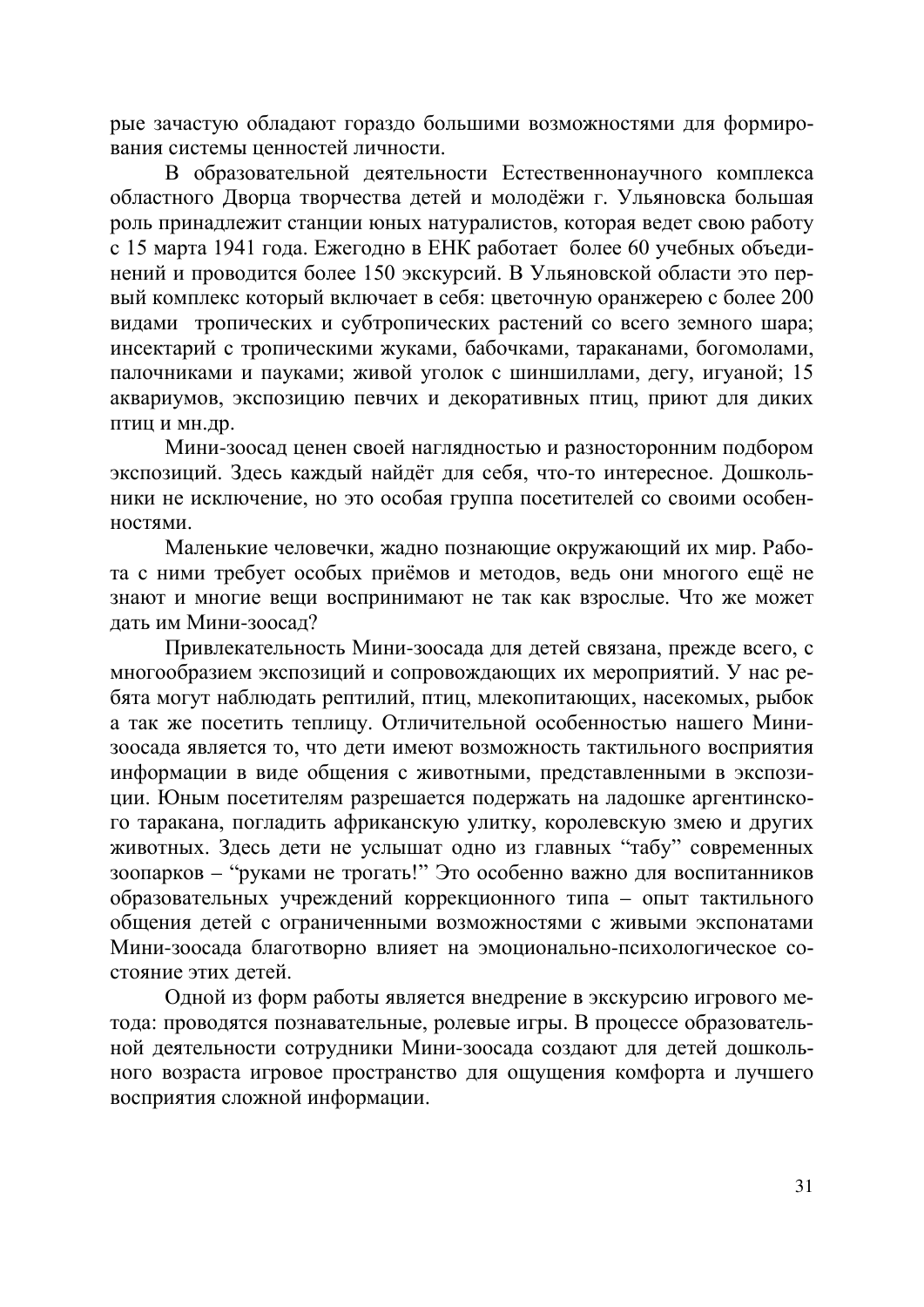Для дошкольников стандартная экскурсия не подходит и для них она приобретает более упрощенный с одной стороны, и более расширенный, развлекательный вариант с другой стороны. После правил поведения начинается рассказ о самих животных, при этом нужно стараться избегать специальной терминологии привлекая по возможности как можно больше образных сравнений. Например, для объяснения того, как движется морская звезда, её сравнивают с ковром, лежащим ворсом в низ, где каждая ворсинка – отдельная ножка и т. д.

Во время рассказа необходимо задавать дошколятам вопросы самого разного характера, начиная с тех, знают ли они что-то о том или ином явлении, видели ли они, допустим те же морские звезды и до предложений, объяснить то или иное явление. Например, откуда появились комнатные растения, почему птицы зимой улетают на юг. Используются и игровые моменты – например, имитация передвижения крабов, как иллюстрация их принципа передвижения и их приспособления именно к этому способу в отличие от нас.

Во время знакомства с насекомыми очень удобно использовать насекомых – игрушки как раздаточный материал. На них можно посчитать, сколько ножек у насекомых, сколько усиков, у кого есть крылья и сколько их. При этом дети запоминают основные признаки насекомых в игровой форме. Это происходит у большого стенда посвященного разнообразию насекомых. Здесь же дошколята знакомятся с тем, сколько разных насекомых на нашей планете, где они живут и чем питаются.

После этого дети самостоятельно ходят и рассматривают понравившиеся им экспонаты. Многие рассматривают обитателей аквариумов.

В заключении, хотелось бы сказать о том, что умелое и целесообразное использование форм и методов музейной педагогики при богатом содержательном контексте музейного краеведения поможет решать общие образовательные задачи в обществе и выполнить личностные запросы детей и их родителей.

#### Список литературы

1. Васина А. К. Практические работы как условие формирования экологобиологических знаний у детей старшего дошкольного и младшего школьного возраста // Дополнительное образование. – 2005. – № 12. – С. 13–15.

2. Николаева С. Формирование начал экологической культуры : младший школ. возраст // Дошкольное воспитание. – 1999. – № 10. – С. 16–24.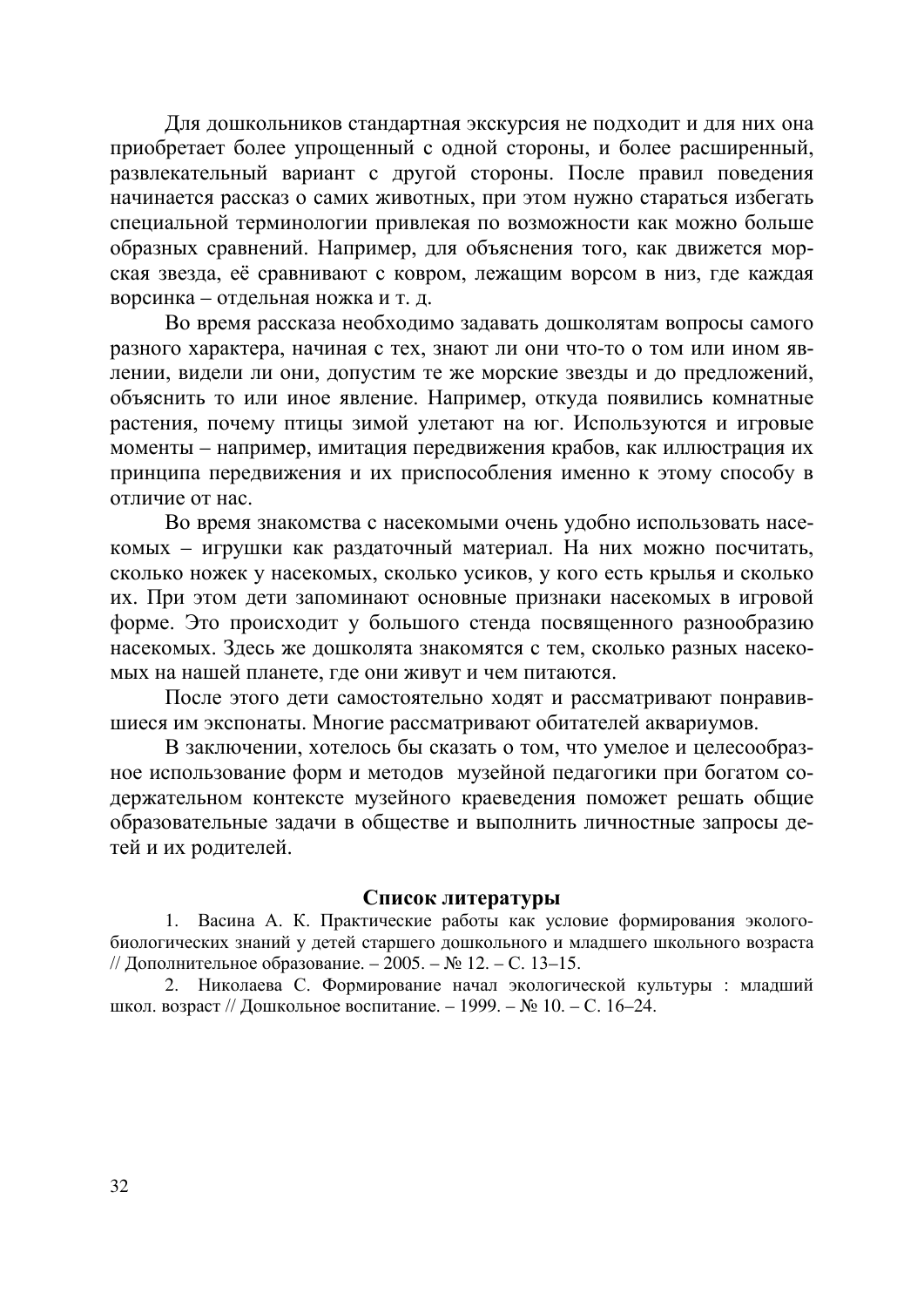## ЭКОЛОГИЧЕСКИЙ ПРОЕКТ «ПОМОГИТЕ ПТИЦАМ ЗИМОЙ», КАК ОЛИН ИЗ МЕТОЛОВ ЛОШКОЛЬНОГО ОБРАЗОВАНИЯ И ВОСПИТАНИЯ

#### **Майорова И. Н.**

Областное государственное бюджетное образовательное учреждение дополнительного образования детей областной Двореи творчества детей  $u$  молодежи. г. Ульяновск.

Первым этапом системы экологического образования является дошкольное экологическое воспитание. Экологическая культура - часть экологического образования и важная часть общей культуры человека, проявляющаяся в его духовной жизни, в быту. Воспитывая ребенка, экологически ориентированного, мы прививаем ему элементы экологической культуры общества.

Экологическая культура включает в себя: экологическое сознание и чувства, экологическая деятельность и поведение, экологическое отношение к природе.

К старшему дошкольному возрасту уже формируется экологическое отношение, как результат экологического воспитания и содержит в себе экологическое сознание и экологическое поведение и определяет их.

Как одним из методов формирования экологической культуры является практическая, исследовательская деятельность в природных условиях. Экологическое образование должно начинаться с объектов ближайшего окружения, с которыми ребенок сталкивается в повседневной жизни.

В любом городе, поселке есть интересные для наблюдений природные объекты: деревья, травы, насекомые, птицы. Изучать их лучше в процессе проектно-исследовательской деятельности.

Экологический проект – это решение поставленных задач в процессе исследования. Масштаб задач может быть разным, он определяется сроками проведения проекта, возрастом, возможностями детей, содержанием образовательных программ дошкольного учреждения.

Знания, полученные детьми на занятиях, помогают им во время наблюдений самостоятельно понять происходящие в природе процессы, явления, провести собственные исследования, обобщить материал; способствуют формированию экологически грамотного, безопасного для природы и здоровья человека поведения.

Методика работы с детьми в рамках экологического проекта разрабатывается на основе интегрированного подхода. В ходе работы по проекту дети ведут наблюдения, экспериментируют, рисуют, лепят, играют,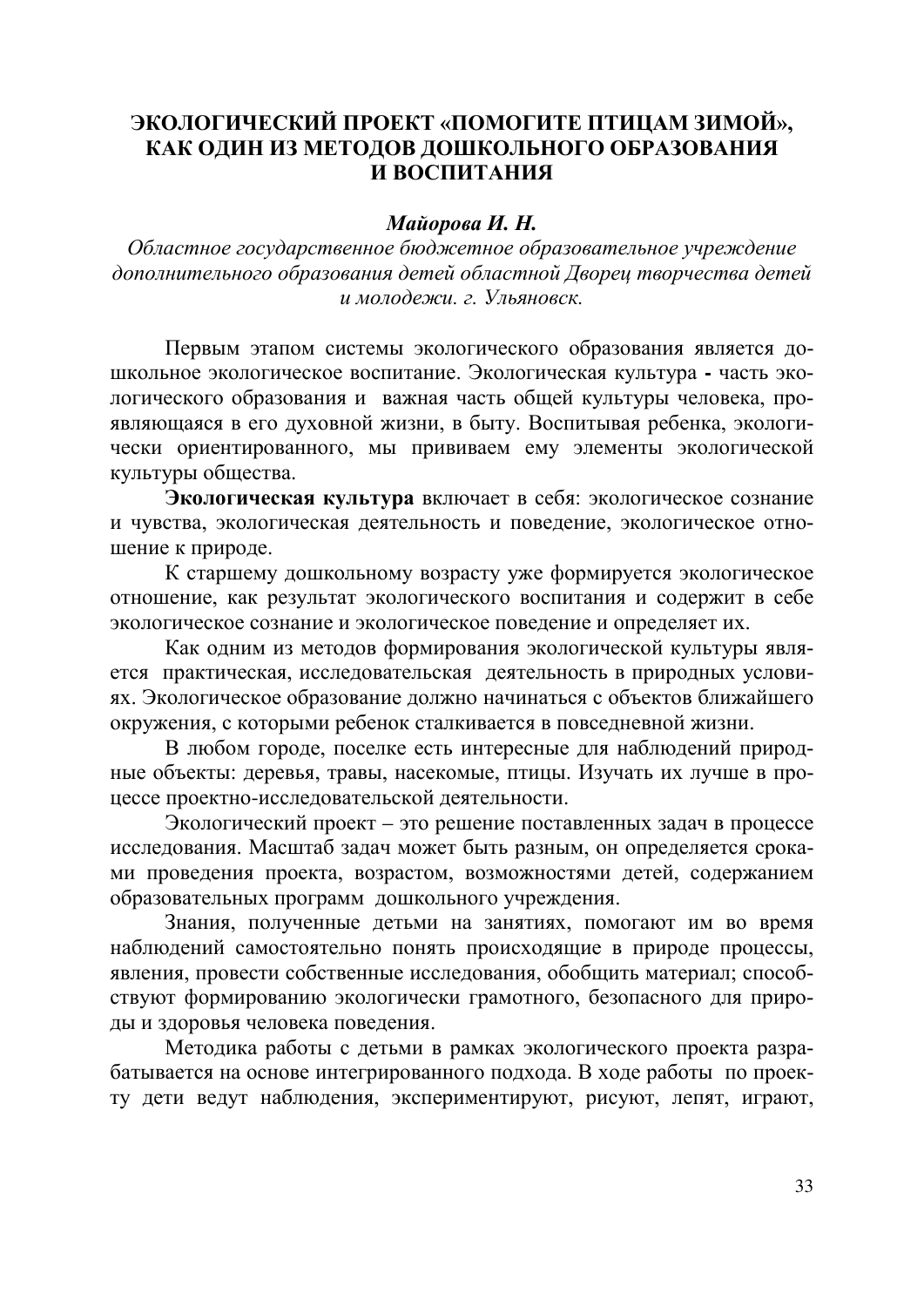слушают музыку, знакомятся с литературными произведениями, сочиняют свои сказки и рассказы.

Наш проект «Помогите птицам зимой» способствует воспитанию бережного отношения к пернатым.

Залачи:

-формировать у детей представление о жизни птиц в холодное время гола:

-развивать познавательный интерес к родной природе;

-вызывать желание помогать зимующим птицам;

-развивать коммуникативные способности;

-развивать творческие способности;

-воспитывать начала экологической культуры;

-вовлекать воспитанников и детей в активную экологическую деятельность.

Участники проекта: педагоги, дети школы раннего развития «Кораблик», родители детей.

Сроки проведения проекта: Ноябрь-март.

Ожидаемый результат:

-расширение у детей представлений о зимующих птицах;

-формирование исследовательских, поисковых навыков и умений;

-формирование начал экологической культуры дошкольников

-стремление сохранить природные богатства своей родины;

-повышение экологической культуры родителей, педагогов, членов семей

-вовлечение родителей в педагогический процесс, укрепление сотрудничества с школой раннего развития.

Оборудование и материалы: музыкальные композиции, настольнопечатные игры, репродукции картин.

Художественные произведения: Н. Сладков «Волшебная палочка», «Кусок хлеба», В. Бианки «Сумасшедшая птица», Г. Скребицкий «Чем дятел зимой кормиться?», «Зимние гости», Б. Брехт «Зимний разговор через форточку». Стихотворение «Покормите птиц зимой».

#### Этапы реализации проекта.

## 1 этап - полготовительный.

-изучение методических материалов по реализации экологической акции;

-определение содержание, форм и методов организации работы;

-подборка художественной литературы, дидактических игр, презентаций;

-размещение в информационном уголке обращения к родителям принять активное участие в реализации проекта.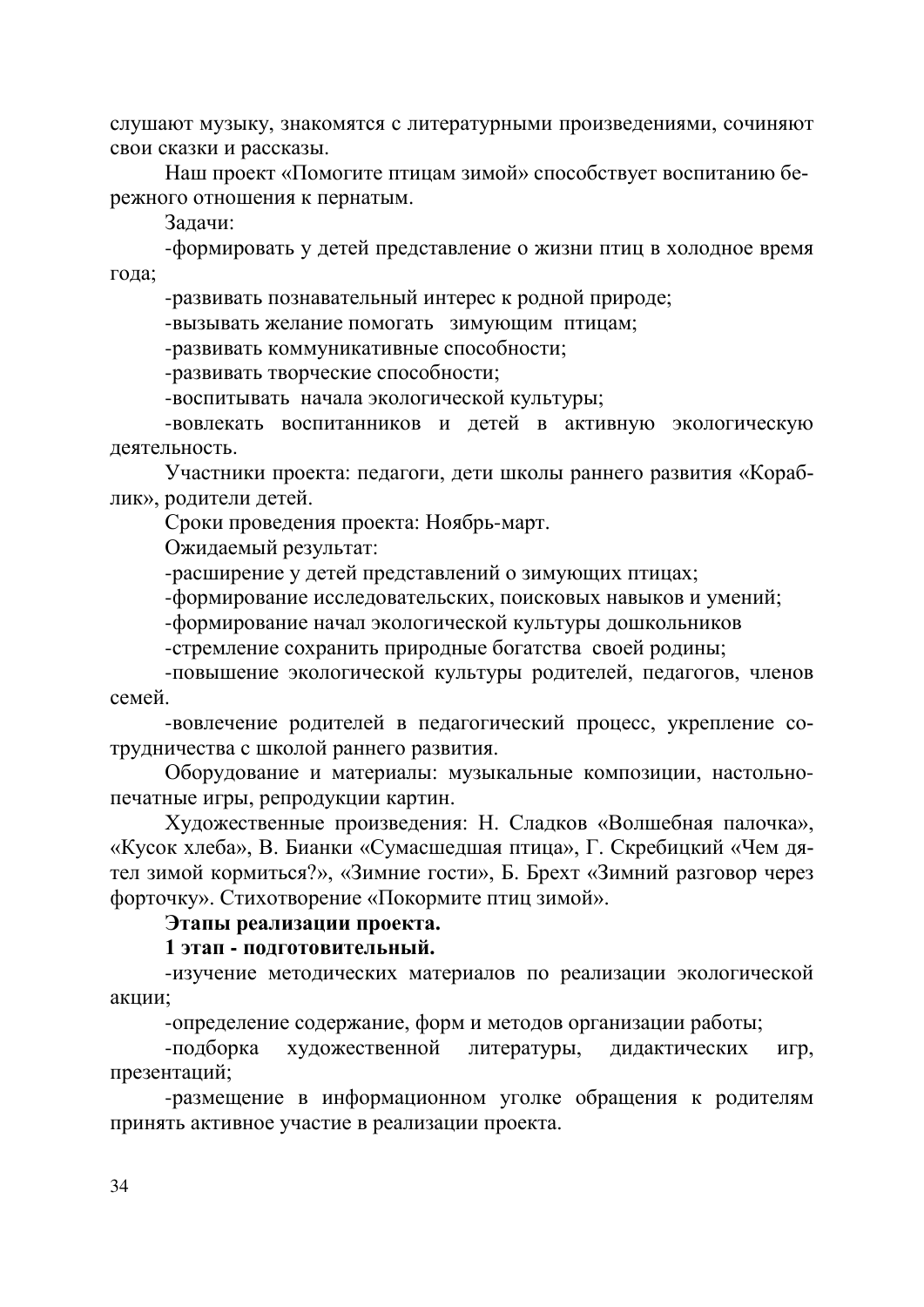#### $2$  этап **- основной.**

-занятия с детьми по ознакомлению с миром птиц« Мир птиц», «Зимующие птицы»;

-чтение художественных произведений;

-наблюдение за птицами на прогулке, на кормушке.

Дидактические игры:

«Закончи предложение», цель: закрепить пословицы и поговорки о птицах:

«Зимующие-перелетные», цель: учить различать и называть перелет-НЫХ И ЗИМУЮЩИХ ПТИЦ;

«Кто что ест?», цель: чем питаются птицы зимой, поощрять готовить корм летом;

«Угадай по описанию», цель: знать и правильно описывать птиц по 2-3 опорным словам;

«Угадай, чей клюв, нос», цель: развивать воображение детей, память. Игры-диалоги:

«Чем питаются зимующие птицы»,

«Что будет, если не станет птиц»,

«Чем мы можем помочь птицам?».

Подвижные игры: «Филин и птицы», «Совушки».

Продуктивная деятельность:

- рисование «Птички на кормушке»;

- лепка «Птички клюют зернышки»;

- коллективная аппликация «Прилетайте птички-снегири, синички»;

- изготовление Оригами-птички;

- создание с детьми стенгазеты для родителей «Покормим птиц зимой вместе»;

- изготовление кормушек вместе с детьми;

- рассматривание иллюстраций, репродукций «Зимующие птицы»;

- просмотр презентаций «Птицы зимой».

Работа с родителями:

- конкурс « Наша кормушка»;

- совместная творческая деятельность с ребенком для альбома «Зимующие птицы»;

- создание папки-передвижки «Как живется птицам зимой?»;

- участие родителей в подкормке птиц.

## 3 этап – заключительный.

Подведение итогов и анализ результатов проекта.

Беседа «Как мы помогали птицам», цель: обобщить и закрепить знания детей о необходимости помогать птицам в холодное время. Выставка совместного альбома «Помогите птицам зимой». Праздник «День птиц».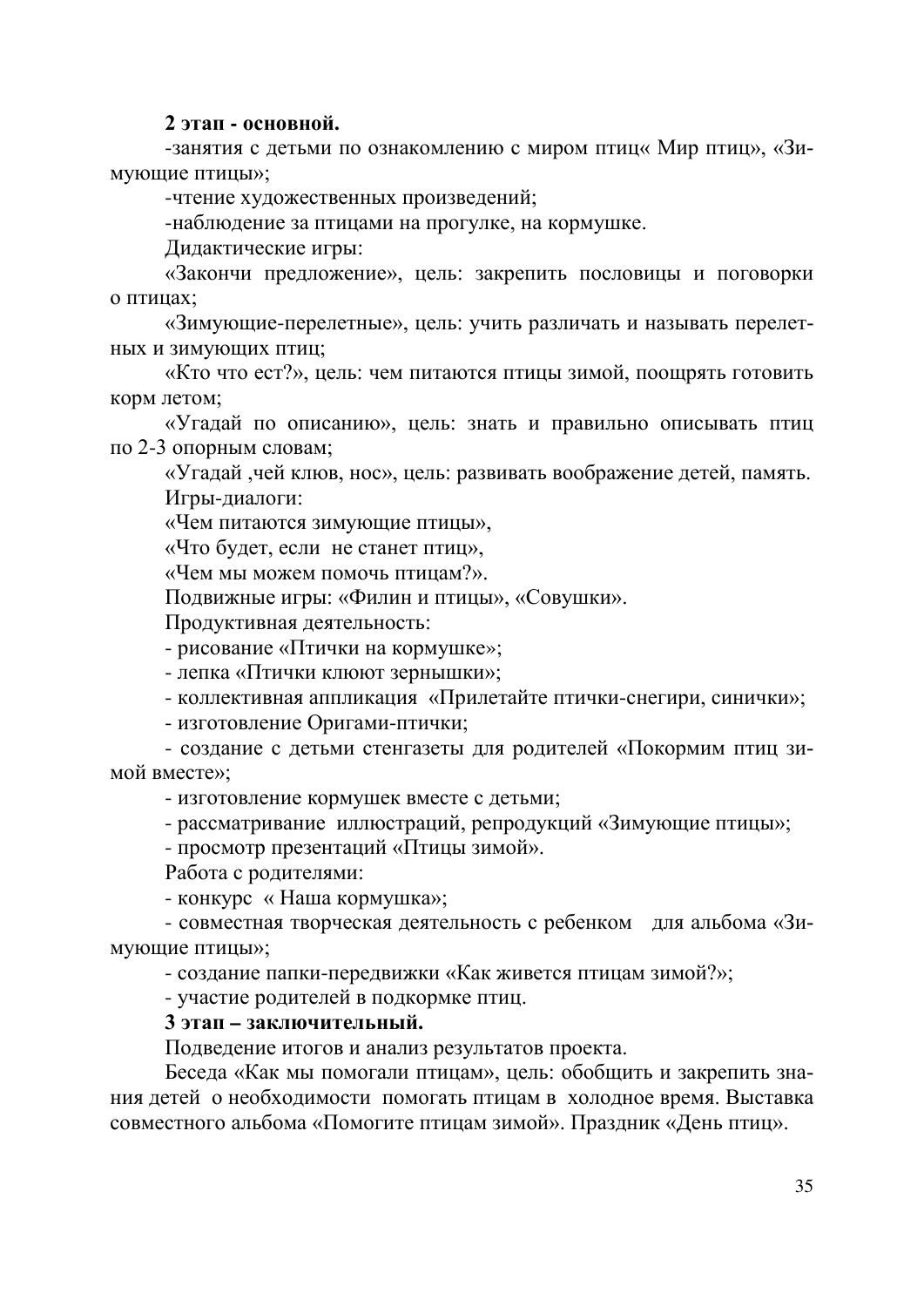Ухаживая и помогая птицам в холодное время года, дети усваивают связь человека и природы, единство всего живого на земле. Осознавая это, дети будут гуманнее относиться к природе. Дети меняют свое отношение к природе и живым существам, живущим рядом с нами.

Наша работа с детьми над проектом «Помогите птицам зимой» показала детям элементарные представления о причинности и взаимной обусловленности явлений природы. Раскрывая детям тему, мы старались создать основу экологически целесообразного поведения. Показать, что природа представляет собой систему особым образом организованных существ.

#### Список литературы

1. Егоренков Л.И. Экологическое воспитание дошкольников и младших школьников: Пособие для родителей, педагогов и воспитателей детских дошкольных учреждений, учителей начальных классов. - М.: АРКТИ, 2001. - 128с.

2. Лопатина А.А. Сказы матушки земли. Экологическое воспитание через сказки, стихи и творческие задания / А. А.Лопатина, М.В. Скребцова. - 2-е изд. - М.: Амрита-Русь, 2008. - 256 с.

3. Николаева С.Н. Теория и методика экологического образования детей: Учеб. пособие для студ. высш. пед. учеб. заведений. - М.: Издательский центр «Академия»,  $2002. - 336c.$ 

4. Римашевская, Л.С. Теории и технологии экологического развития детей дошкольного возраста. Программа учебного курса и методические рекомендации для самостоятельной работы студентов бакалавриата.: Учебно-методическое пособие / Л.С. Римашевская, Н.О. Никонова, Т.А. Ивченко. - М.: Центр педагогического образования, 2008. - 128c.

## НАУЧНО-ИССЛЕДОВАТЕЛЬСКАЯ ДЕЯТЕЛЬНОСТЬ ШКОЛЬНИКОВ, КАК МОДЕЛЬ ПЕДАГОГИЧЕСКОЙ ТЕХНОЛОГИИ В ЭКОЛОГИЧЕСКОМ ОБРАЗОВАНИИ

#### *Чернышев А. В., Чернышева Н. Л.*

Областное государственное бюджетное учреждение дополнительного  $\delta$ бразования детей областной Дворец творчества детей и молодёжи, г. *Ульяновск* 

Современный мир предъявляет к выпускнику школы высокие требования: обладание высокой степенью компетентности, творческой подготовленности к самостоятельной жизни и профессиональной деятельности. Поэтому одним из основных результатов деятельности образовательного учреждения должна стать, несомненно, система знаний, умений, навыков выпускника, но еще кроме этого выпускник должен иметь ряд ключевых компетенций, умение творчески использовать их в различных сферах жиз-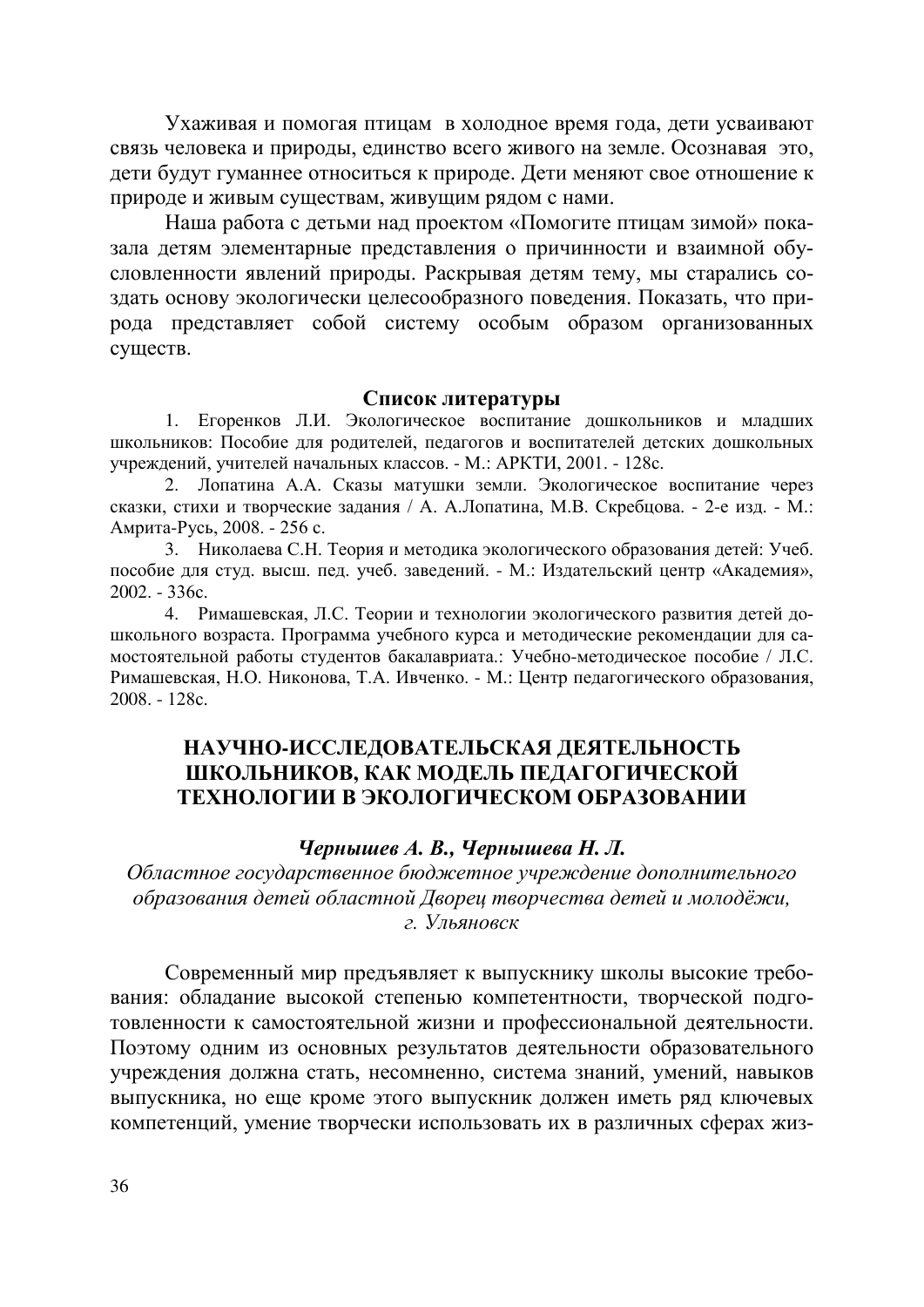ни. Человек все чаще оказывается в новых для себя ситуациях, где готовые рецепты не работают. Навык исследовательской деятельности, приобретенный в школе, поможет ее выпускнику быть успешным в любых ситуациях.

Главная ценность научно-исследовательской работы в том, что школьники получают возможность посмотреть на различные проблемы с позиции ученых, ощущающих весь спектр требований к научному исследованию еще до поступления в вуз.

Под исследовательской деятельностью учащихся понимается такая деятельность, которая связана с решением творческой, исследовательской задачи с заранее неизвестным решением и предполагающая наличие основных этапов, характерных для исследования в научной сфере, нормированную исходя из принятых в науке традиций: постановку проблемы, изучение теории, посвященной данной проблематике, подбор методик исследования и практическое овладение ими, сбор собственного материала, его анализ и обобщение, собственные выводы.

Любое исследование, в том числе и в экологическом образовании, имеет подобную структуру. Такая цепочка является неотъемлемой принадлежностью исследовательской деятельности, взятой из серьёзной науки, нормой ее проведения. Этот принцип не раз был апробирован нами при подготовке работ на Региональные этапы Всероссийских конкурсов «юношеских исследовательских работ имени В.И. Вернадского», «Человек на Земле», «Российского национального юниорского водного конкурса», «Детского экологического форума «Зелёная планета».

Главным смыслом исследования в сфере образования есть то, что оно является учебным. Это означает, что его главной целью является развитие личности учащегося, а не получение объективно нового результата, как в "большой" науке. Главным результатом исследовательской деятельности является интеллектуальный, творческий продукт, устанавливающий ту или иную истину в результате процедуры исследования и представленный в стандартном виде.

Хочется сказать несколько слов о самих работах учащихся, являющихся результатом их исследовательской деятельности. Принимая участие в жюри или рецензируя присланные на конкурсы и конференции ученические работы, мы с коллегами сталкиваемся с непониманием сути подготовки исследовательских работ. Часто за исследовательские выдают чисто реферативные или описательные работы.

Всего можно выделить следующие типы творческих работ учащихся в области естественных и гуманитарных наук: проблемно-реферативные, экспериментальные, натуралистические-описательные и исследовательские. Особенностью исследовательских работ является не предопределён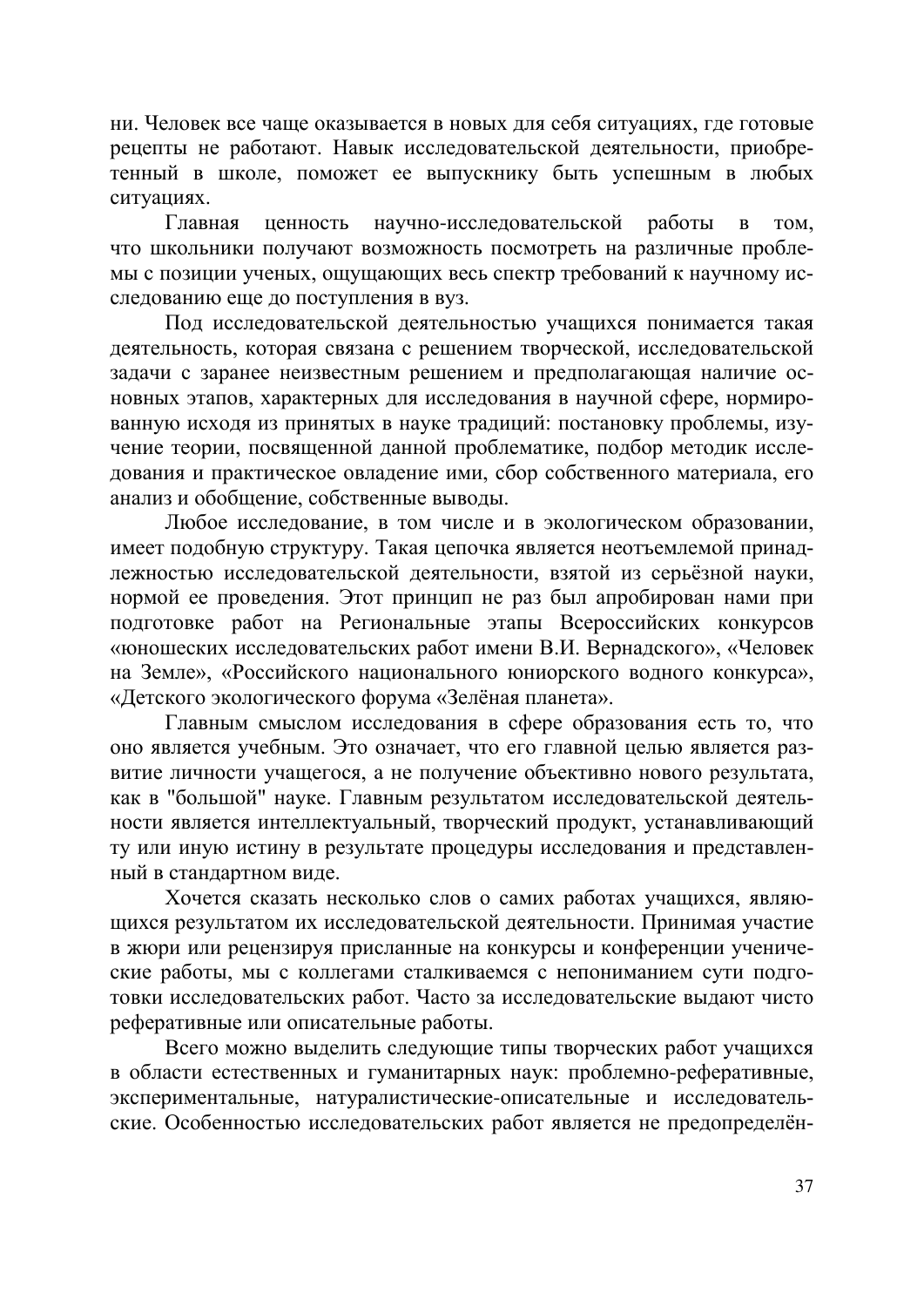ность результата, который могут дать проведённые исследования. Тут много зависит от научного руководителя, его опытности и умения пользоваться научными методиками.

Исходя из многолетней практики нашего учреждения самым лучшим способом для сбора исследовательского материала и написания научноисследовательской работы для воспитанников организаций дополнительного образования, а также их руководителей, является участие в областных летних палаточных лагерях.

Ведущей формой привлечения обучающихся к исследовательской деятельности является проводимая ежегодно научно-практическая конференция «ЭКО». В исследовательскую деятельность при подготовке к конференции включаются дети разного возраста, разных возможностей и интересов. А сама научно-практическая конференция учащихся – итог большой плодотворной работы детей и взрослых: ученых вузов, педагогов, и методистов естественнонаучного комплекса областного Дворца творчества детей и молодёжи г. Ульяновска.

Представленные на конференцию исследования – работы, выполненные в летних профильных лагерях, ежегодно организуемых естественнонаучным комплексом областного Дворца творчества детей и молодёжи г. Ульяновска. Под руководством специалистов и учёных воспитанники Естественнонаучного комплекса делают свои первые шаги в большую науку: ставят опыты, проводят наблюдения в природе, интервьюирование местных жителей, систематизацию собранного материала. И как итог настоящее полноценное исследование, представляемое на конференции.

Конференция – творческий итог исследовательской деятельности обучающихся, итог проделанного им совместно с педагогом пути. Выступление на конференции помогает проверить свою работу на «воспринимаемость». Публичное сообщение позволяет ребенку поверить в свои силы и проверить их, отстаивать свое мнение.

Лучшие исследовательские работы публикуются в сборнике Материалов областной научно-практической конференции обучающихся «ЭКО», издаваемого внутри нашего учреждения и других специализированных изданиях. За последние годы установились тесные контакты с Ульяновским государственным, педагогическим, техническим университетами, Ульяновской сельскохозяйственной академией. Путь такого совместного исследовательского подхода представляется нам перспективным, поскольку, таким образом, сближаются дополнительное образование и высшая школа.

Если говорить в целом об опыте развития исследовательской деятельности в ЕНК, то можно отметить, что растёт степень интеллектуальной инициативы обучающихся. Ежегодно растёт общее количество и повышается качество исследовательских и проектных работ обучающихся,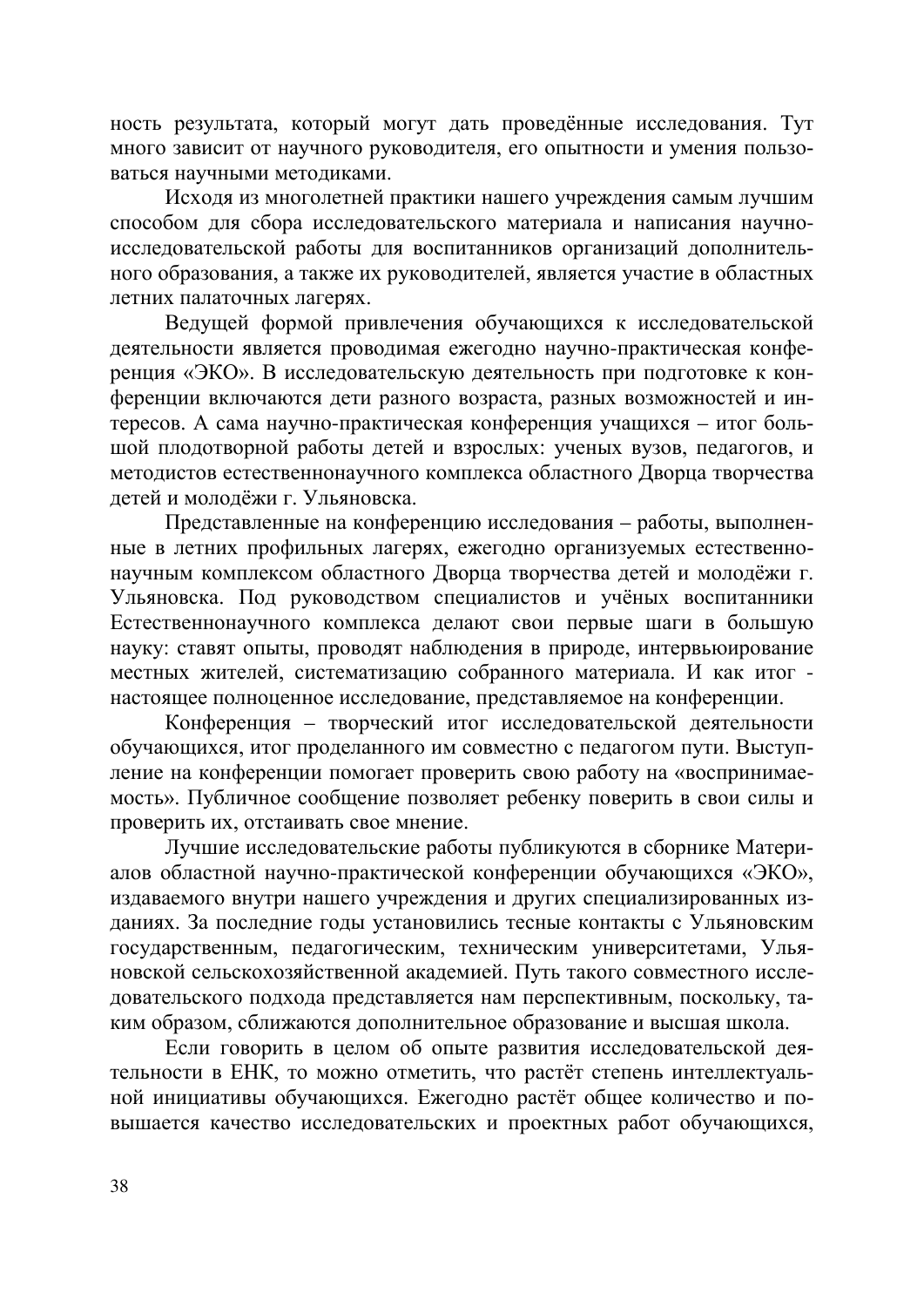что может свидетельствовать о сложившихся условиях развития одарённости детей, занятых в научно-исследовательской области.

#### Список литературы

1. Исследовательская работа школьников. // Научно-методический и информационно-публицистический журнал. ред. Алексей Обухов. – М.: Редакция «Народное образование»: Благотворительный фонд «Я и Земля», 2006. – № 1 2006. – 224 с.

2. Борзенко В. И., Обухов А. С. Насильно мил не будешь. Подходы к проблеме мотивации в школе и учебно-исследовательской деятельности // Развитие исследовательской деятельности учащихся: Методический сборник. М.: Народное образование,  $2001. - C. 80-88.$ 

3. Гурвич Е. М. Исследовательская деятельность детей как механизм формирования представлений о поливерсионности мира создания навыков поливерсионного исследования ситуаций // Развитие исследовательской деятельности учащихся: Методический сборник. М.: Народное образование, 2001. – С. 68-80.

## ИННОВАЦИОННАЯ ДЕЯТЕЛЬНОСТЬ: СТАРОЕ И НОВОЕ

#### $Bazaно$ *є А.* С., Буганин С. И., Азмуханова Л. Х.

Областное государственное бюджетное образовательное учреждение дополнительного образования детей

Областной дворец творчества детей и молодёжи, город Ульяновск

Использование современного оборудования имеет огромные перспективы и возможности. Перечислить все их в короткой статье невозможно. Мир насекомых – удивительный мир переживший все вымирания прошедшие за последние 500 миллионов лет. И при этом мы практически ничего о них не знаем. А ведь это важнейшая часть любого биоценоза и ели их не изучать, то человек вполне может остаться и без еды и без одежды и с кучей болезней передающихся насекомыми.

Но использование инновационных технологий в классических науках к которым относится и энтомология имеют свои ограничения. Какими бы продвинутыми не были технологии, насекомое необходимо сначала поймать и только потом определить. Более того если вы поймали, казалось бы одинаковых внешне насекомых, при дальнейшем определении это могут оказаться разные виды, а то и семейства. Поэтому использовать инновационные технологий на всех занятиях попросту невозможно, но во многих случаях они вполне применимы.

При использовании современной техники старые методы приобретают новую жизнь. Используя созданные при помощи компьютера и программ Pthotoshop, CorelDRAW, Office карточки удобно проверять, как усвоили учащиеся тот или иной материал. Более того они могут быть разного уровня сложности, а при использовании компьютера возможна и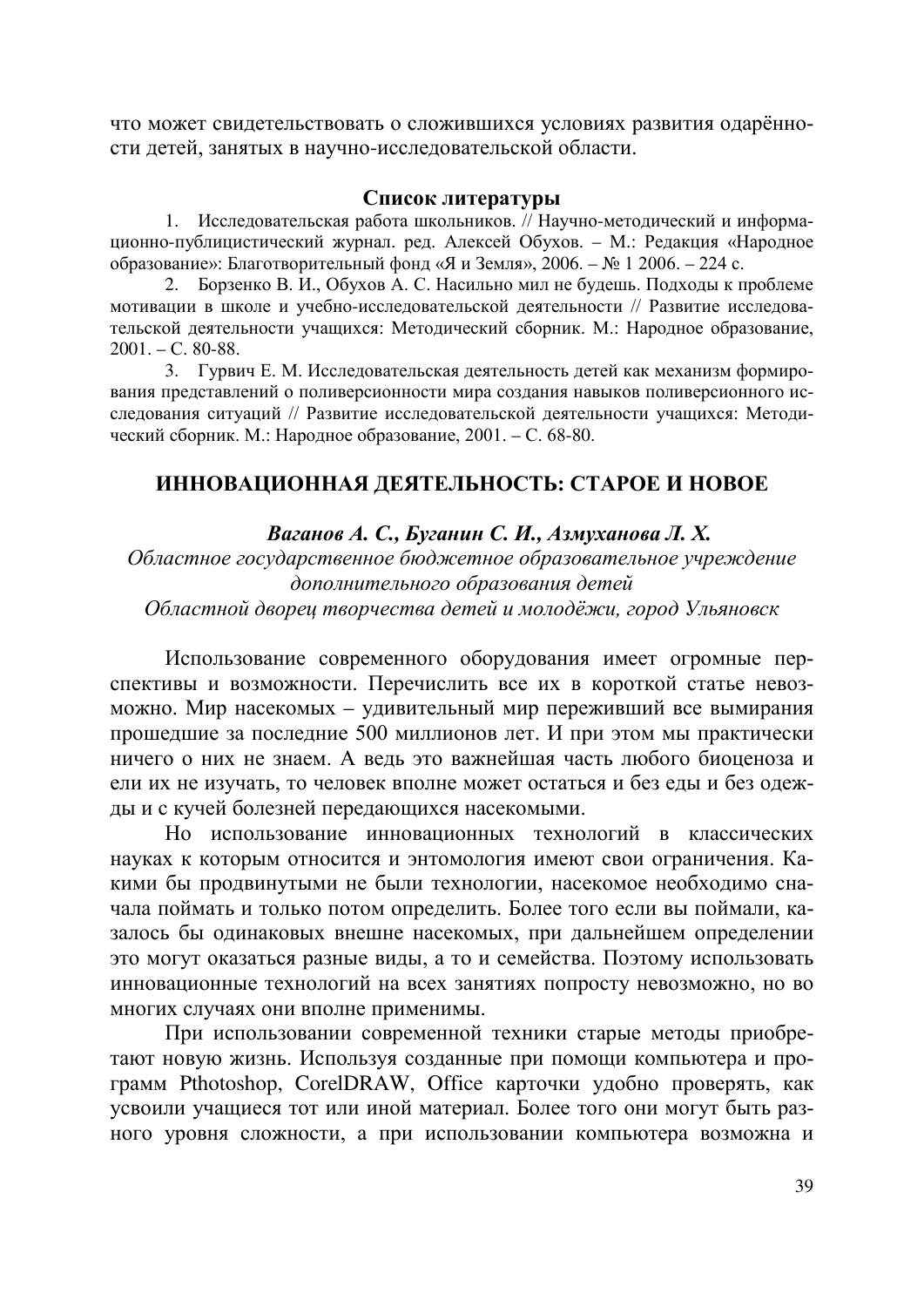быстрая проверка сразу после заполнения карточки. Используется вариант изучения материала при помощи этих же карточек, а также развитие образного и пространственного мышления при сравнении известных и неизвестных карточек. Ниже приводятся различные варианты подобных карточек на примере строения насекомого.



В настоящее время создание различных вариантов обучающих и проверочных карточек облегчается тем, что в интернете можно найти **истаточно** много литературы из которой можно взять огромное количество необходимых рисунков. Более того созданием подобных карточек вполне способны заняться и учащиеся.

В зависимости от наличия оборудования карточки могут использоваться как в бумажном, так и в электронном варианте. При изучении внешнего вида насекомых различных таксономических групп очень помогают карточки с внешним видом представителей этих таксонов. Размер их достаточно большой А4. Но для тренировки в распознавания силуэтов насекомых они незаменимы. Гораздо проще детям запомнить крупные ри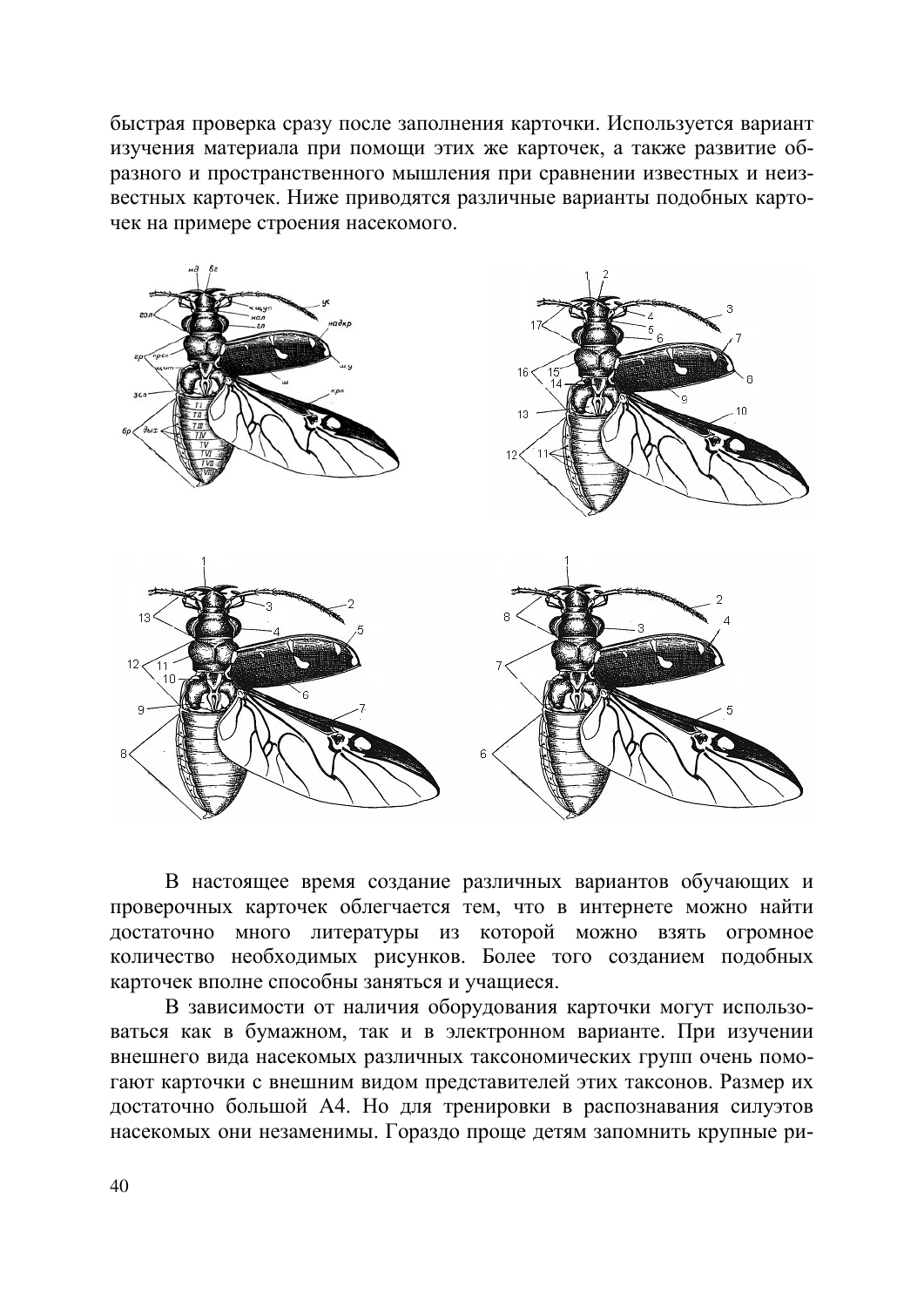сунки насекомых собранные вместе. Меняя количество и набор силуэтов насекомых на каждой карточке, можно за относительно небольшое время научить детей распознавать основные таксоны насекомых. То же самое можно сделать и при помощи коллекций, но они занимают несоизмеримо больше места, к тому же некоторых представителей невозможно опознать без оптики.

Большая часть занятий в клубе начинаются с различных карточек, они используются, прежде всего, для закрепления изученного материала. Времени это занимает мало, но позволяет систематически вспоминать пройденный материал. Карточки используются по циклическому принципу. В ходе некоторых занятий подобные карточки используются большую часть времени. На части занятий они используются в начале и конце занятия, карточки разные.

Дальнейшим развитием этой системы можно назвать занятияпрезентации. Создаются они в обычном PouerPoint и представляют из себя как бы занятие в картинках. Используются, прежде всего, когда в наличии есть возможность использовать большой экран. Такие занятия разработаны для тем посвященным растениям. Энтомолог должен знать не только насекомых, но и растения, на которых эти самые насекомые встречаются. Кроме того любой исследователь работающий в природе обязан знать по крайней мере ядовитые растения.

«Дикорастущие съедобные растения», «Ядовитые растения», «Деревья и кустарники» и ряд других занятий разработаны в этом виде. На каждом основном слайде помещается не более 4-х фотографий растений или грибов в естественных местообитаниях и краткая справка о том, где встречается растение и где или кем используется. Желательно сопровождать показ слайдов соответствующим звуковым сопровождением. В конце обязательно помещается проверочный слайд. Сначала появляется картинка с растением, дети называют его, после этого по щелчку появляется его название, затем следующее растение и т.д.

Использование фотографий позволяет учащимся лучше запомнить внешний вид растений, одновременно они запоминают биоценозы в которых можно встретить эти растения. Гербарные образцы при всей своей ценности не дают полного представления о растении в природе - у них, как правило, меняется цвет и в природе растение расположено в пространстве, а в гербарии на плоскости. Лучше всего использовать и то и другое. Но чем младше школьники, тем лучше они воспринимают фотографии.

Наш мир меняется каждый день, каждую минуту. Появляются новые методы, способы и технологии в различных отраслях знания, в том числе и в образовании и энтомологии. Но главное появляются возможности при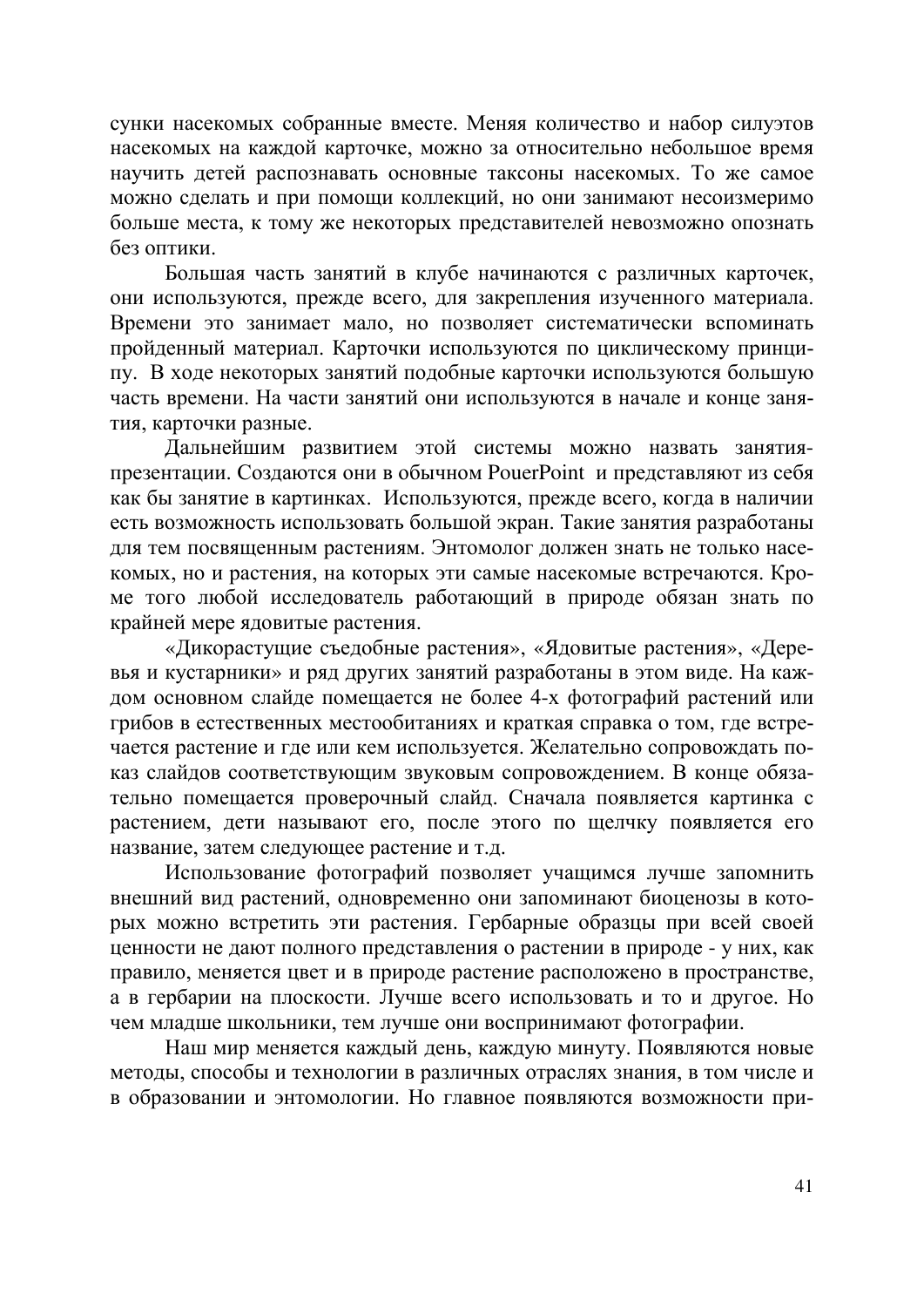влекать различные открытия и оборудование, которое может оказать огромное влияние на развитие как науки, так и образования.

#### Список литературы

1. Мозолевская Е.Г., Белова Н.К., Лебедева Г.С., Шарапа Т.В.Практикум по лесной энтомологии.- М.: Изд. Центр «Академия», 2004.- 270 с.

2. Горностаев Г.Н. Определитель отрядов из семейств насекомых фауны России. –  $M$ .: Joroc, 1999. – 159 c.